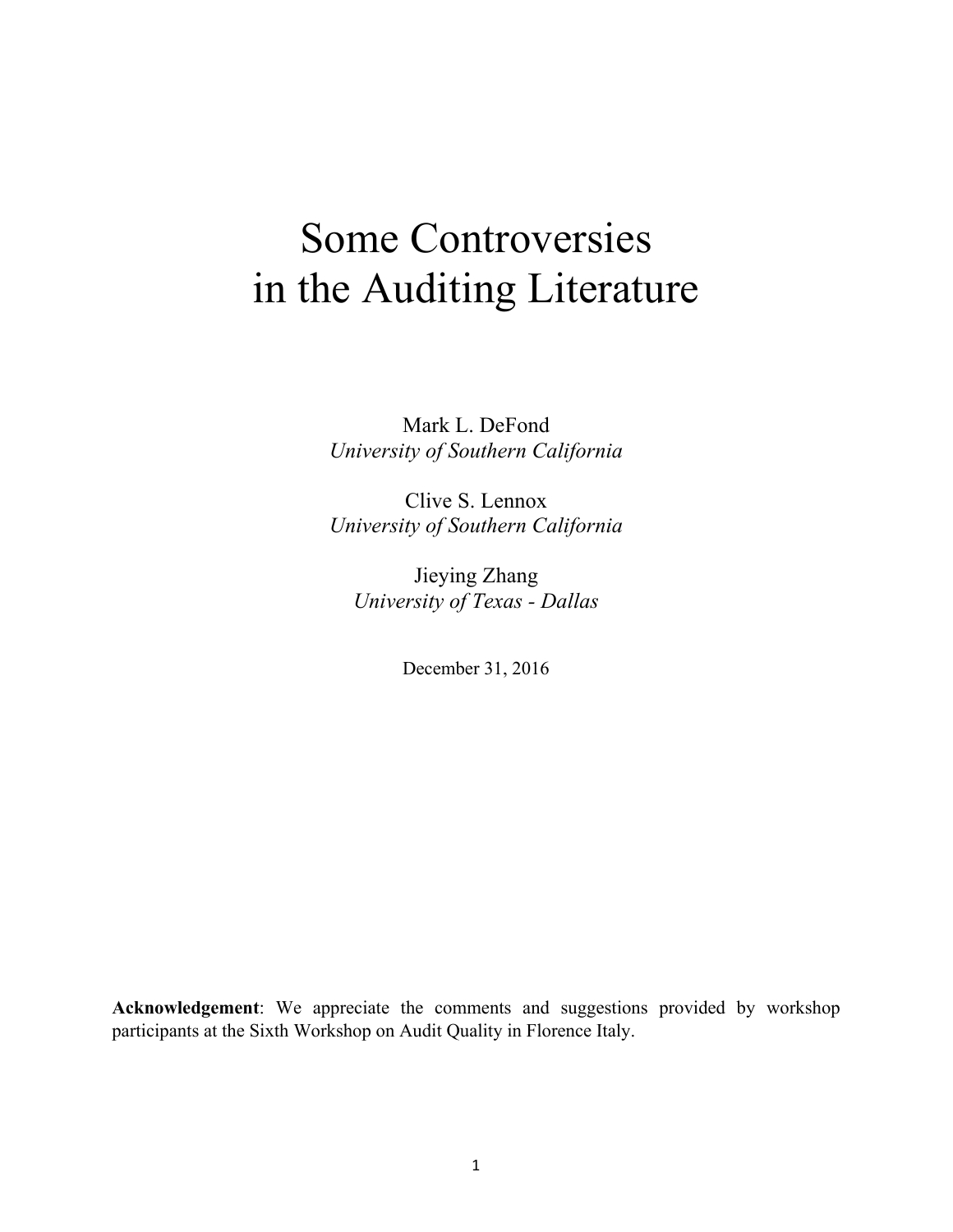## **Some Controversies in the Auditing Literature**

## **Introduction**

This essay presents our views on some important controversial issues in the auditing literature. Our objective is to help researchers gain a deeper understanding of audit quality, both conceptually and empirically. We begin with a discussion of whether researchers should study audit quality, because a recent paper questions the fundamental value of audit quality research (Donovan, Frankel, Lee, Martin and Seo, 2014). We next address the controversy over whether the auditor's responsibility is limited to the assurance of GAAP compliance, or whether it extends to fair presentation. This debate is critical in understanding the conceptual meaning of audit quality. Next we discuss several concerns regarding the validity of some commonly used measures of audit quality, including restatements, accruals, and going concern opinions. We present a systematic analysis of the sources and magnitudes of the measurement errors embedded within these measures, which we hope will help guide researchers in their use of these proxies. Finally, we provide some insights into the heated debate over the effectiveness of the PCAOB's inspection program by reviewing the recent empirical archival literature that addresses whether the inspections favorably impact audit quality.

## **1. Controversy #1: Should researchers study audit quality (AQ)?**

Donovan, Frankel, Lee, Martin and Seo (2014) (hereafter DFLMS) question whether investors care about AQ and hence whether research on AQ has value. They further suggest that research on AQ could harm society by encouraging unwarranted regulation. Their views are reflected in the quotes below: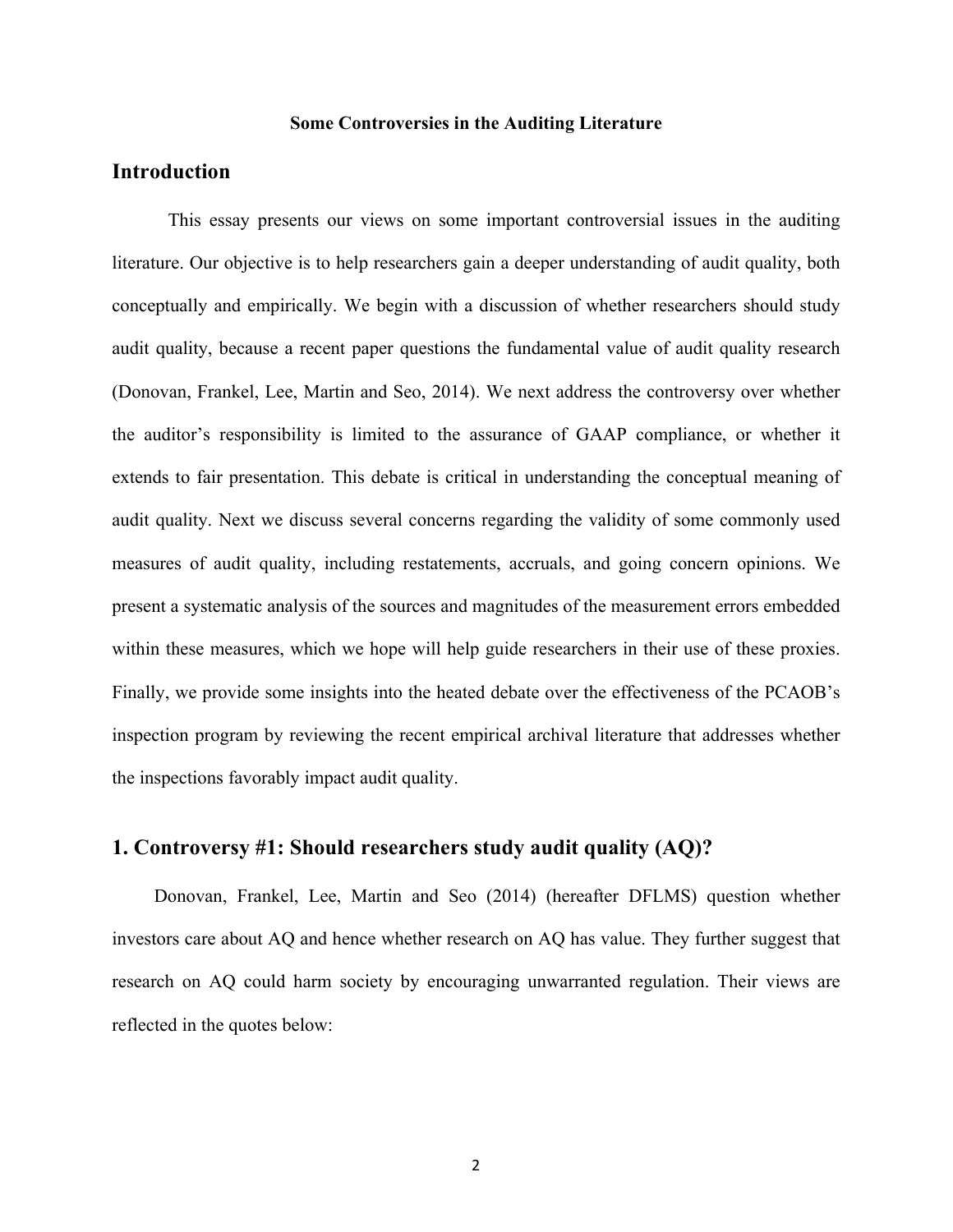"We question whether audit-quality differences among publicly traded companies are of significant interest to investors, clients, and auditors and ask for research on this topic." (DFLMS Abstract)

"A focus on audit quality bends research to topics of interest to regulators who emphasize higher audit quality based on a belief that auditors should do their utmost to prevent firms from managing earnings or committing fraud." (DFLMS, page 327)

We sequentially critique each of these two issues.

## **1.1 Do investors care about audit quality?**

### *1.1.1 DFLMS's questionable premise*

The conceptual basis for DFLMS's doubts about the value of AQ research is their faith in

the ability of free markets to generate Pareto-efficient outcomes. Specifically:

"We [researchers] tend not to concern ourselves with the quality of products that result from a competitive equilibrium where we believe that consumers and producers are acting rationally with full information." (DFLMS, page 329)

This quote is based on the first fundamental welfare theorem in economics, which assumes that market participants are fully informed and markets are perfectly competitive. However, it is widely accepted that these assumptions are highly unrealistic. We are somewhat surprised that the authors of DFLMS, all of whom are accounting researchers, would argue that markets are characterized by full information. If this were true, there would be no need for accounting in the first place, let alone auditing. Financial accounting exists because investors are imperfectly informed about the companies in which they invest. Likewise, auditing exists because investors are imperfectly informed about the reliability of the financial statements. If DFLMS's premise were true, and investors were fully informed, then researchers should cease doing both accounting and auditing research. On the other hand, if market participants are not fully informed, then DFLMS's suggestion that investors do not care about AQ is based on a false premise.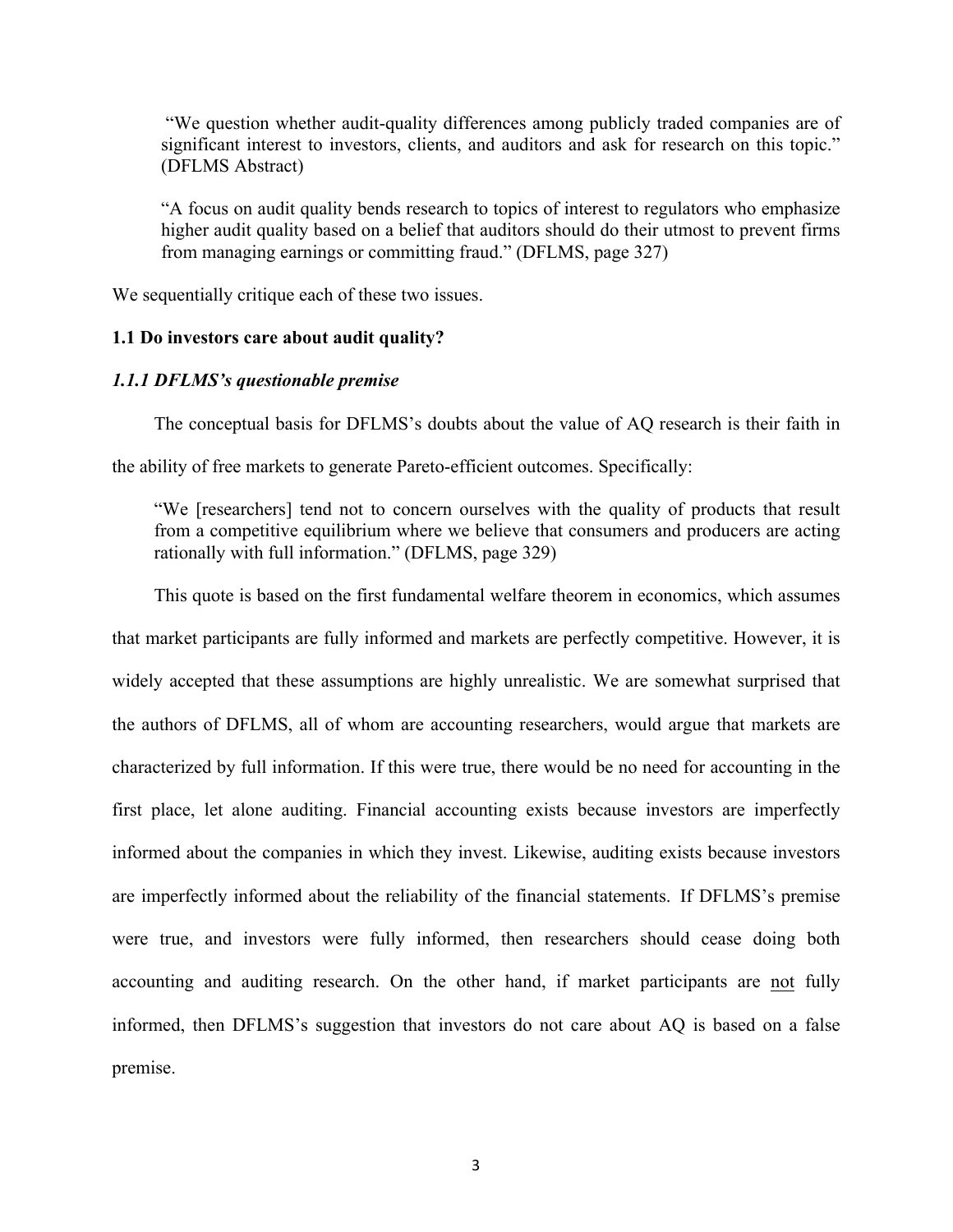In contrast to DFLMS's full information premise, auditing theory is grounded in the more realistic premise that managers, auditors, and investors are asymmetrically informed. Auditing researchers generally accept that investors are imperfectly informed about AQ because audits are "credence goods." A credence good is one in which the consumer is imperfectly informed about its quality even after the consumer experiences it. Audits are credence goods because investors are typically unsure of the level of AQ even after the audit is completed. Thus, the full information assumption in DFLMS is particularly questionable with regard to AQ research.

## *1.1.2 DFLMS's questionable analogy*

DFLMS draws an analogy between AQ and airline safety, and argues that most people do not care about airline safety when they purchase airline tickets:

"When we fly, arriving alive is of overriding importance, but price and schedule determine our ticket purchase. The variation in flight safety across our choice set is too small to affect our decision. Customers do not seek information on safety, and airlines do not distinguish themselves on safety. This logic suggests that if cross-sectional variation in audit quality matters, we would expect attempts by high-quality auditors to differentiate themselves from low quality auditors. We would see some clients purchasing high quality audits and advertising this fact. We would expect to see investors seeking information on audit quality." (DFLMS, page 330)

We find the parallel between airline safety and AQ problematic for several reasons.

One is that DFLMS do not explain why US airline passengers are unconcerned about crosssectional variation in flight safety. We conjecture that this is because flight safety is heavily regulated by the US Federal Aviation Administration (FAA). This is an example of regulation helping markets perform better, in this case by ensuring passenger confidence that flying is safe. We acknowledge, however, that the FAA may have gone too far, and that the level of airline regulation could be too high. In other words, society may be better off with less aviation regulation, more aircraft crashes, and cheaper flights. However, this is not a policy we would be comfortable prescribing. Similarly, the regulated level of AQ might be higher than the socially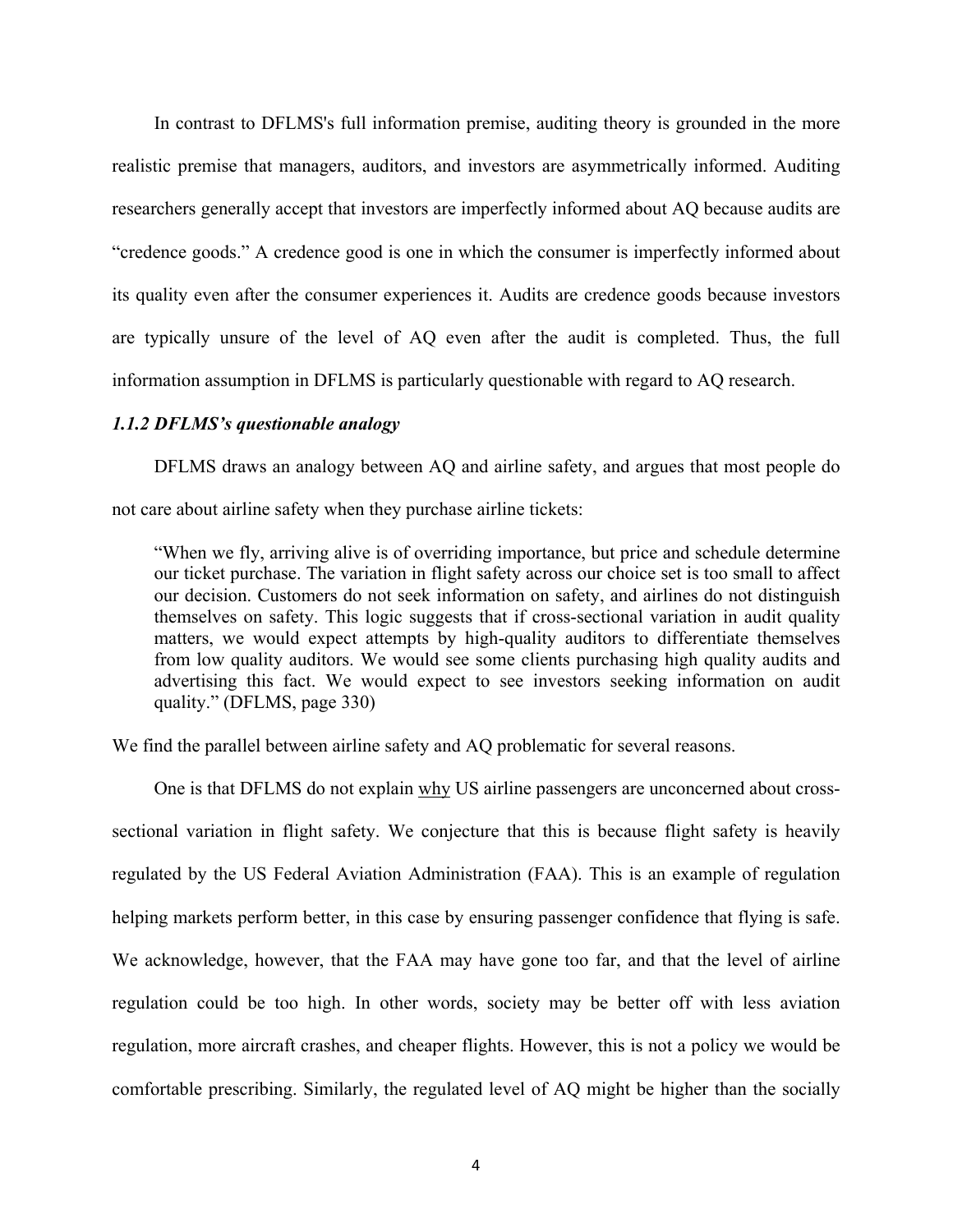optimal level of AQ. In other words, US markets may be better off with less audit regulation, more audit failures, and cheaper audits. But this is also not a policy we would be comfortable prescribing.

A second problem with the analogy is that passengers DO consider flight safety when doubts are raised about the effectiveness of regulation. Consider for example, the mysterious disappearance of Malaysian Airline's flight 370, which led to allegations of political involvement and the subsequent collapse in the market share of Malaysian Airlines (Delmore, 2014; Yan, 2014). This episode illustrates that passengers are concerned about flight safety when they lose confidence in the ability of the airline and regulators to assure safety. Moving beyond this anecdotal example, academic research finds evidence that customers are reluctant to fly with airlines following plane crashes (Mitchell and Maloney 1989). Similarly, investors are more cautious about accounting and audit quality following the wave of accounting frauds in the early 2000's.

In the absence of external regulation, passengers would find it very costly to become fully informed about flight safety because, like auditing, flying is also a "credence" good. For example, if a plane has a 5% risk of crashing and you arrive safely, you cannot be sure that the risk of crashing was (only) 5%. In the absence of regulation, information asymmetry would provide incentives for airlines to compromise on safety, because passengers are unable to directly assess airline safety. For example, passengers cannot assess the airline's maintenance procedures, or evaluate its pilot training program, because these activities are not publicly observable. If an airline compromises on safety to cut costs, it creates competitive pressure on other airlines to similarly compromise on safety. The increased risk of flying would eventually result in more plane crashes and a reduction in passenger demand for flying. Ultimately, these

5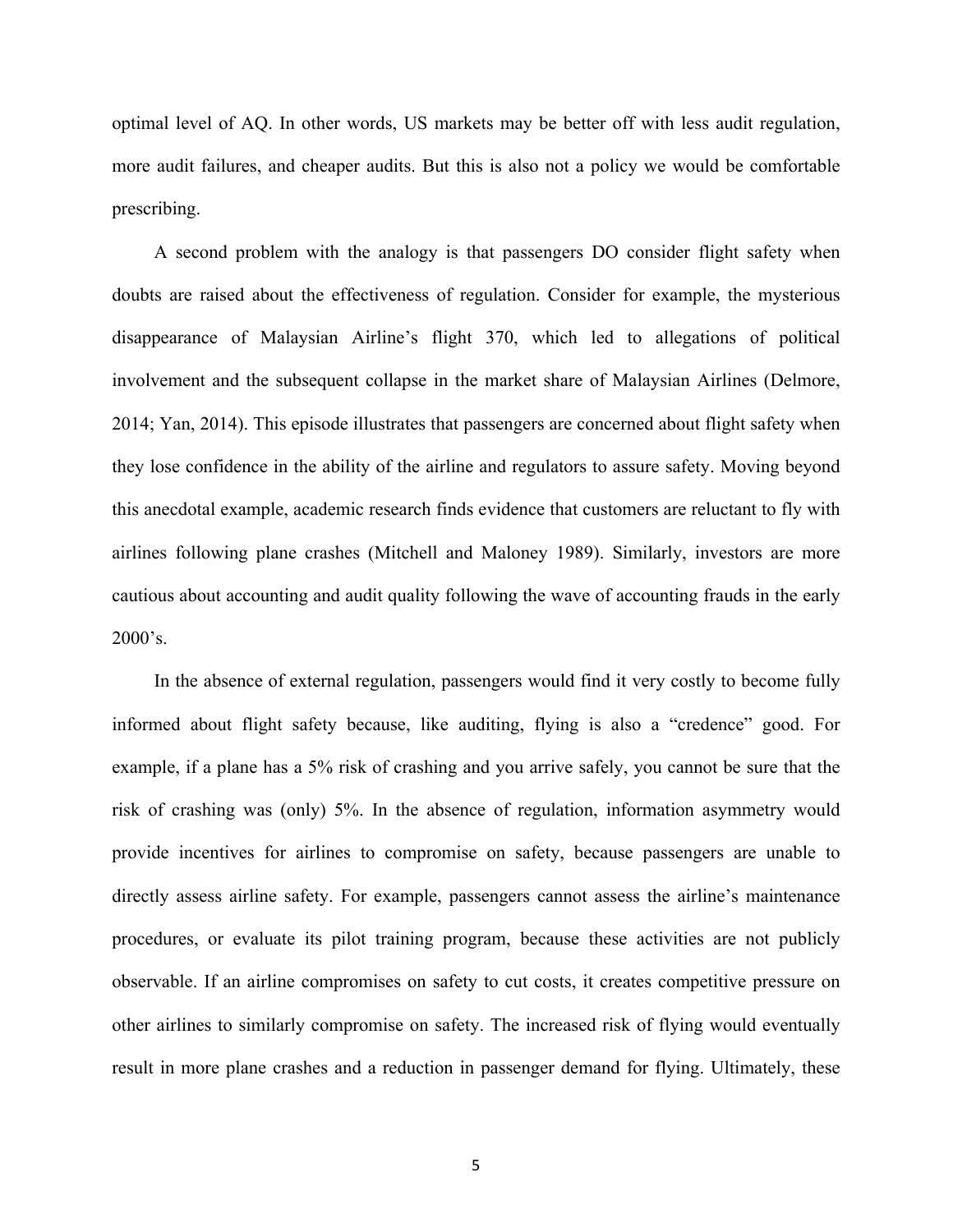negative externalities can lead to a "race to the bottom" with each airline compromising on safety because the loss of passengers affects their competitors as well as themselves. Eventually this would lead to passengers refusing to get on any plane, and consequently the collapse of the entire market. These negative externalities provide a theoretical justification for why we observe regulation in markets such as airlines and audits. Thus, DFLMS's assertion that passengers do not care about airline safety is unsupported. Rather, DFLMS's example of flight safety speaks to the importance of regulation in assuring that passengers remain confident enough to get on a plane, and that investors remain confident enough to keep investing.

Finally, DFLMS ignore some fundamental differences between the market for air travel and the market for audits. One important difference is that the failure rate for air travel is much lower than the failure rate for audits. Specifically, the airline fatality rate is 1.5 fatalities per 100 million miles traveled, whereas the rate at which audited financial statements are restated is approximately 2-5% over the past decade. Further, since some material misstatements may not necessarily result in restatements, the statistics on restatements are likely to understate the true failure rate. Although this is not an apples-to-apples comparison, airline failures are obviously much less common than audit failures, which suggests that cross-sectional variations in airline safety are likely to be much smaller than the cross-sectional variations in audit quality.

### *1.1.3 DFLMS's questionable evidence*

DFLMS support their suggestion that investors do not care about AQ using two empirical observations. The first is that only 1% of analysts mention the term "audit" in conference calls and only 0.2% mention "audit" in research reports. The second observation, drawn from Francis, Wang, and Mayhew (2005), is that the variation in audit fees declined in the years following mandated fee disclosures in 2000. DFLMS argue that high audit fees communicate high AQ, so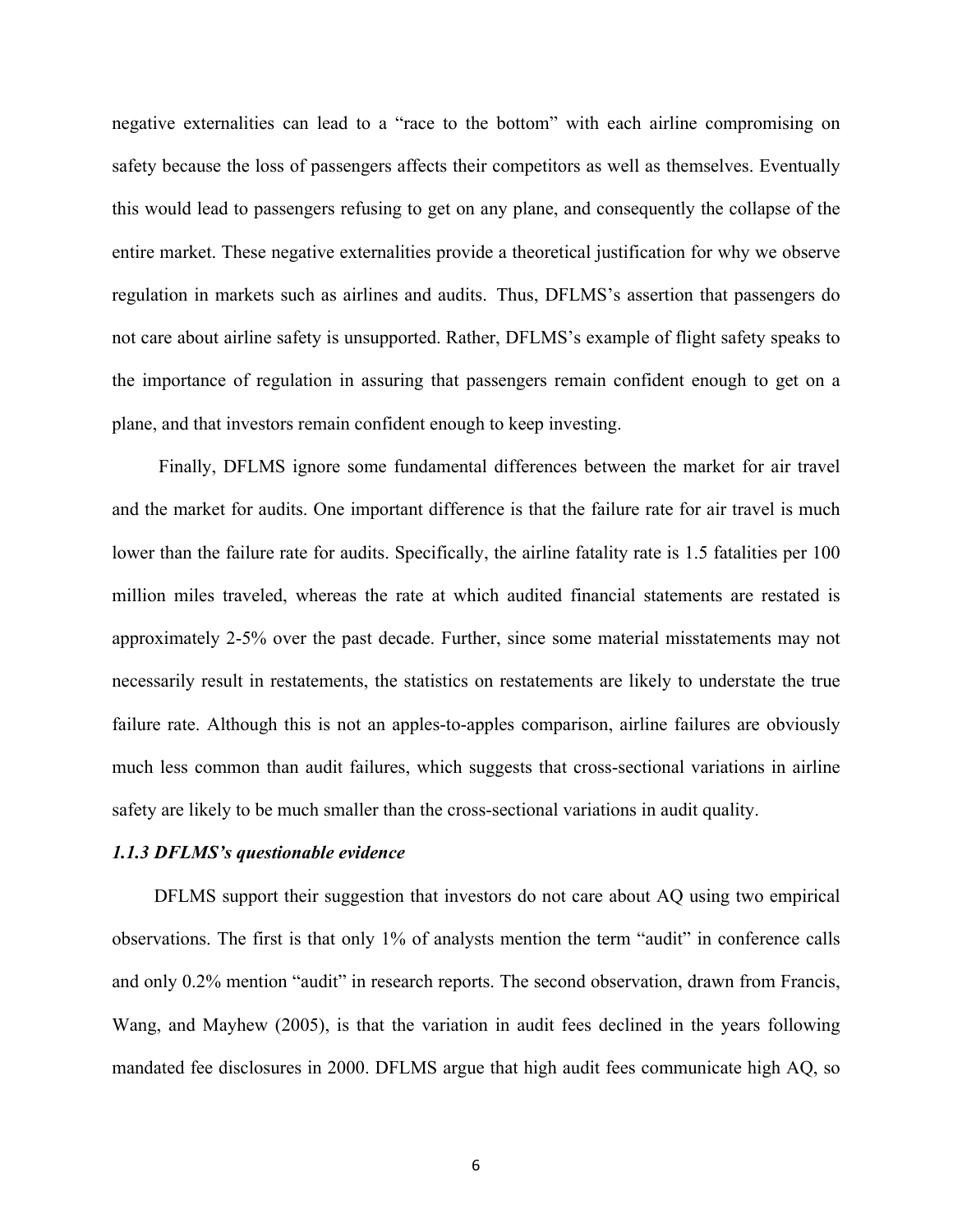clients have incentives to buy more auditing services to communicate that they value high AQ. They interpret the decline in the variation of audit fees as evidence that "clients lack incentives to demonstrate higher audit quality than their peers" (DFLMS, page 330).

We believe these two observations are much too weak to draw such strong inferences. As DFLMS acknowledge, searching for the term "audit" in analysts' reports and conference calls is likely to understate analysts' concerns for AQ, because analysts commonly raise questions about accounting issues, which would reflect potential concerns about AQ even if the word "audit" is not mentioned. DFLMS's inference about the decline in audit fee variation is flawed for several reasons. First, Francis, Wang, and Mayhew (2005) do not compare the variance in audit fees before versus after mandatory fee disclosure, since fees data are unavailable before their mandatory public disclosure. Rather, they document that fee variation declines in the second year of public disclosure (2001) as compared with the first year of public disclosure (2000). Second, even if fee variation declined after public disclosure, this would only suggest that fee disclosure had led to increased benchmarking. It would not imply that there are no differences in the demand for audit services across clients. Third, DFLMS ignore compelling evidence that investors do care about AQ, and that investors recognize that AQ varies. For example, there is ample evidence that private companies voluntarily choose to be audited (Blackwell et al. 1998; Lennox and Pittman, 2011), and companies with higher agency costs choose higher quality auditors, consistent with these clients having incentives to demonstrate higher AQ (Francis and Wilson 1988; DeFond 1992). Consistent with market participants valuing the variation in AQ, higher quality auditors command a fee premium (Francis, 1984; Craswell et al. 1995; Ireland and Lennox 2002); the market assigns higher ERCs and lower cost of capital to companies with higher quality auditors (Teoh and Wong, 1993; Khurana and Raman, 2004; Pittman and Fortin,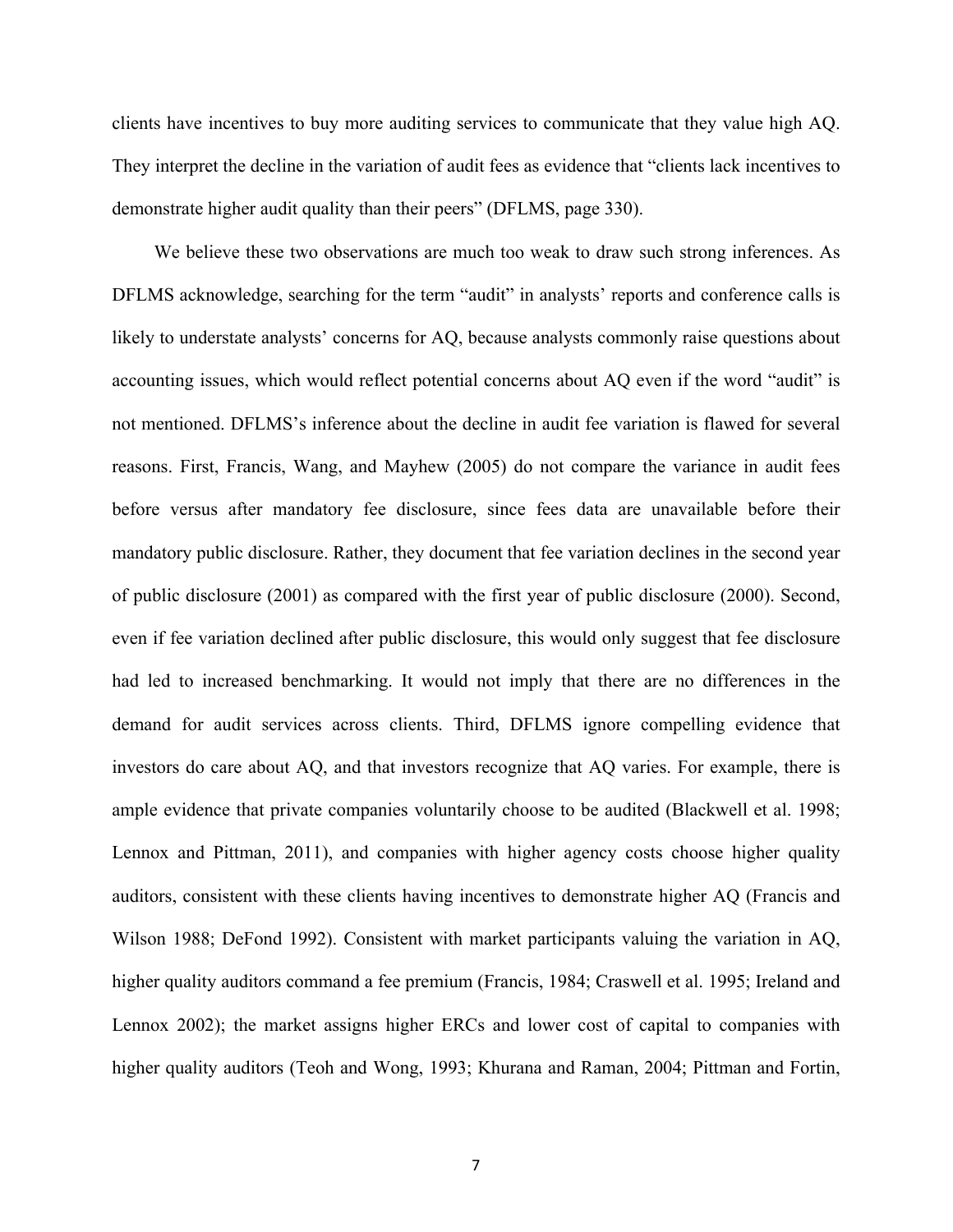2004); stock prices react to the issuance of audit reports that contain going concern opinions (Menon and Williams, 2010); and investors punish companies with perceived threats to AQ, such as higher non-audit service fees (Higgs and Shantz, 2006; Francis and Ke, 2006; Krishnan, Sami, and Zhang, 2005; Khurana and Raman, 2006).

Survey evidence also suggests that analysts value AQ and recognize that it varies across engagements. Specifically, the Institute of Certified Financial Analysts (ICFA), which represents over 10,000 members, reports survey evidence that 72 percent of its members find the auditor's report important to their analysis, and 46 percent find it "very important." The survey also reports that 72 percent of the ICFA members would like to see public disclosure of information that might have a bearing on the auditor's independence. Consistent with analysts valuing AQ, the ICFA has filed comment letters that strongly support the PCAOB's proposal to increase the amount of disclosure by auditors in their audit reports.<sup>2</sup>

## **1.2. Can research on AQ be harmful because it encourages unwarranted regulation?**

## *1.2. 1. Does AQ research encourage more regulation?*

DFLMS argue that AQ research supports a view that more AQ is always preferred, which

encourages additional regulation to increase AQ. Specifically:

"A focus on audit quality bends research to topics of interest to regulators who emphasize higher audit quality based on a belief that auditors should do their utmost to prevent firms from managing earnings or committing fraud." (DFLMS, page 327)

"Audit-quality research suits regulators seeking levers to increase audit quality." (DFLMS, page 327)

"Researchers support the view that audit quality is unambiguously good by concentrating their efforts on the determinants of audit-quality." (DFLMS, page 329)

"Words like "competence," "quality" and "auditor independence" reinforce a view that more is better." (DFLMS, page 329)

<u> 1989 - Jan Stein Stein, fransk politiker (d. 1989)</u>

<sup>&</sup>lt;sup>1</sup> See (http://www.cfainstitute.org/Survey/independent auditors report survey results.pdf).

<sup>2</sup> See http://pcaobus.org/Rules/Rulemaking/Docket034/143.pdf).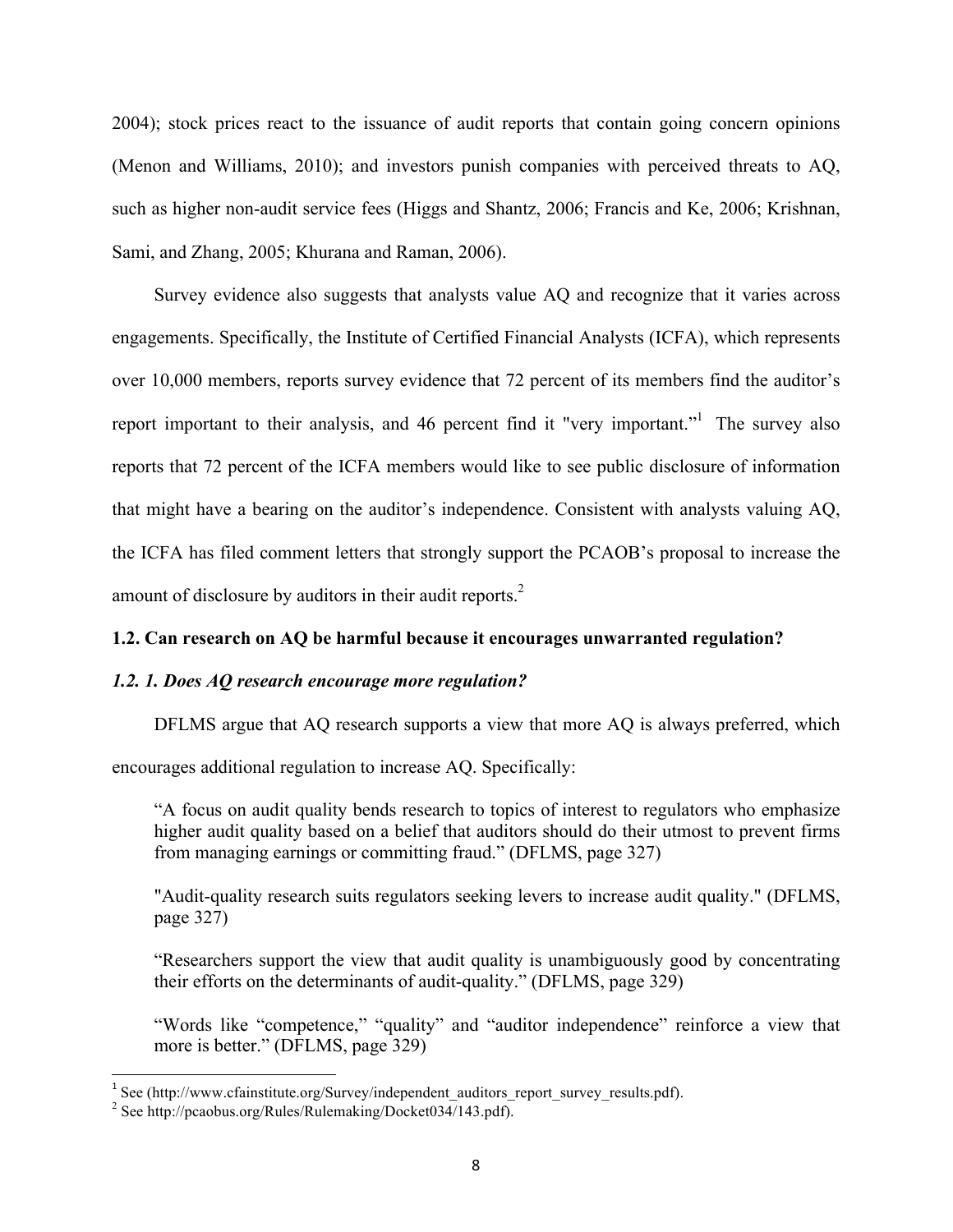These assertions are problematic for several reasons. First, many AQ studies have no relevance to regulation. For example, Section 3 of DeFond and Zhang (2014) discusses factors (such as agency costs) that drive the market demand for audit assurance. These studies take a market-based approach and have nothing to say about the desirability of regulation. Moreover, studying the determinants and consequences of AQ does not necessarily suggest that increased AQ or more regulation is desirable. For example, Lennox and Li (2014) find that private lawsuits against audit firms result in improved AQ. Their study speaks to the consequences of private litigation rather than public regulation. Similarly, the vast majority of AQ studies refrain from drawing conclusions about the desirability of more (or less) regulation. Therefore, DFLMS's assertion that AQ research encourages more regulation is irrelevant to much of the AQ literature.

Second, many AQ studies do not support the case for increased regulation. Section 5 of DeFond and Zhang (2014) reviews several studies that show unexpected and often negative consequences associated with increased regulation. For example, studies find that the adoption of Auditing Standard No. 2 led to over-auditing and excessive audit fees (Bronson, Hogan, Johnson, and Ramesh, 2011). Further, research suggests that some tax-related non-audit services (NAS), which were curtailed under SOX, actually increase AQ (e.g., Gleason and Mills 2011). Thus, it is misleading to intimate that AQ research generally supports a political call for increased regulation.

Third, while some AQ research can be misused to create political pressure for more regulation, we do not believe that this is grounds for dismissing AQ research altogether. At the time SOX was adopted, there were studies that both supported and refuted the assertion that NAS fees impair AQ (e.g., Frankel, Johnson and Nelson, 2002; DeFond, Raghunandan and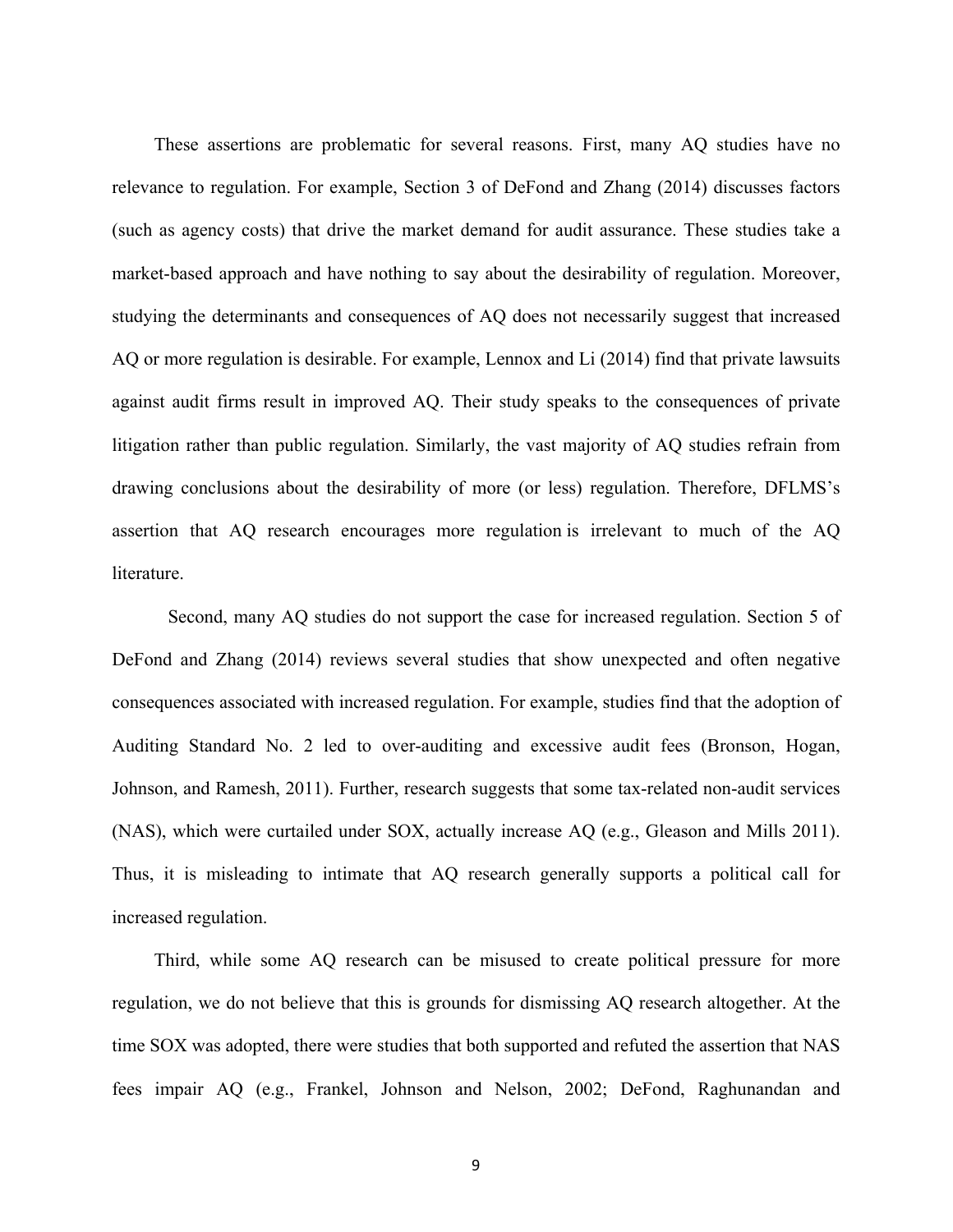Subramanyan, 2002, respectively). The fact that regulators could have chosen either side to support their position does not mean that the effect of NAS on AQ was not worthy of study. Indeed, Watts and Zimmerman (1979) report that the exploitation of academic research by regulators is not unique to auditing. Thus, we do not believe AQ research is harmful simply because it may be used opportunistically by regulators (or the auditing profession).

#### *1.2.2. Can empirical auditing research evaluate social welfare?*

DFLMS are concerned that regulation leads to sub-optimally high levels of AQ and call for research on how regulation affects social welfare.

"We ask for research on whether auditors and their clients show behavior consistent with regulated audit quality exceeding the audit quality level demanded absent regulation." (DFLMS, Abstract)

The optimal level of AQ occurs where the social marginal benefit equals the social marginal cost. The harsh reality, however, is that empirical researchers have no feasible means of accurately measuring the social marginal benefits and costs of auditing. Thus, it is impossible for empirical research to show that the socially optimal level of AQ is lower (or higher) than the prevailing level of AQ. The same is true for the socially optimal level of financial accounting quality. By proposing such a research agenda, DFLMS are essentially asking audit researchers to do something that is impossible.

### **1.3. Conclusion**

We disagree with DFLMS's suggestion that investors do not care about AQ and that AQ research inevitably serves to encourage more regulation. Their assumption that investors are perfectly informed is unrealistic, their analogy between flight safety and AQ is problematic, their evidence is far too weak to support such claims, and they overlook a mountain of research suggesting that investors do care about AQ. We also take issue with DFLMS's suggestion that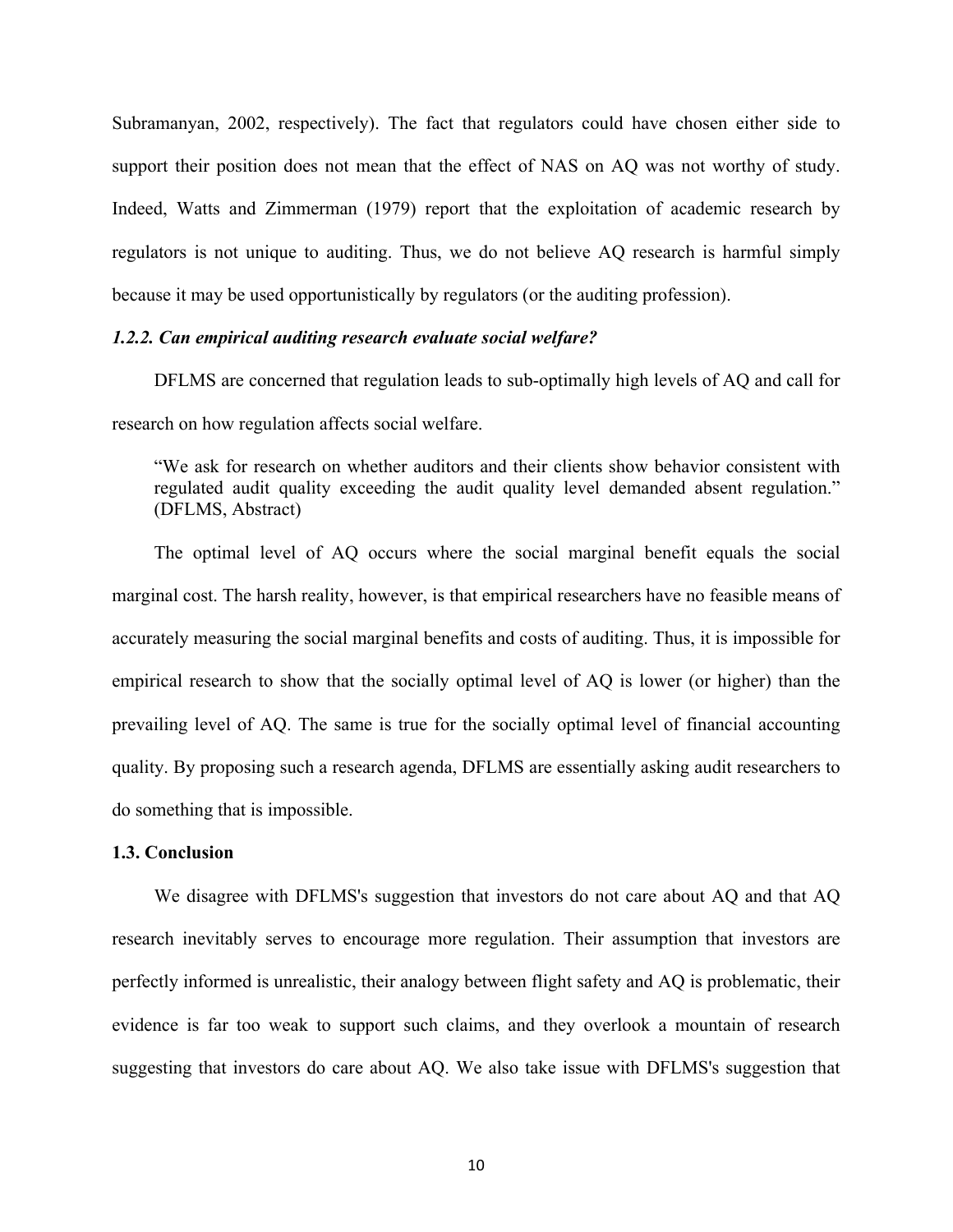researchers should cease studying AQ because it encourages more regulation. Much of the auditing literature neither addresses regulation, nor draws conclusions about the desirability of regulation. Even when AQ research does have implications for regulation, it is not grounds for dismissing this research altogether.

We also observe that DFLMS takes a free-market perspective, suggesting that unregulated audit markets are optimal. DFLMS's criticisms raise implicit questions about the form that regulation may take. Typically, we think of two forms of regulation: self-regulation and external public regulation. While we suspect that DFLMS is criticizing external governmental regulation, their criticism applies equally to self-regulation, because self-regulation is also unnecessary and potentially harmful if free markets are optimal. While DFLM seem to support a "corner solution," whereby unfettered free markets would provide "optimal" AQ, the current regulatory environment is actually a mix of free markets, self-regulation, and governmental regulation. Specifically, while audit firms remain in the private sector, with market-based incentives to maximize profits, the auditing profession is self-regulated (by the AICPA), and public company audits are externally regulated by the PCAOB. An alternative "corner solution" in the direction of more regulation would be to adopt an "IRS" model, whereby the inspectors replace the audit firms and perform the audits themselves. Indeed, regulators discussed whether auditors should be private firms or government employees during the inception of the SEC in the early 1930s (PCAOB, 2007). We acknowledge these alternatives merely to present a balanced discussion and we emphasize that we do not advocate either corner solution.

# **2. Controversy #2: Are auditors only responsible for assuring compliance with GAAP, or are they also responsible for assuring fair presentation?**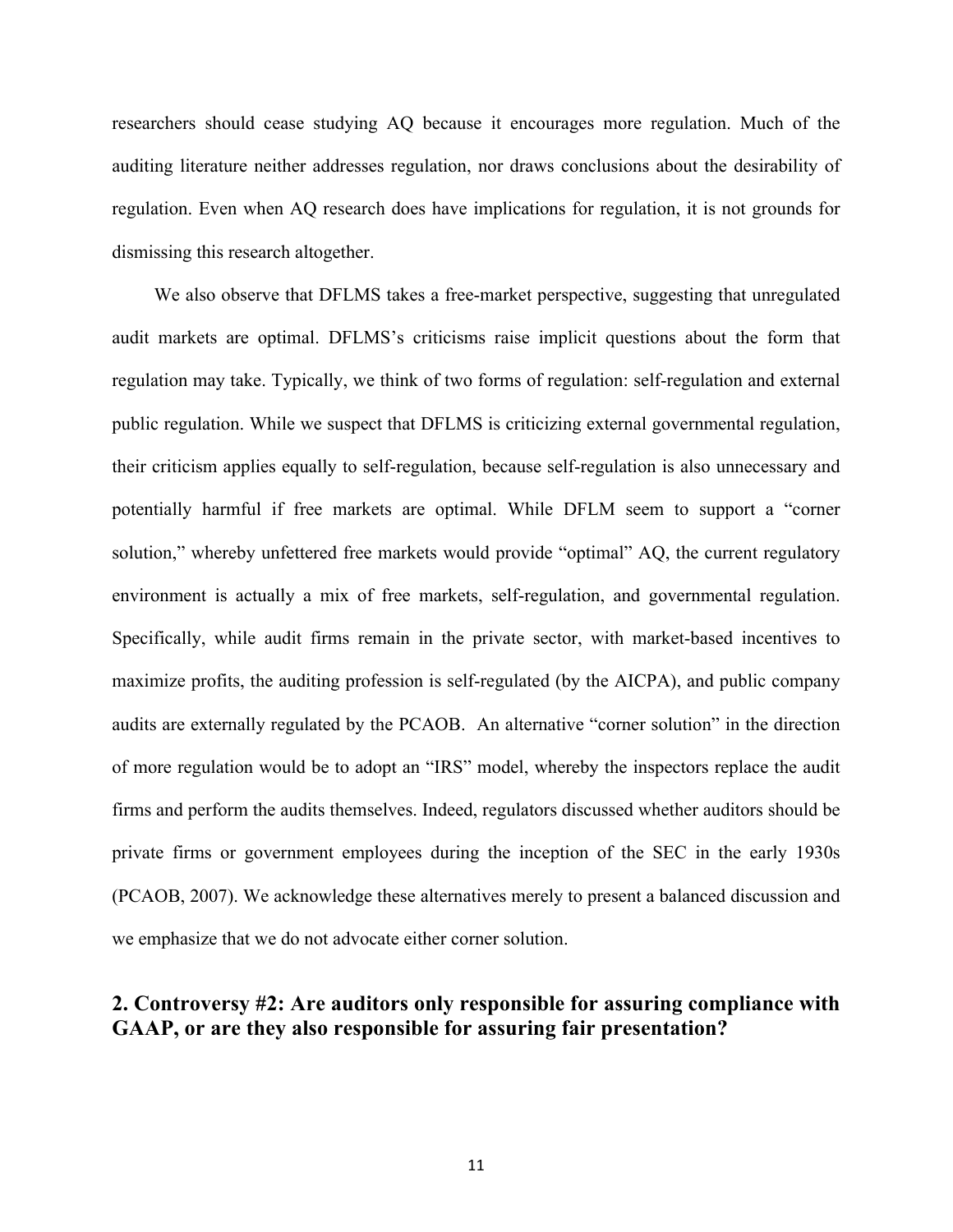In private correspondence with one of the authors (DeFond), Professor Zoe-Vonna Palmrose strongly objected to the characterization of auditors' responsibilities as described in DeFond and Zhang (2014). Professor Palmrose argued that auditors' responsibilities are limited to assuring compliance with GAAP. This is in contrast to DeFond and Zhang (2014), who argue that high quality auditors not only provide greater assurance of technical compliance with GAAP, but also provide greater assurance that the financial statements faithfully reflect the company's underlying economics (conditioned on the applicable GAAP). For convenience, we henceforth refer to Palmrose's view as the "narrow view" of auditors' responsibilities, and the view in DeFond and Zhang (2014) as the "broad view" of auditors' responsibilities.

We observe that we are not the first academics to criticize the narrow view proposed by Palmrose. Ball (2009) discusses the narrow view at great length, and laments that it may have arisen as a result of the "rule-checking" mentality that has crept over the accounting profession. Zeff (2007) also criticizes the narrow view, and provides an excellent chronicle of its historical origins and evolution. In addition to criticism from academics, the narrow view also has a long history of being rejected by regulators, federal legislators, and the courts. These institutions have consistently held the broader view that auditors' responsibilities extend beyond mere GAAP compliance. This is reflected in the following statement from the PCAOB:

"There is evidence, however, that some participants in the U.S. financial reporting community have *incorrectly* viewed the term "fairly presents in conformity with GAAP" to mean nothing more than *technical compliance* with the authoritative accounting pronouncements." (PCAOB 2005, emphasis added).

In this section, we discuss how the narrow view contradicts auditing standards, federal legislation, GAAP, and auditors' legal responsibilities as defined by the courts.

## **2.1 The narrow view of auditors' responsibilities contradicts auditing standards and federal legislation**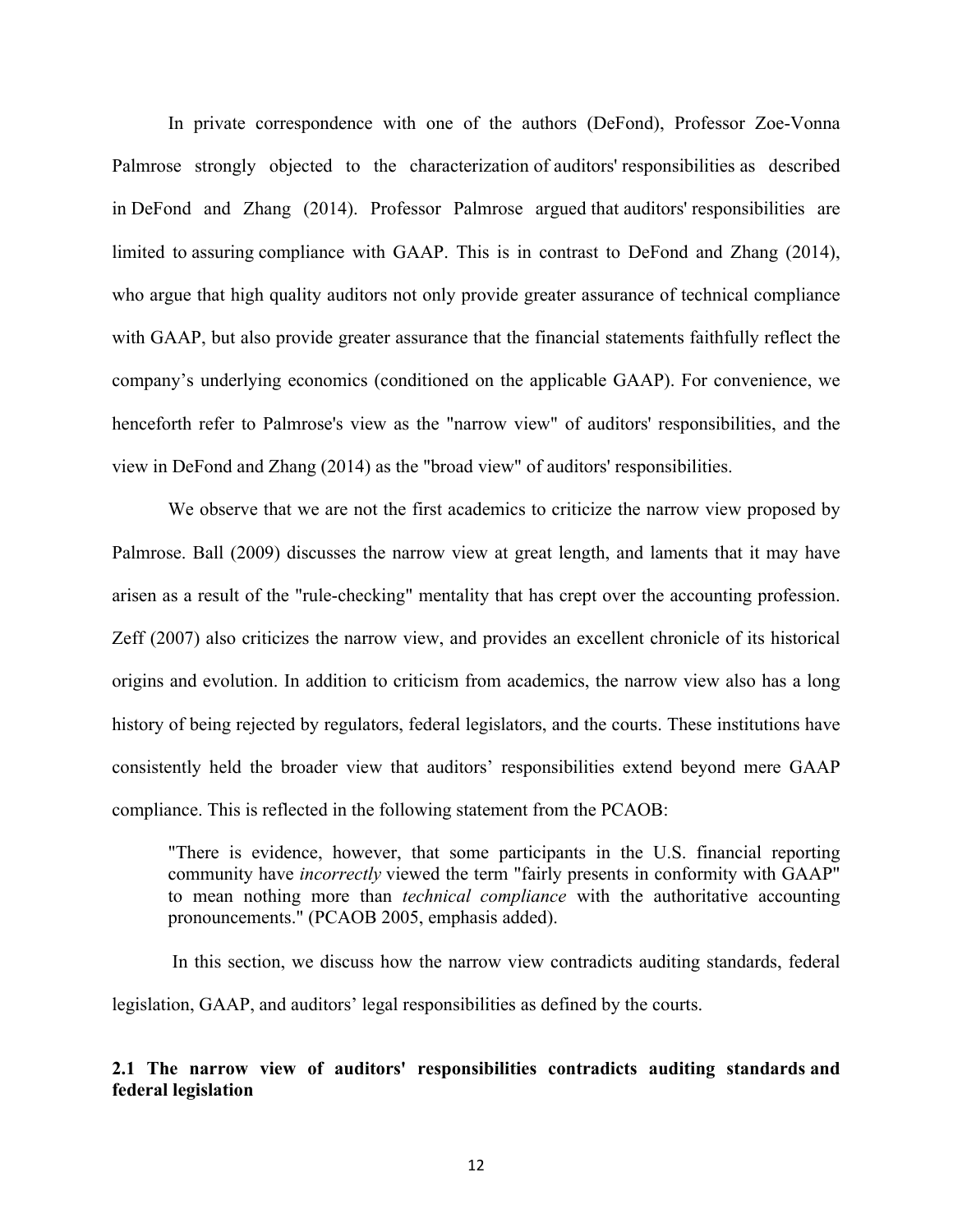The narrow view that auditors only opine on GAAP compliance omits a critical feature of the auditor's opinion. Specifically, it fails to acknowledge that auditors provide assurance that the financial statements are "fairly presented" in accordance with GAAP. PCAOB auditing standards explicitly require the auditor to render an opinion "as to whether the financial statements *present fairly* … in conformity with GAAP" (AU 508.08, emphasis added). Thus, auditors do not merely opine on GAAP compliance, but also express an opinion on the *fair presentation* of the financial statements.

According to the FASB and the IASB, "fair presentation" of the financial statements *requires* "faithful representation" (FASB Concept Statement No. 8 BC3.44; IASB IAS 1, 1.15). To assure fair presentation, the PCAOB unambiguously requires auditors to consider substance over form. Specifically, auditors must "consider whether the *substance* of transactions or events differs materially from their *form*" (AU411.06, emphasis added). Notably, this is equivalent to the FASB's definition of "faithful representation," which is information that "represents the *substance* of an economic phenomenon rather than merely representing its legal *form*." (Concept Statement No. 8, BC3.26, emphasis added). Thus, providing assurance that the financial statements are *fairly presented* is equivalent to assuring that they are *representationally faithful*. Indeed, the Conceptual Framework explicitly acknowledges that: "*fair presentation*... describe[s] information that has the qualitative characteristics of relevance and *representational faithfulness*", and further states that the: "true and fair view or fair presentation are different words to describe information that has the qualitative characteristics of relevance and *representational faithfulness*" (BC3.44, emphasis added). Thus, "faithful representation" and "fair presentation" are equivalent concepts. Accordingly, DeFond and Zhang (2014) define high AQ as "greater assurance that the financial statements faithfully reflect the company's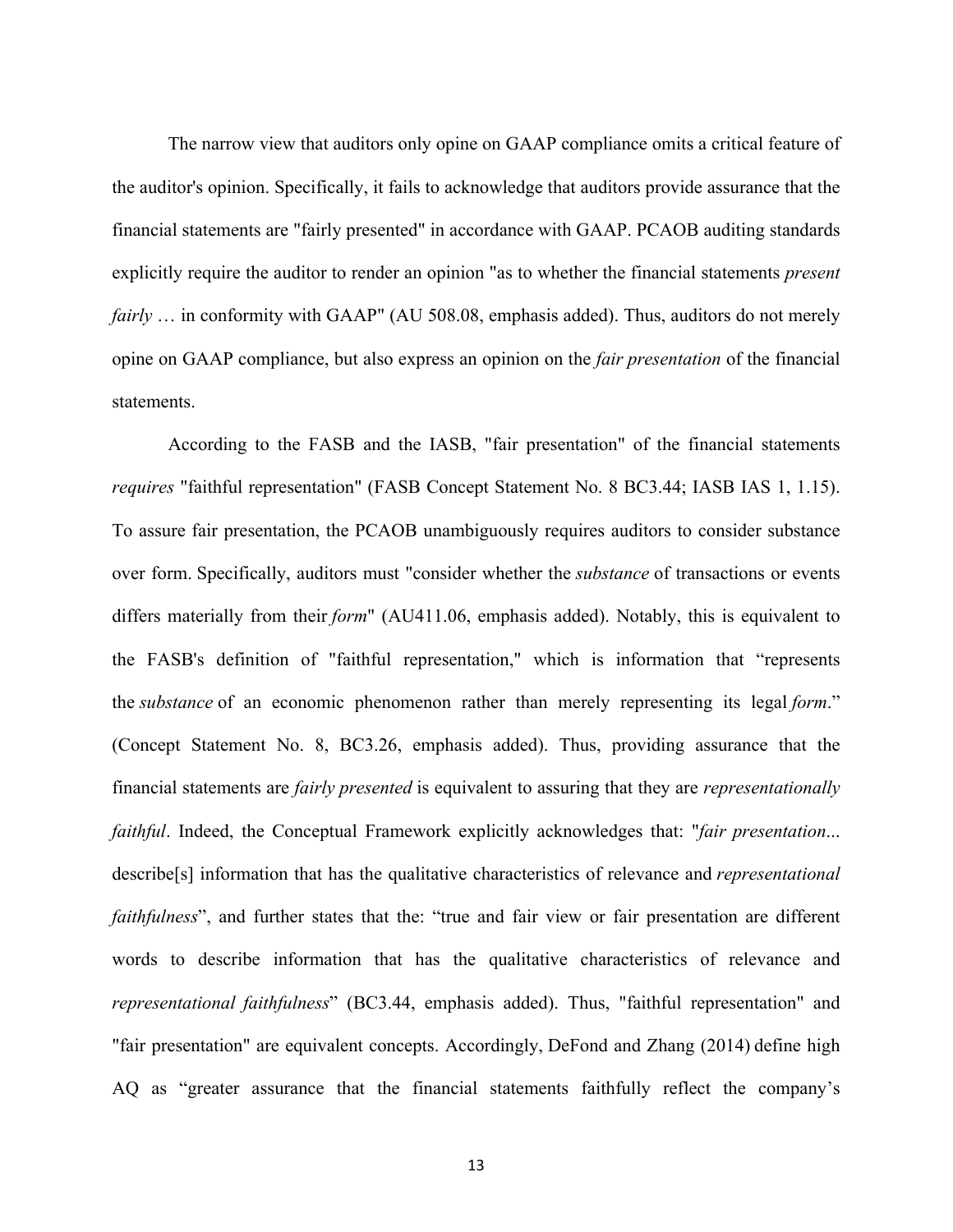underlying economics." Hence, the discussion of auditors' responsibilities in DeFond and Zhang (2014) is firmly rooted in authoritative auditing standards, which require not just compliance with GAAP, but also "fair presentation" and hence consideration of economic substance.

To support the narrow view of auditors' responsibilities, Professor Palmrose argued that auditors are not required to consider "faithful representation" because the Concept Statements are not authoritative GAAP. However, this narrow view is not only at odds with auditing standards (as noted above), but also contradicts federal legislation. SOX Section 302 mandates CEOs and CFOs to certify that the financial statements are fairly presented. Specifically, SOX 302(a)(3) requires "the financial statements, and other information included in the report, *fairly present* in all material respects the financial condition and results of operations of the issuer" (emphasis added). Critically, SOX 302 makes "fairly present" the sole criterion for management certification of the financial statements, and makes no reference to GAAP compliance (Zeff, 2007). In addition to US auditing standards and SOX 302, the IASB explicitly makes "faithful representation" part of authoritative accounting standards in IAS 1: "*Fair presentation* requires the *faithful representation* of the effects of transactions, other events, and conditions in accordance with the definitions and recognition criteria for assets, liabilities, income and expenses set out in the Framework" (1.15, emphasis added). Thus, the notion of "faithful representation" is not unique to the Concept Statements, and is required by auditing standards, authoritative federal legislation, and IAS.

The broad view of auditors' responsibilities has also been confirmed many times in public statements by the PCAOB, the SEC, and the GAO. For example, in reviewing existing auditing standards, a PCAOB Advisory Group concluded, "The auditor is required to evaluate *more than technical compliance* with accounting pronouncements in determining whether financial

14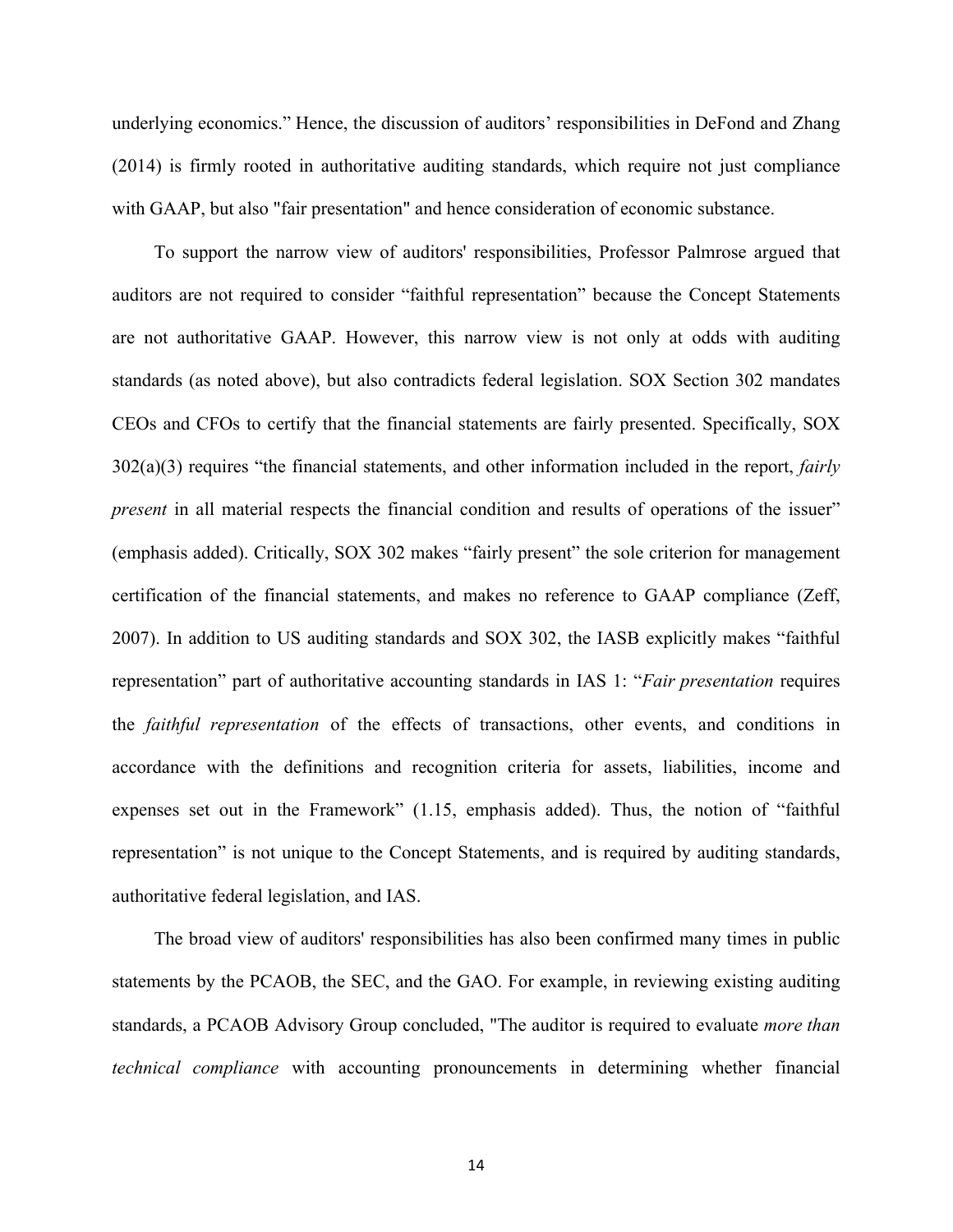statements are fairly presented in conformity with GAAP" (PCAOB Advisory Group 2005, emphasis added). Further, former SEC Commissioner Sommer stated: "'present fairly' was a concept separate from 'generally accepted accounting principles,' and the latter did not necessarily result in the former" (Ketz, 2006). SEC Chief Accountant Howard Scheck also stated: "the takeaway point is that we [SEC Enforcement] will be investigating and prosecuting cases where investors are misled, *notwithstanding arguments that … GAAP was followed*" (SEC, 2010, emphasis added). Finally, similar sentiments were expressed by the GAO (2005): "the enterprise has a responsibility to evaluate financial statement presentation for both (1) conformity with the individual standards and (2) o*verall fair presentation",* and "We believe fair presentation includes considerations *beyond literal compliance* with the specific requirements of individual accounting and reporting standards*"* (emphasis added)*.* Taken together, these authoritative bodies strongly support the broad view of companies' and auditors' responsibilities.

While the narrow view emphasizes GAAP compliance, we observe that the broad view fully acknowledges the importance of GAAP. DeFond and Zhang (2014) condition high audit quality on a firm's financial reporting system, which includes the applicable GAAP. However, mere assurance of GAAP compliance is not a sufficient condition for high audit quality. PCAOB auditing standards clearly require auditors to consider both "fair presentation" and "compliance with GAAP." When GAAP does not provide clear guidance, auditors should assure that preparers choose the accounting treatment that fairly presents the companies financial condition. Yet the narrow view focuses exclusively on GAAP compliance, and ignores fair presentation altogether. Since fair presentation is part of the audit opinion, it is unambiguously an inherent part of auditors' responsibility.

## **2.2 The narrow view of auditors' responsibilities ignores the fact that GAAP is principlesbased**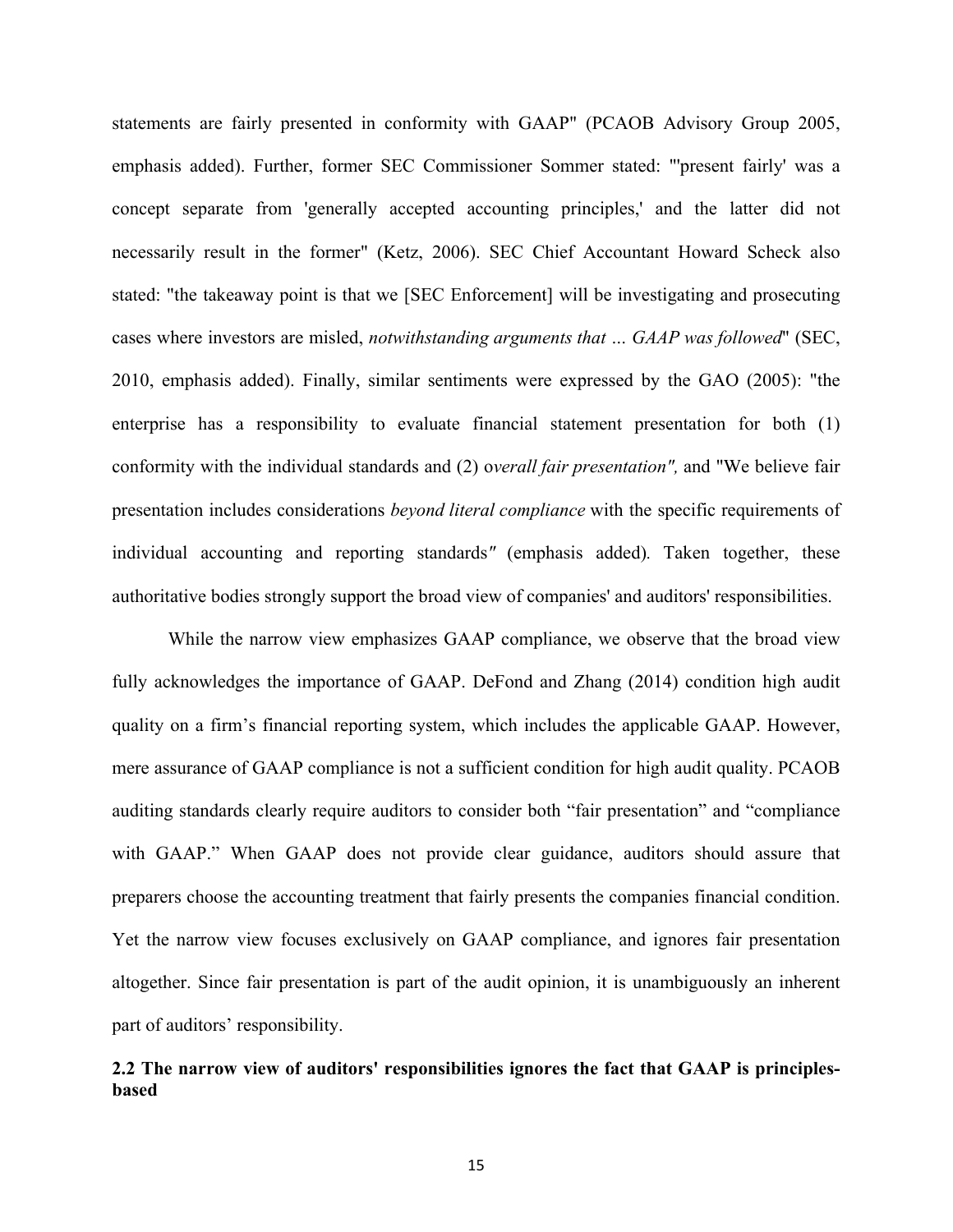Even if auditors were allowed to limit their assurance to mere GAAP compliance, the principles-based nature of US GAAP makes it impossible for auditors to ignore the fair presentation of economic substance. As argued at length in Ball (2009), and contrary to the beliefs of many commentators, GAAP is primarily principles-based and "the ultimate criterion for financial reporting in the United States is fair representation of financial condition." Further, the standards, which are typically not black and white, often do not provide definitive guidance in their implementation. Most standards use ill-defined terms such as "substantially all" or "generally" and often require the manager and auditor to choose between a variety of treatments, all of which could be viewed as acceptable under GAAP. Thus, implementing GAAP requires significant professional judgment (e.g., the estimation of bad debts, option expense, goodwill impairment).

In many circumstances authoritative GAAP fails to provide definitive guidance, in which case managers and auditors are forced to rely on concepts such as "faithful representation" (SFAS 168). Thus, it is difficult to imagine how auditors could practically evaluate GAAP compliance without considering faithful representation. Auditors are also required to discuss "qualitative aspects of the company's significant accounting policies and practices" with audit committees (AS 16). This means that auditors must evaluate the fairness of accounting treatments, not just technical compliance with GAAP. <sup>3</sup> Indeed*,* fair presentation is so important that AICPA Ethical Standards explicitly require auditors to deviate from GAAP "when the *literal application* of GAAP would have the effect of rendering financial statements misleading (Rule 203)." While deviations from GAAP are expected to occur only in rare instances, this rule

 

<sup>&</sup>lt;sup>3</sup> AS 16 requires auditors to communicate *qualitative* aspects of firms' accounting treatment to the audit committee. This requirement has also been adopted into federal regulation in SOX 204 and Section II(F)(6)(G) of the SEC's adopting release (SEC, 2003).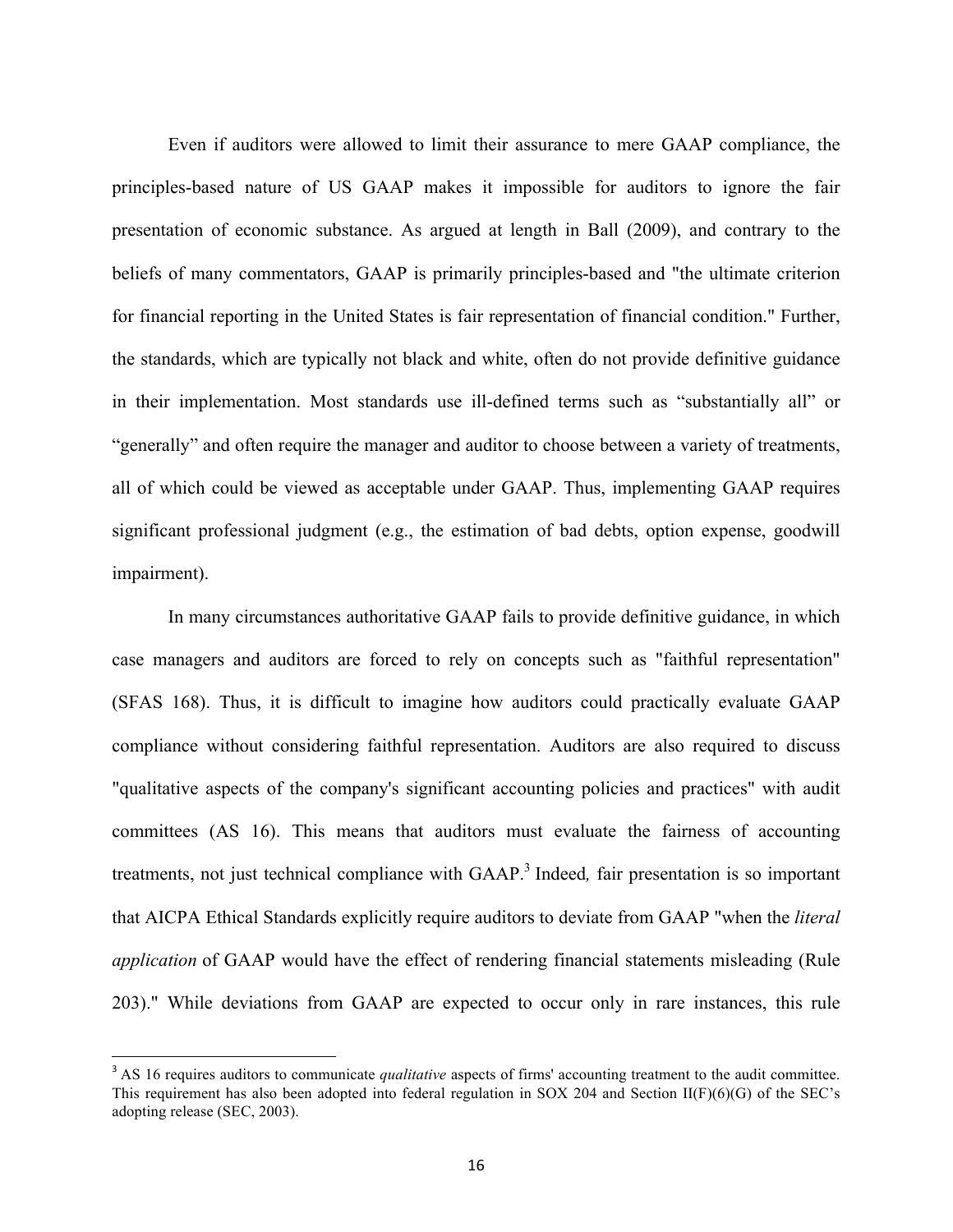illustrates that when the two are in conflict, faithful representation dominates the simple mechanical implementation of GAAP.

Professor Palmrose also argued that auditors are not required to consider faithful representation because there is no common understanding of the meaning of terms such as "faithful representation" or "economic substance". While implementing these terms requires significant judgement in practice, they are conceptually clear and they are ubiquitous and enduring fundamental concepts in accounting. Indeed, it is difficult to comprehend how financial statements could be informative in the absence of faithful representation. The FASB understands these terms, as it clearly defines faithful representation in the Concept Statements as financial information that "represents *the substance of an economic phenomenon* rather than merely representing its legal form. Representing a legal form that differs from the economic substance of *the underlying economic phenomenon* could not result in a faithful representation" (BC3.26, emphasis added). Further, in its Preliminary Views on the Conceptual Framework, the FASB provides a lengthy discussion of faithful representation and its relation to economic substance, including intuitive examples (FASB 2006, QC16-34, pages 25-54). 4

## **2.3 The narrow view contradicts auditors' legal responsibilities**

 

Perhaps the strongest argument against the narrow view is that it was explicitly considered and rejected by the US Supreme Court in the landmark Continental Vending case (*United States v. Simon*, 1969). The judge in this case famously concluded that, "Even if Defendants complied with GAAP, a jury could have found, as the jury did here, that Defendants intentionally misled investors." This ruling has been interpreted to mean that auditors are ultimately responsible for fair presentation, and cannot hide behind GAAP (Ball, 2009). This ruling remains the law today,

<sup>&</sup>lt;sup>4</sup> Courts find that disagreement over the definition of terms such as "present fairly" does not make them ambiguous. As one judge states, "The fact that parties may vehemently disagree upon the construction of a contract term **[***present fairly***]** does not render a provision ambiguous." (IN RE MERCURY COMPANIES, INC., emphasis added)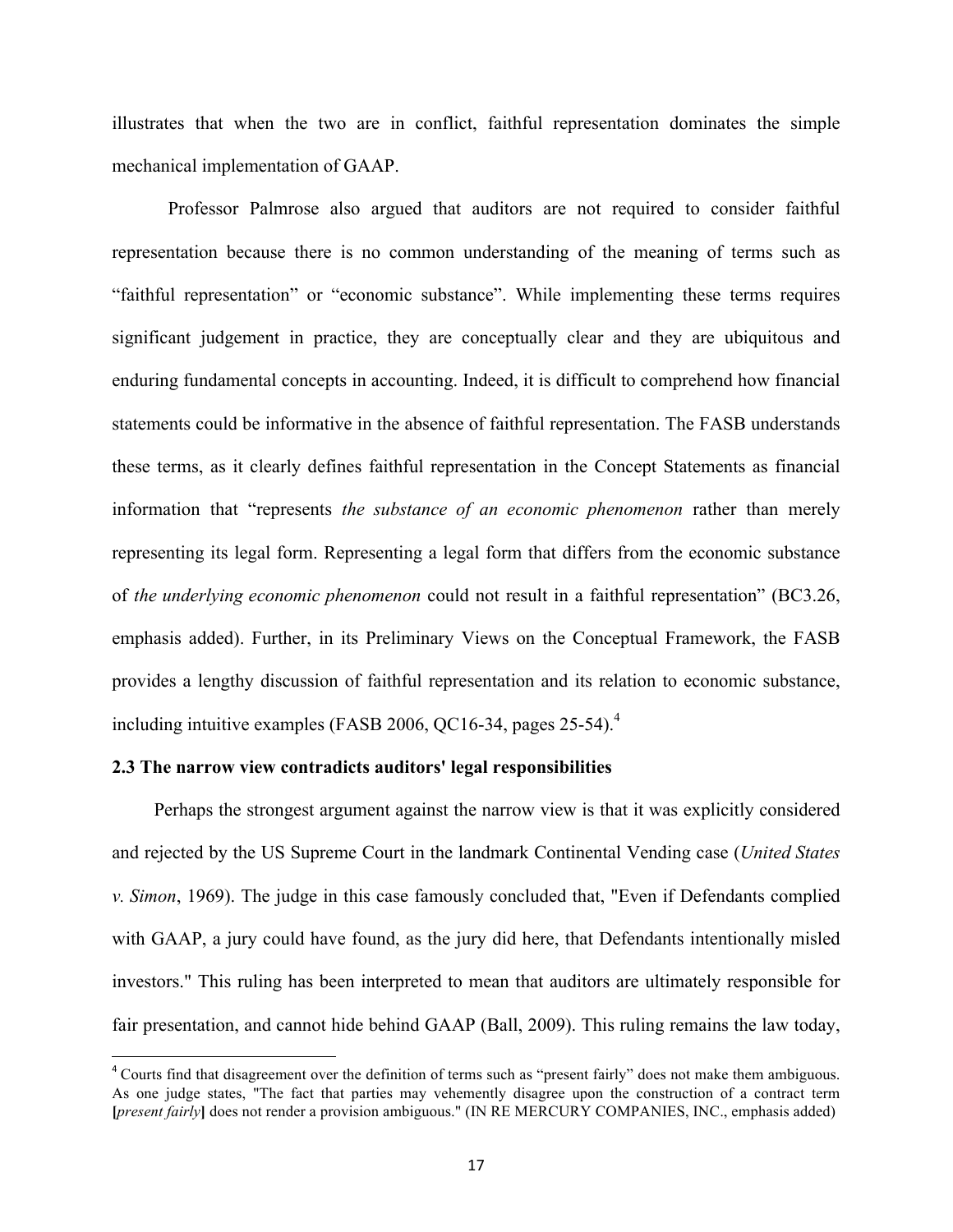and the precedent set by Continental Vending has played a role in many high profile trials, including Adelphia, WorldCom, and Lehman.

**Adelphia:** In March 2002, Adelphia Communications Company disclosed that it had \$2.2 billion in liabilities not previously reported. Adelphia's stock was delisted and the company filed for bankruptcy shortly afterwards. John Rigas, the CEO, was arrested and charged with looting the company. In his appeal, Rigas asked for evidence that the defendants violated GAAP. The court's response was "GAAP neither establishes nor shields guilt in a securities fraud case... Even if Defendants complied with GAAP, a jury could have found, as the jury did here, that Defendants intentionally misled investors" (U.S. vs. Rigas). The court further noted "making GAAP compliance determinative of securities fraud charges would require jurors to accept the accountants' evaluation whether a given fact was material to overall fair presentation"—a proposition this Court rejected in *Simon*." Thus, the ruling in U.S. vs Rigas was an application of the precedent that was originally set in the Continental Vending case (U.S. vs. Simon).

**WorldCom:** WorldCom disguised its declining performance by capitalizing hundreds of millions of dollars in operating expenses. Worldcom's CEO, Bernard Ebbers, was sentenced to 25 years' imprisonment. In his appeal, Ebbers argued that the government did not allege and prove violations of GAAP. The court responded that "The rules are no shield, however, in a case such as the present one, where the evidence showed that accounting methods known to be misleading—although perhaps at times fortuitously in compliance with particular GAAP rules were used for the express purpose of intentionally misstating WorldCom's financial condition and artificially inflating its stock price ... GAAP itself recognizes that technical compliance with particular GAAP rules may lead to misleading financial statements, and imposes an overall requirement that the statements as a whole accurately reflect the financial status of the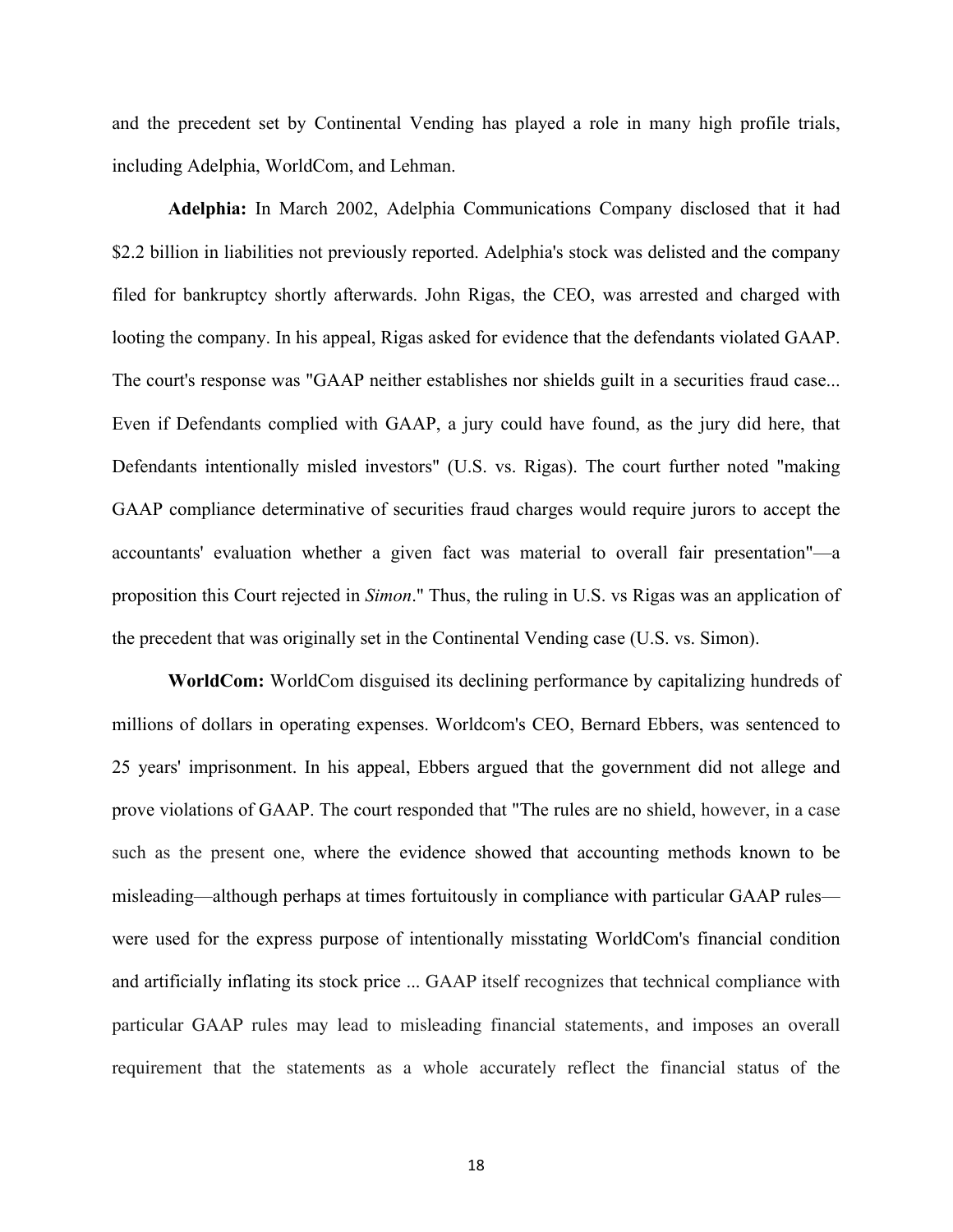company." (U.S. vs. Ebbers) In this case, the court unequivocally reaffirmed the Continental Vending case and explicitly stated that "we see no reason to depart from Simon."

**Lehman:** The collapse of Lehman Brothers in 2008 disrupted the entire economy and led to the largest bankruptcy in US history. Its auditor, EY, was implicated for facilitating a massive fraud. EY settled the case by agreeing to pay \$99 million in damages to shareholders. Court records show that in defending their case, EY asserted that "[t]he GAAP opinion is expressly based on the GAAS opinion" and that the GAAS opinion, too, "divulges its basis—*i.e.,* EY's belief that it conducted its audits in accordance with PCAOB standards." The court responded by noting that "The ultimate — if tacit — implication here is that an audit opinion *never* can be false or misleading so long as the auditor's opinion about fair presentation of a company's financial position and results itself is predicated on a good faith opinion that the auditor performed its audit in compliance with GAAS. But this argument is too clever by half and does not absolve EY from liability under the securities laws *ex ante."* Thus, the court again confirms its view that auditors cannot hide behind their good faith opinion that the company complied with GAAP and the auditor complied with GAAS. The above cases show that courts base their judgments on whether the financial statements are fairly presented, and resoundingly reject the notion that an auditor's good faith opinion about compliance with GAAS or GAAP are sufficient to protect auditors from culpability when financial statements are found to be misleading.

Given that litigation risk is an important driver of audit quality, the courts' view on auditors' responsibilities obviously cannot be ignored. Thus, we expect high quality auditors to have litigation-driven incentives to provide assurance that the financial statements faithfully represent companies' underlying economics, in conformity with GAAP.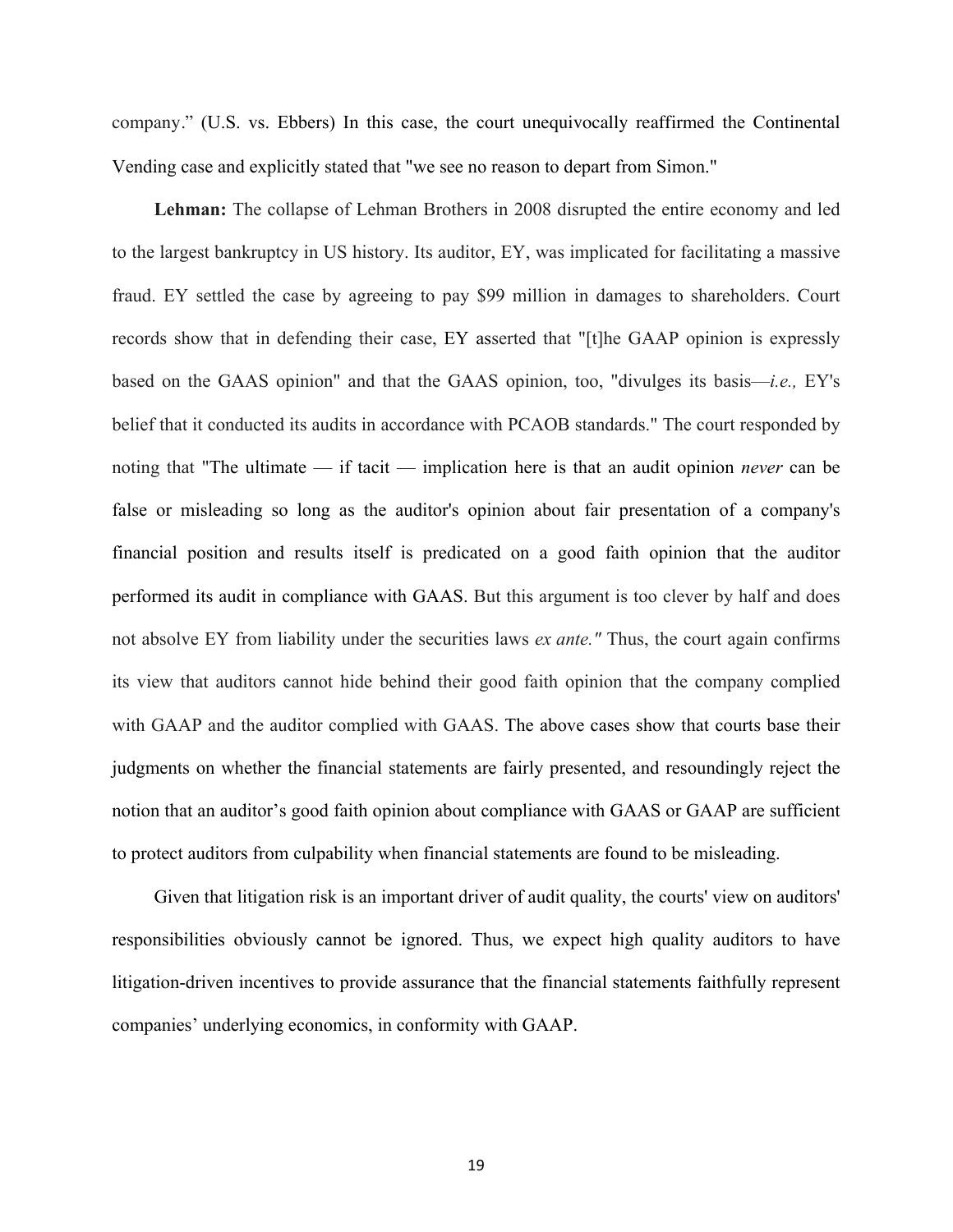## **2.4 Conclusion**

In conclusion, the narrow view that auditors' responsibilities are limited to GAAP compliance echoes the stance commonly adopted by audit firms when they attempt to defend their audits in court. Our view suggests that financial statement users do not expect high quality auditors to merely "check the boxes", but rather to play an active role in ensuring that companies provide relevant and reliable information to capital markets. We believe a clarification on this issue is important and timely. In light of investor demand for fair presentation, the debate over principle vs. rule-based standards, and the call for expanded auditor disclosure, researchers need clarity on what AQ really means. We hope that our discussion provides a framework for better understanding AQ conceptually and will generate insightful future research.

# **3. Controversy #3: Are empirical measures of financial reporting quality (FRQ) valid proxies for audit quality (AQ)?**

Auditing researchers commonly use measures of FRQ to proxy for AQ because higher AQ provides greater assurance of higher FRQ (DeFond and Zhang, 2014). Proxies commonly used in the literature to capture FRQ include restatements, Accounting and Auditing Enforcement Releases (AAERs), and discretionary accruals. However, these proxies measure the true underlying FRQ with error (Dechow, Ge and Schrand, 2010). In addition, FRQ is a joint product of both the manager and the auditor (Antle and Nalebuff, 1991; Magee and Tsang, 1991), which means that FRQ measures contain measurement error when they are used to capture AQ. This section discusses the validity of using measures of FRQ to capture AQ.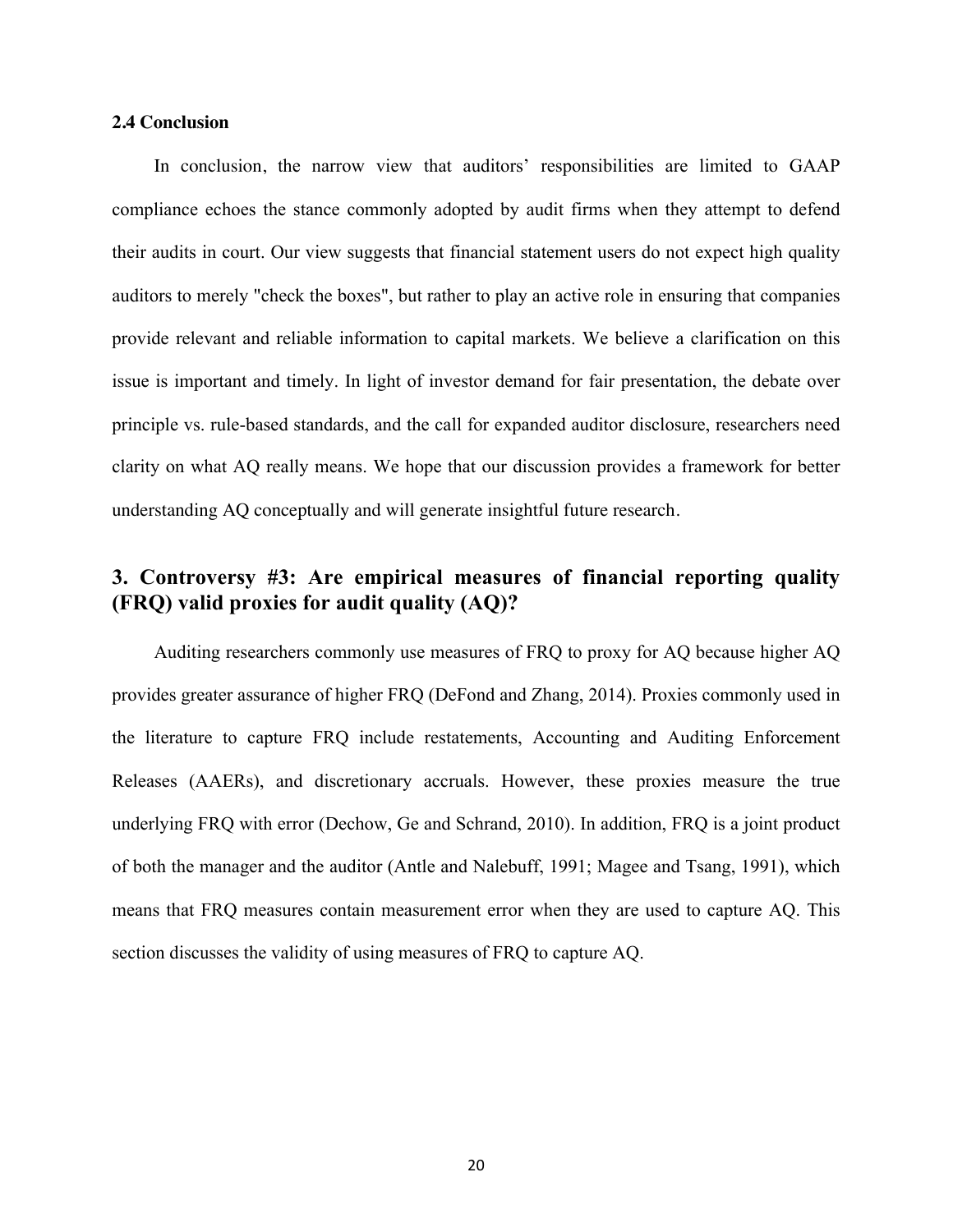## **3.1 Measures of financial reporting failure**

<u> 1989 - Jan Stein Stein, fransk politiker (d. 1989)</u>

## *3.1.1 Limitations of using FRQ measures to infer AQ*

Many auditing studies measure AQ using relatively direct proxies for low FRQ, such as allegations of fraudulent reporting contained in AAERs and accounting restatements.<sup>5</sup> In this section, we point out several limitations that researchers should consider when using AAERs and restatements to measure AQ.

One limitation is that AAERs and restatements are rare. Research shows that fewer than  $1\%$  of audited financial statements are alleged to be fraudulent by the SEC.<sup>6</sup> Accounting restatements occur more often but their incidence has been declining in recent years. According to data from Audit Analytics, the number of reissuance restatements fell from a record high of 1,005 in 2005 to just 169 in 2015. The low frequency of AAERs and restatements limits their statistical power and makes them impractical when sample sizes are small. In addition, while AAERs and restatements can indicate low AQ, the absence of an AAER or restatement does not necessarily mean that AQ is high (DeFond and Zhang, 2014).

Another limitation of AAERs and restatements is that they are measures of FRQ rather than AQ. FRQ is a joint product of *both* the preparer *and* the auditor of the financial statements (Antle and Nalebuff, 1991). If the preparer's pre-audited financial statements are fairly presented, the audited financial statements will also be fairly presented even if the auditor performs no audit procedures.<sup>7</sup> The auditor's role is to provide *assurance* that the financial

 $<sup>5</sup>$  Auditing studies that use accounting restatements include Blankley et al. (2012), Czerny et al. (2014), Eshleman</sup> and Guo (2014), Kinney et al. (2004), Lennox and Li (2014), Lennox (2016), Lobo and Zhao (2013), Paterson and Valencia (2011). Auditing studies that use AAERs include Lennox and Pittman (2010) and Bentley et al. (2013).

<sup>&</sup>lt;sup>6</sup> For example, Lennox and Pittman (2010) report that only 1,109 company-years are subject to a subsequent AAER out of a total sample of 130,642 company-years between 1981-2001.<br><sup>7</sup> A manager is motivated to prepare fairly presented financial statements even when the auditor does no testing,

because the manager can lose reputation or be sued if the financial statements are later found to have been materially misstated. Moreover, an inherently honest and competent manager would prepare fairly presented financial statements even in the absence of a high quality audit.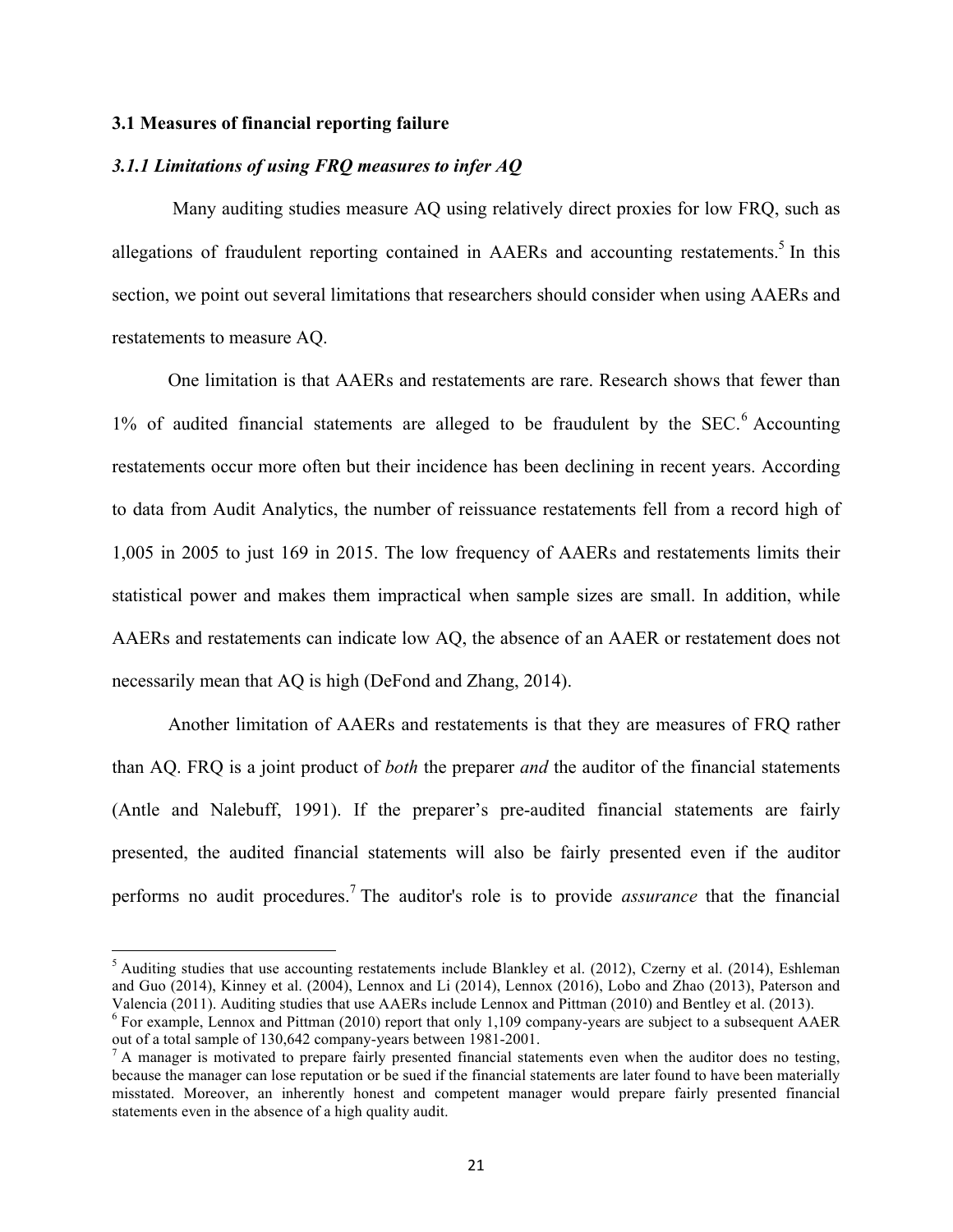statements are fairly presented in accordance with GAAP. The auditor provides this assurance by performing the procedures prescribed by Generally Accepted Auditing Standards (GAAS). An audit that does not comply with GAAS cannot be regarded as high quality even if the audited financial statements happen to be fairly presented and comply with GAAP. Thus, high FRQ does not necessarily imply high  $AO<sup>8</sup>$ .

Audit firms and academics sometimes take the view that high FRQ implies high AQ. For example, in the early years of the PCAOB inspections, audit firms attempted to deflect criticisms of the quality of their audits by pointing out that the deficiencies identified by the inspectors had not resulted in restatements.<sup>9</sup> The suggestion is that such audit deficiencies are unimportant because they do not harm investors. This view is also echoed in a recent article in CFO.Com, in which two prominent audit researchers assert that audit deficiencies reported by PCAOB inspectors should not be regarded as "audit failures" because the deficiencies did not result in restatements (Peecher and Solomon, 2014).

We find this view problematic because it conflates "audit failures" with "financial reporting failures." The term "audit failure" suggests the auditor failed to gather sufficient evidence to support the audit opinion, as required by GAAS. In contrast, a "financial reporting failure" suggests a joint failure by the manager and auditor to ensure that the audited financial statements are fairly presented in compliance with GAAP. Thus, the absence of a financial reporting failure does not necessarily imply the absence of an audit failure.

<u> 1989 - Jan Stein Stein, fransk politiker (d. 1989)</u>

 $8$  For example, GAAS requires an auditor to observe the inventory count but if the auditor fails to comply with this requirement it will not necessarily cause inventory to be misstated. As a more extreme example of GAAS noncompliance, the audited financial statements could be fairly presented even if the auditor performs no audit at all.

<sup>&</sup>lt;sup>9</sup> For example, the response letter of Deloitte & Touche to its 2006 inspection includes the following statement: "We have evaluated the matters identified by the Board's inspection team for each of the eight Issuer audits described in Part I of the Draft Report and have taken appropriate actions. In evaluating the matters identified, we have considered whether it was necessary to perform additional auditing procedures in accordance with AU 390, Consideration of Omitted Procedures After the Report Date, and in six instances we performed and documented additional auditing procedures, which did not change our conclusions or affect our reports on the Issuers' financial statements." (Appendix C of the Report on 2006 Inspection of Deloitte & Touche).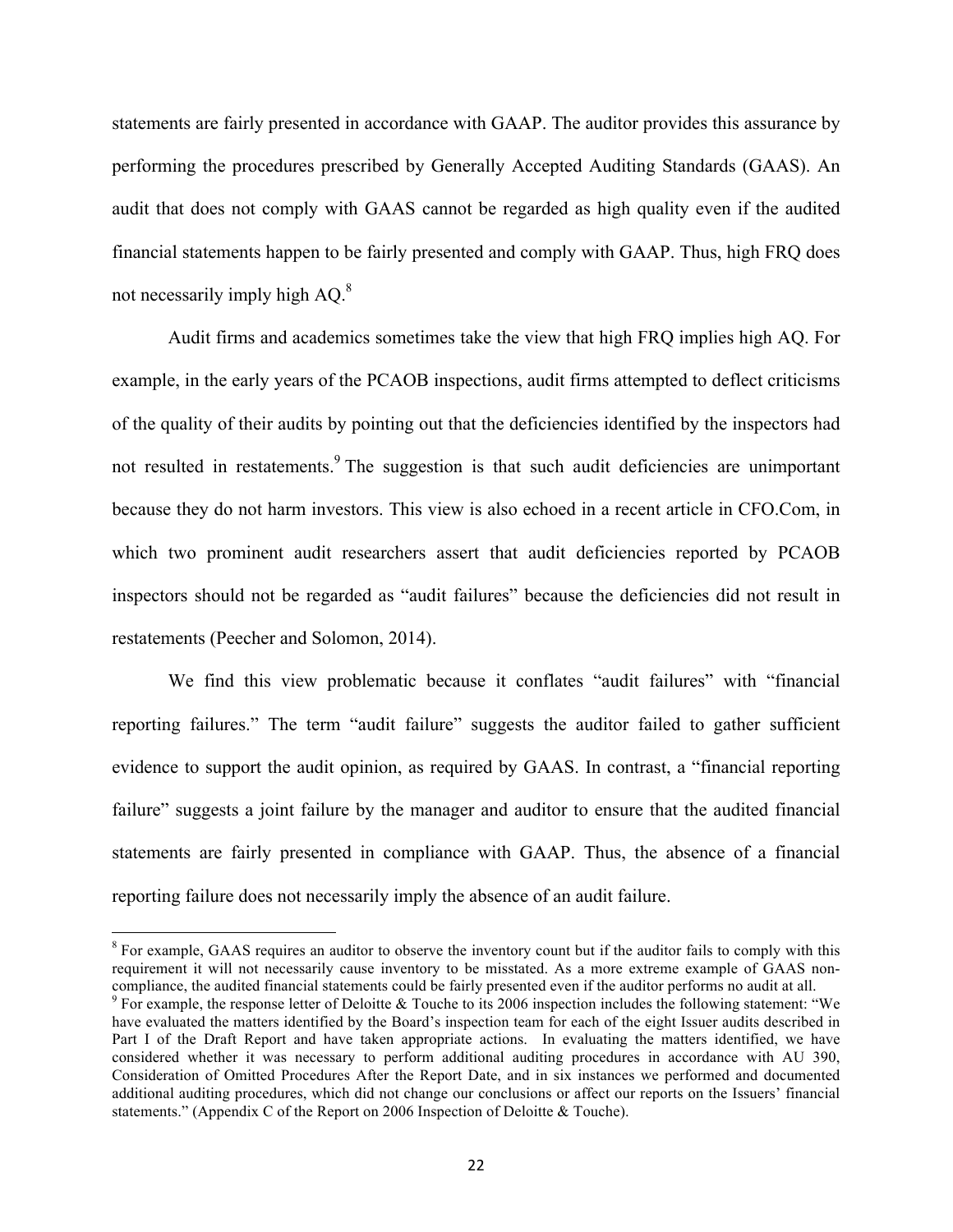## *3.1.2 An illustration of why financial reporting failures measure audit failures with error*

The above discussion suggests there are significant measurement errors in using indicators of financial reporting failure (i.e., restatements and AAERs) to measure AQ. To illustrate the sources of these measurement errors, we set up a simple conceptual model. The model begins with the client preparing the pre-audit financial statements. For simplicity, we present this as a binary choice: the client either does or does not materially misstate the pre-audit financial statements. For simplicity, we assume the client cannot anticipate the level of AQ.

We assume the auditor makes a binary decision: the auditor either conducts a high quality audit or does not, where (for convenience) we define a "high quality" (or "competent") audit as one in which the auditor gathers sufficient evidence to support their audit opinion, as required by GAAS. We define a competent, or high quality, audit as one in which the audit complies with GAAS. AQ is treated as a binary construct in our conceptual models for simplicity. We note, however, that compliance with GAAS is only the minimum level of AQ that an audit is required to meet. In practice, auditors may provide audits that exceed the minimum level of AQ required under GAAS (See Controversy #2). Similarly, an audit that does not comply with GAAS may result in varying degrees of low AQ.

We assume that if the auditor conducts a competent audit, there is a higher probability the auditor will detect, and correct, all material misstatements in the manager's pre-audit financial statements. If the auditor does not conduct a competent audit, the probability of auditor detection and correction is lower. After the audit is finished, the audited financial statements are publicly released to investors. If the audited financial statements are materially misstated, we assume there is a positive probability that the financial statements will be restated. If the audited financial statements are not materially misstated, we assume a subsequent restatement cannot occur.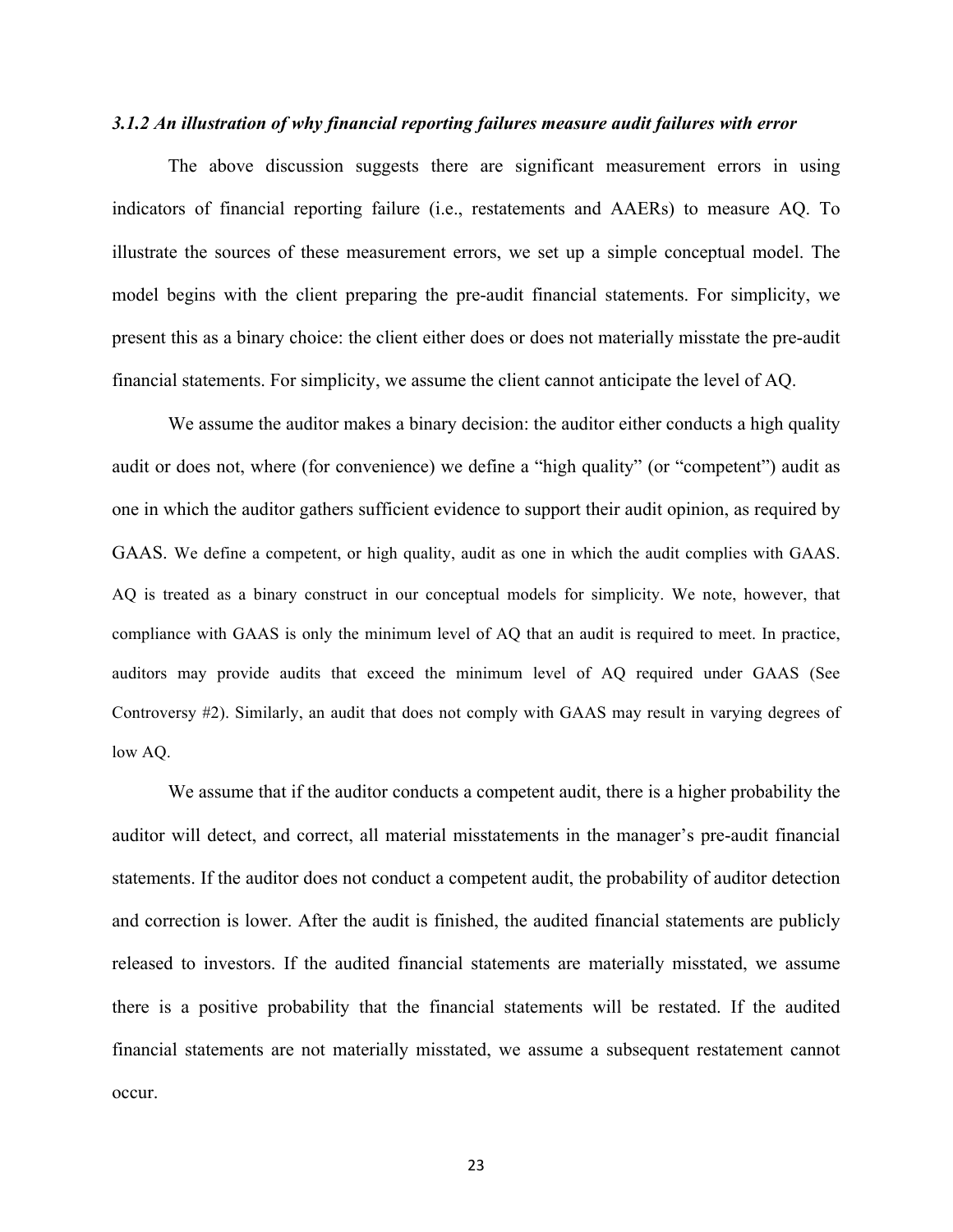The decision tree for this conceptual model is illustrated in Fig. 1. The AQ proxy is *MISSTATE*, which is a dummy variable equal to one if the audited financial statements are subsequently restated, and zero otherwise. Prior research assumes that *MISSTATE =* 1 indicates a low quality audit, whereas *MISSTATE =* 0 indicates a high quality audit. We use the decision tree to identify situations in which restatements correctly (incorrectly) capture AQ.

As shown in Fig. 1, there are three situations where *MISSTATE* is a correct measure of AQ, and three situations where *MISSATE* is incorrect.

*MISSTATE* is a *correct* measure of AQ when:

- i) the client materially misstates the pre-audit financial statements, the auditor conducts a competent audit, and the audited financial statements are not subsequently restated,
- ii) the client materially misstates the pre-audit financial statements, the auditor conducts an incompetent audit, and the audited financial statements are subsequently restated, and
- iii) the client does not materially misstate the pre-audit financial statements, the auditor conducts a competent audit, and the audited financial statements are not subsequently restated.

On the other hand, *MISSTATE* is an *incorrect* measure of AQ when:

- i) the client materially misstates the pre-audit financial statements, the auditor conducts a competent audit, and the audited financial statements are subsequently restated,
- ii) the client materially misstates the pre-audit financial statements, the auditor conducts an incompetent audit, and the audited financial statements are not subsequently restated, and
- iii) the client does not materially misstate the pre-audit financial statements, the auditor does not conduct a competent audit, and the audited financial statements are not subsequently restated.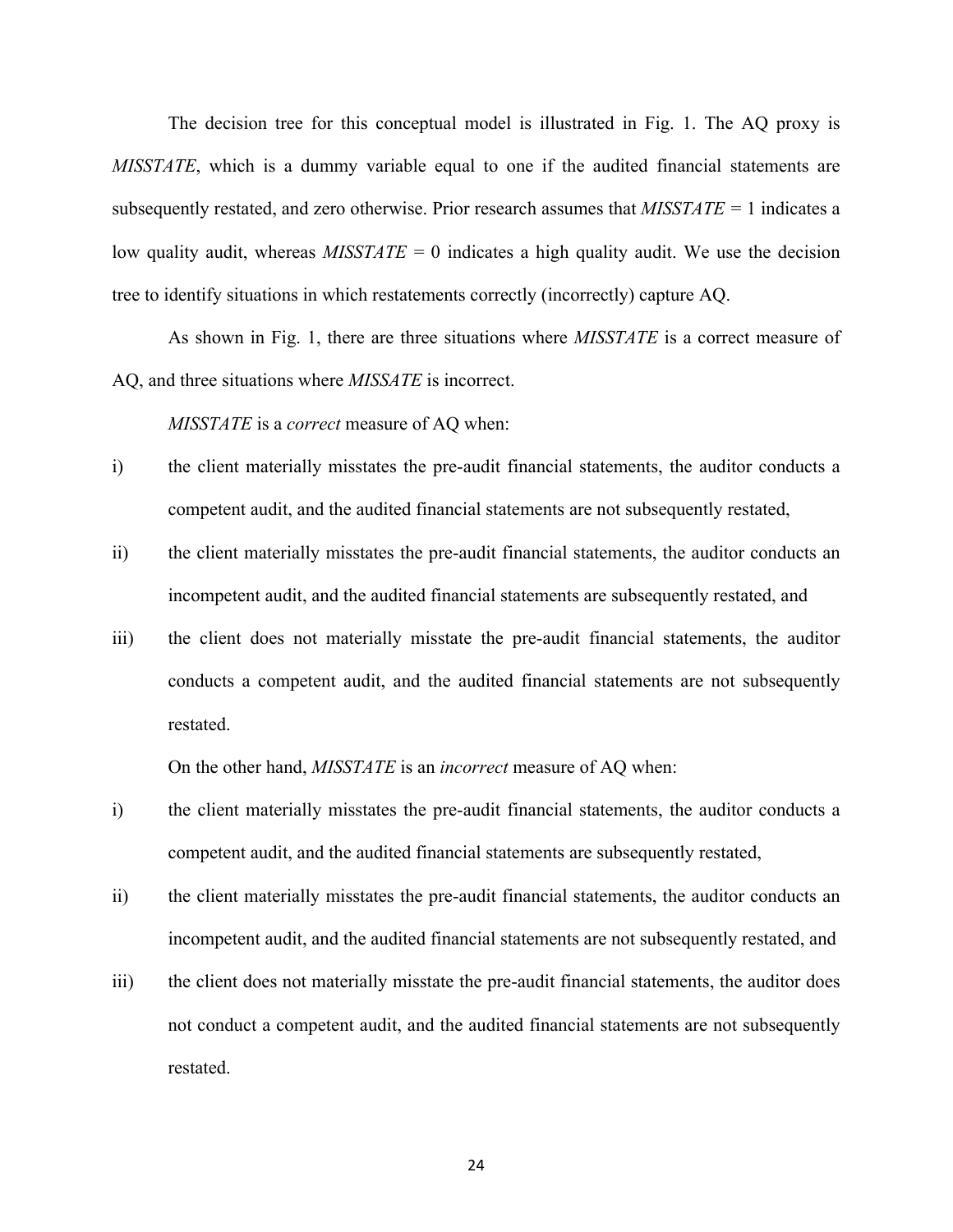The first incorrect situation corresponds to the case where the audited financial statements are restated despite the auditor conducting a competent audit. This can occur because a competent audit only provides reasonable assurance (not a guarantee) that material misstatements will be detected and corrected.

The second incorrect situation corresponds to the case where the audited financial statements are materially misstated, but the misstatements are not subsequently corrected in a restatement announcement. This can occur either because the misstatement is never detected, or because it is detected but goes unreported. Consistent with managers being motivated to hide misstatements from investors, Files et al. (2009) shows that companies make "stealth" restatement disclosures. Dyck et al. (2015) estimate that only one quarter of the frauds between 1996-2004 were detected and publicly disclosed. Therefore, the number of observed restatements likely understates the true number of material misstatements in audited financial statements.

The third incorrect situation corresponds to where the financial statements are not materially misstated and the auditor conducts an incompetent audit. In this situation, there is no restatement because the manager's pre-audit financial statements are fairly stated. The researcher incorrectly assumes that the absence of a restatement implies a high quality audit.

While *MISSTATE* incorrectly measures AQ as often as it correctly measures AQ, it does not mean that *MISSTATE* is uncorrelated with AQ. To quantify the sign and magnitude of the correlation between *MISSTATE* and AQ, it is necessary to assign some probabilities to the decision tree in order to gauge how often each of the six situations occur. Assigning probabilities requires subjective judgment and we choose probabilities that appear reasonable, based upon the evidence we are able to gather. In the following three paragraphs, we explain the rationale for the probabilities that we assign to the decision tree in Fig. 1. However, we invite skeptical readers to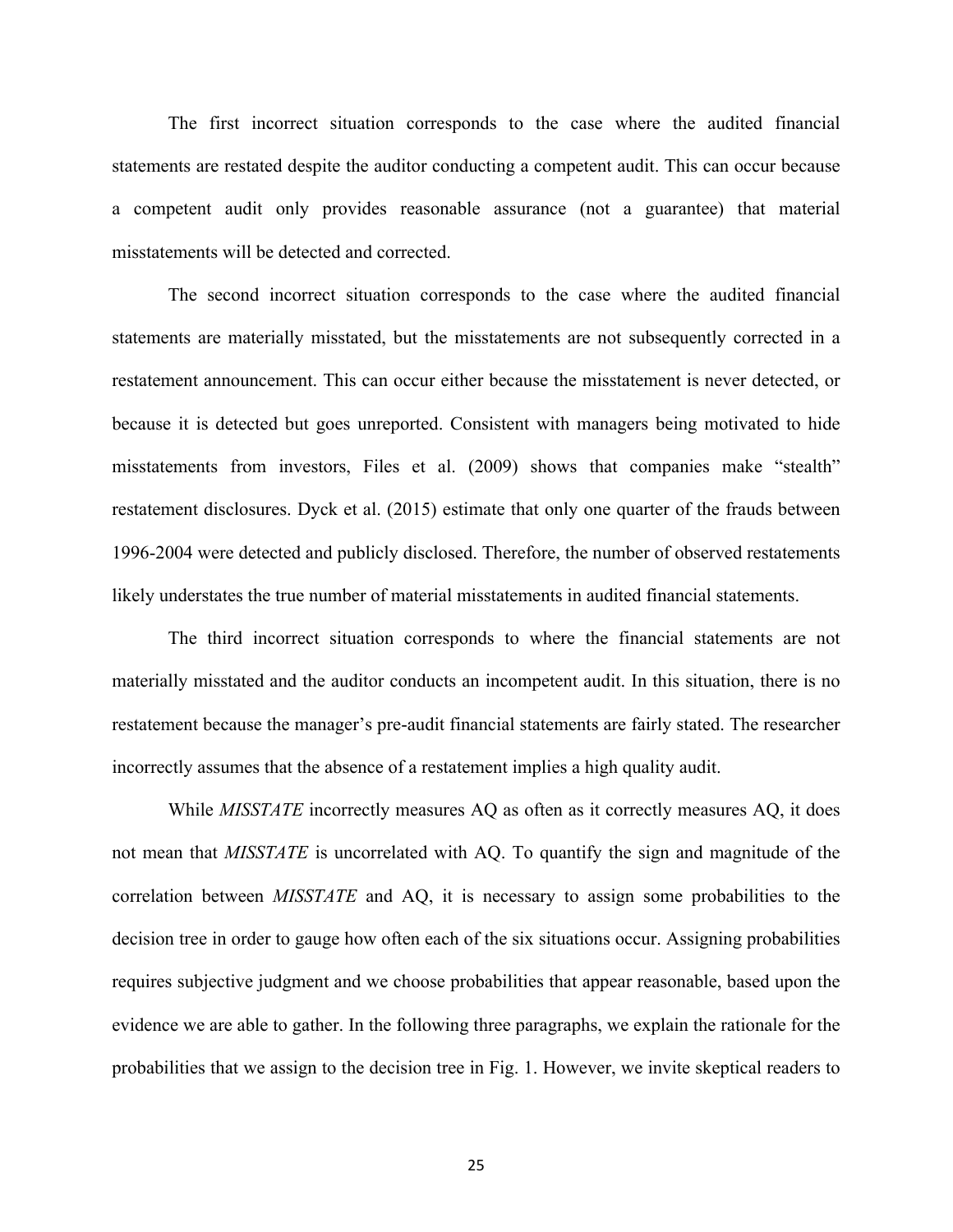plug their own probabilities into the decision tree to quantitatively assess the measurement errors associated with *MISSTATE*.

We start at the beginning of the decision tree with the manager's preparation of the preaudit financial statements. Unfortunately, there is no direct evidence on how often managers materially misstate the pre-audit financial statements. Dyck et al. (2015) estimate that 15% of *audited* financial statements were fraudulently reported in 1996-2004. The misstatement rate is likely higher for the pre-audit financial statements than the audited financial statements. Thus, we assume that 20% of the pre-audit financial statements are materially misstated.

Next, we consider how often audits are competent. There is some evidence on the audit deficiency rate from PCAOB inspections. However, the PCAOB inspectors do not examine every audit engagement and the selected engagements are not randomly chosen. Thus, the deficiency rate may not be representative of the audit population. Notwithstanding this limitation, PCAOB inspection reports indicate that approximately 20% to 40% of the inspected audit engagements fail to comply with auditing standards. Auditors have stronger incentives to perform competent audits when clients have a higher risk of material misstatement. Therefore, we assume that 80% of audits comply with GAAS when the pre-audit financial statements are materially misstated, while 60% of audits comply with GAAS when the pre-audit financial statements are not materially misstated.

Next, we assume that a competent audit is more likely to result in the detection and correction of a material misstatement in the manager's pre-audit financial statements. This assumption is reflected in our choice of probabilities. When the pre-audit financial statements are materially misstated and the auditor does not conduct a competent audit, we assume a subsequent restatement rate of 50%. When the pre-audit financial statements are materially misstated and the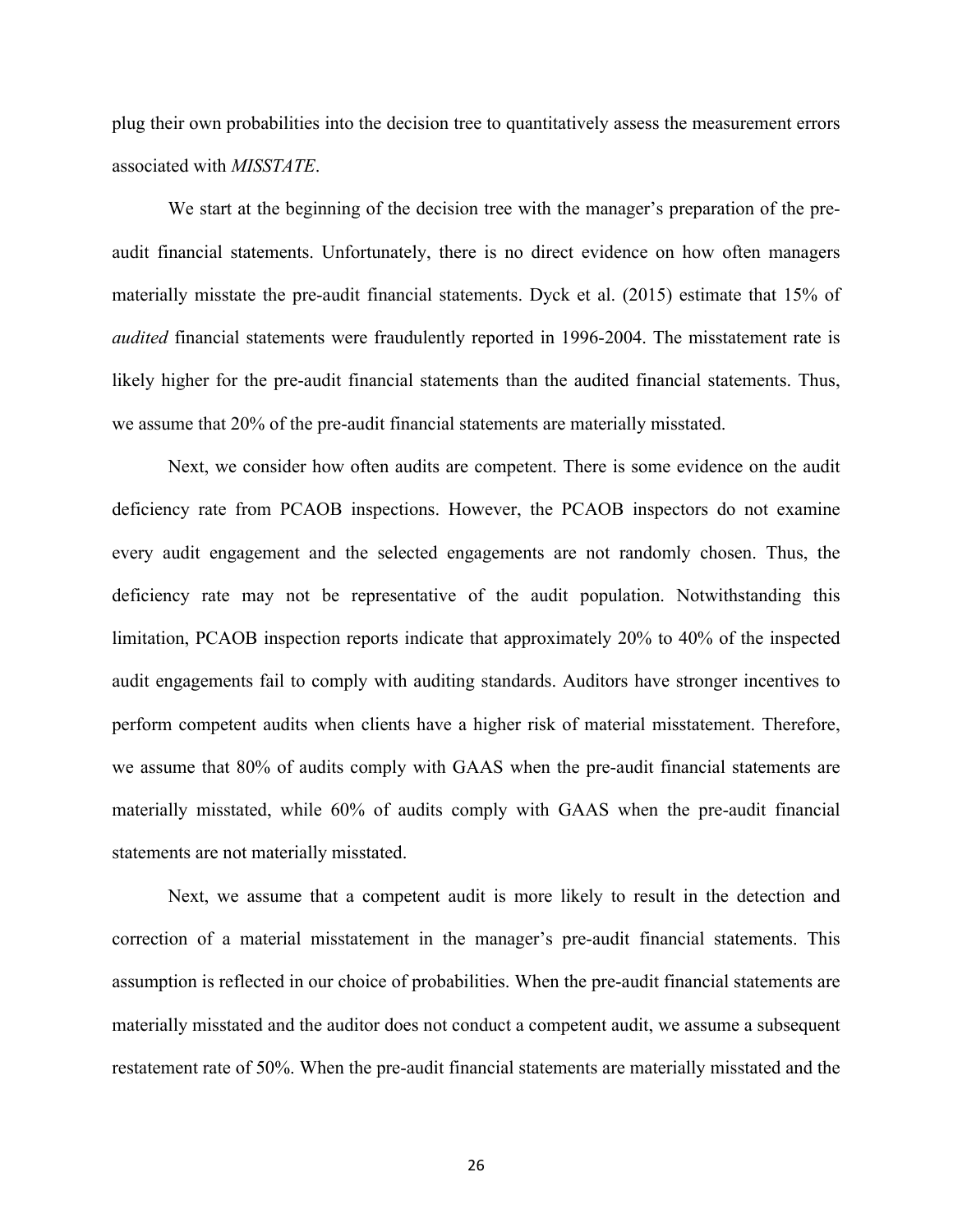auditor does conduct a competent audit, we assume a lower subsequent restatement rate of 20%. We also assume that a restatement never occurs when the manager's pre-audit financial statements are fairly presented.

Having made these assumptions about the probabilities, we next calculate how frequently *MISSTATE* correctly or incorrectly measures AQ. This decision tree is reported in Fig. 2. Summing across the three situations where *MISSTATE* is a correct measure of AQ, we find that *MISSTATE* is correct 62.8% of the time and incorrect 37.2% of the time. Because 62.8% > 37.2%, *MISSTATE* is correlated with AQ in the direction assumed by prior research. Nevertheless, it is clear that there are substantial measurement errors with using *MISSTATE* as a proxy for AQ.

The Fig. 2 analysis is also helpful for understanding the main source of the measurement error. Most of the measurement error (32% out of 37.2%) occurs when the pre-audit financial statements are fairly presented and the auditor fails to conduct a competent audit. In this situation, the *MISSTATE* variable equals zero, which the researcher incorrectly assumes to be indicative of a high quality audit. Thus, the main source of measurement error arises when there is no restatement because the manager did not materially misstate the pre-audit financial statements but, nevertheless, the auditor conducted a low quality audit.

The other two sources of measurement error appear to be relatively less important. Measurement error occurs when the audited financial statements are restated despite the auditor conducting a competent audit, but this situation occurs only 3.2% of the time in Fig. 2. Measurement error also occurs when the audited financial statements are materially misstated, the auditor conducts an incompetent audit, and the misstatements are not subsequently corrected

27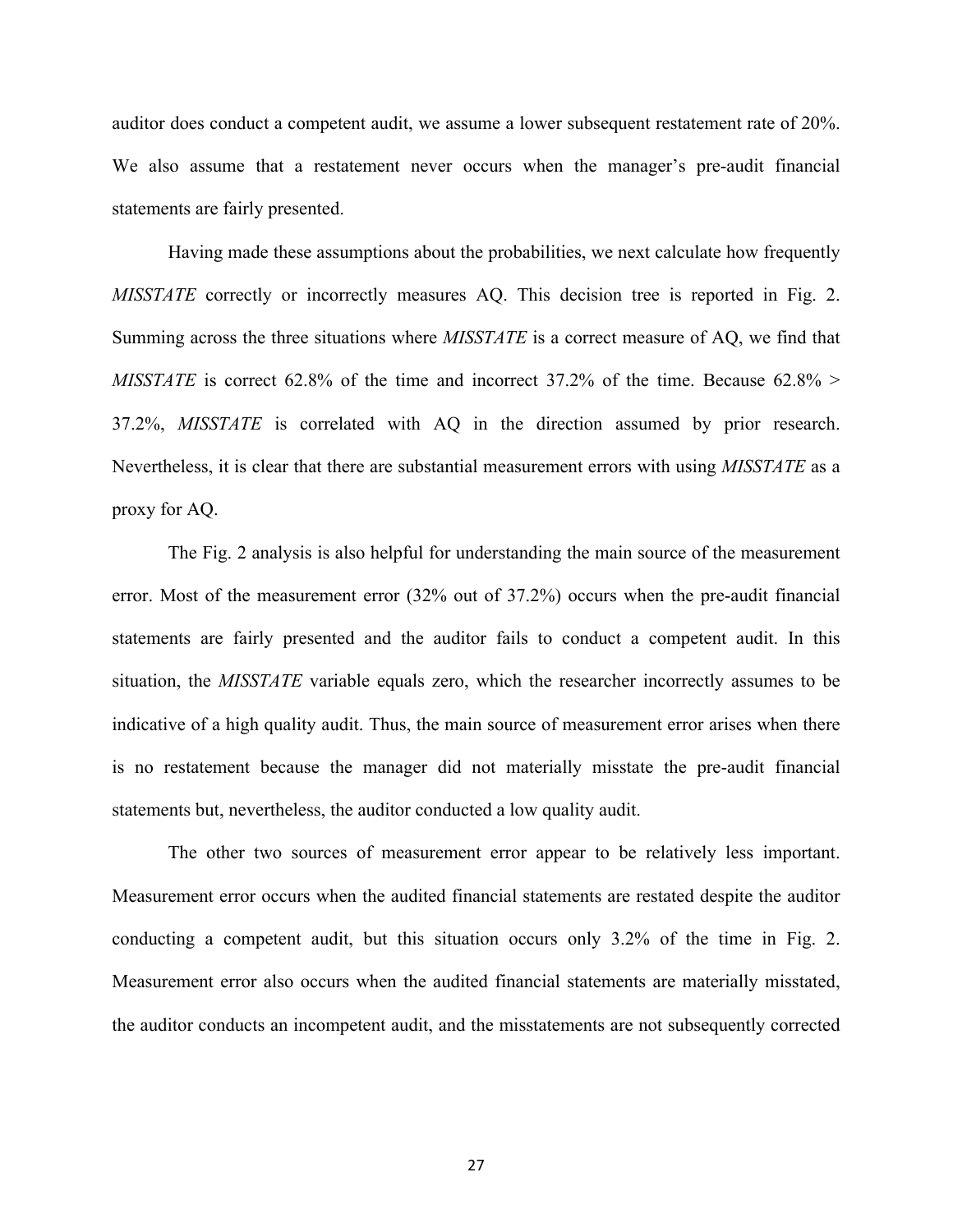in a restatement, but this situation occurs only 2% of the time in Fig. 2. Thus, the other two sources of measurement error account for only 5.2% of the total measurement error of 37.2%.

We emphasize that the exact magnitudes of the measurement errors will change if the reader plugs different probabilities into Fig. 2. Nevertheless, for all reasonable ranges of probabilities that we considered, our conclusions are unchanged. First, accounting restatements contain significant measurement errors when they are used as a proxy for AQ. Second, the main source of measurement error occurs when there is no restatement because the manager's preaudit financial statements were fairly presented but the auditor failed to conduct a competent audit. A similar analysis could be performed using AAERs, with the same key takeaways. Namely, AAERs contain significant measurement errors when used as proxies for AQ, because the absence of an AAER could indicate high quality reporting by the *preparer*, rather than a high quality audit.

## **3.2 Accrual-based measures**

<u> 1989 - Jan Stein Stein, fransk politiker (d. 1989)</u>

## *3.2.1 Discretionary accruals are poor measures of FRQ*

Discretionary accruals are also widely used to proxy for  $AQ<sup>10</sup>$ . Most auditing studies assume that managers use their discretion over accruals to mislead investors. Since a competent audit may mitigate opportunistic reporting, audit studies generally assume that high quality audits result in smaller discretionary accruals. One problem, however, is that managers may use their discretion over accruals to provide investors with informative signals of future cash flows (Subramanyam 1996; Sankar and Subramanyam 2001; Tucker and Zarowin 2006; Ball 2013).

<sup>10</sup> Auditing studies that use accruals variables include Ashbuagh et al. (2003), Becker et al. (1998), Caramanis and Lennox (2008), Carey and Simnett (2006), Chen et al. (2008, 2011), Chi et al. (2009), Chung and Kallapur (2003), Ferguson et al. (2004), Francis and Wang (2008), Francis, Maydew and Sparks (1999), Francis and Yu (2009), Francis et al. (2013), Frankel et al. (2002), Gul et al. (2009, 2013), Heninger (2001), Johnson et al. (2002), Ke et al. (2015), Larcker and Richardson (2004), Menon and Williams (2004), Myers et al. (2003), Reichelt and Wang (2010), Reynolds and Francis (2000).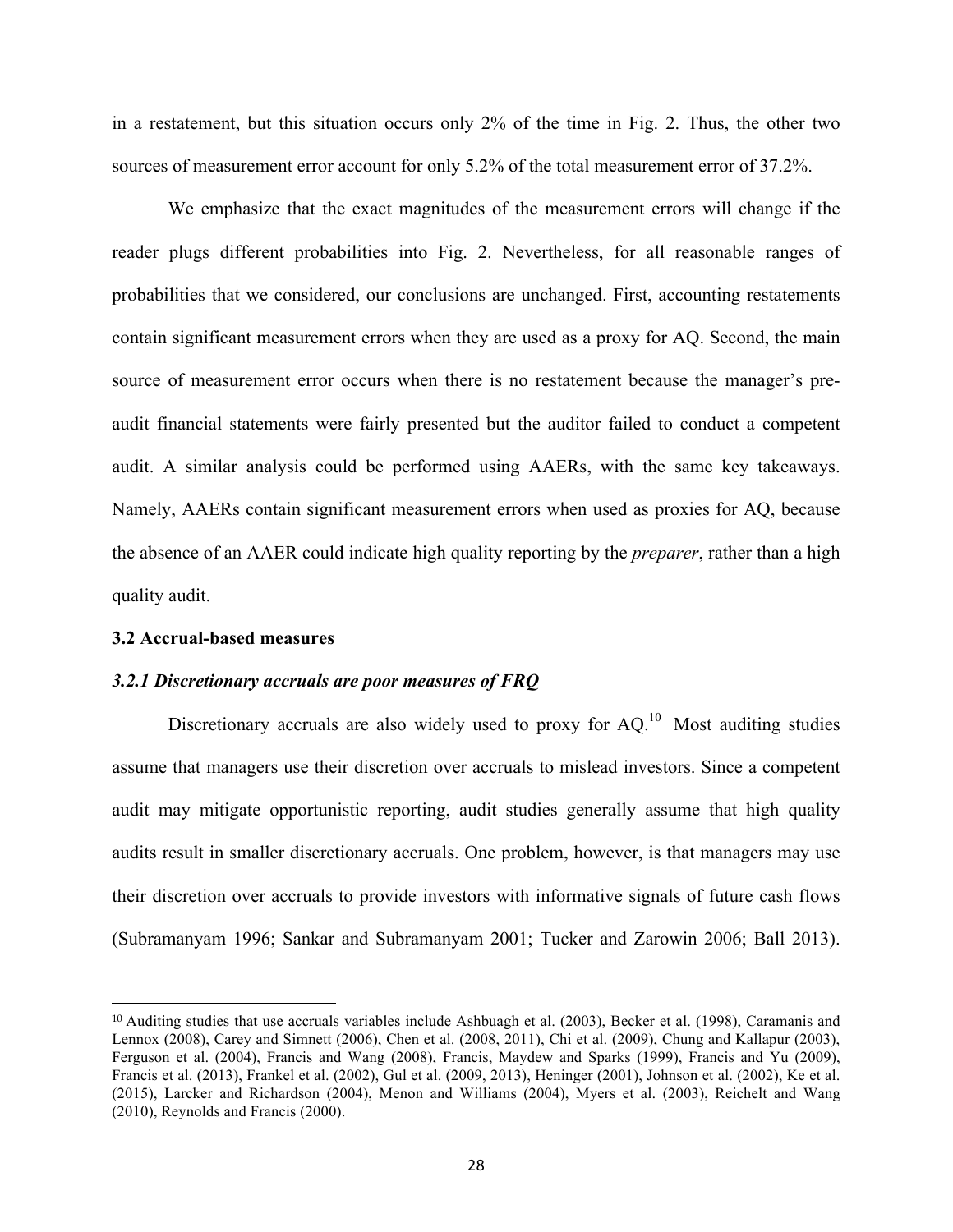This non-opportunistic motivation would mean that the discretionary accruals metric is a poor measure of FRQ (and AQ).

Another problem is that it is challenging to empirically distinguish between discretionary and non-discretionary accruals. Most researchers use a variation of the Jones (1991) model, which regresses total accruals on the change in revenues and the level of property, plant and equipment (PPE). However, the Jones model (and its variations) make two questionable assumptions. The first is that revenues and PPE are non-discretionary. This is questionable because revenues and PPE are accounts that are often manipulated. Approximately half of all accounting frauds involve materially overstated revenues (Beasley et al. 1999) and, according to the Audit Analytics database, approximately 10% of reissuance restatements between 2000-2016 involved restatements of PPE. In addition, the PCAOB often cites audit deficiencies in revenue and PPE accounts. Therefore, it is questionable to assume that revenues and PPE are nondiscretionary.

A second assumption in the Jones model is that the residuals capture discretionary accruals. However, many non-discretionary accruals are not controlled for in the Jones model and its variations. For example, a company is likely to experience an increase in inventory when there is a negative shock to sales. This would be classified as an income-increasing "discretionary" accrual, even if no accounting discretion has been exercised by the manager or the auditor (Ball 2013). Thus, Ball (2013, p. 851) laments that in many accrual studies "*an explanation of the reported results that does not involve manipulation is at least as plausible as one that does.*"<sup>11</sup>

 

<sup>&</sup>lt;sup>11</sup> Interestingly, Dechow et al. (2011) find that total accruals are stronger predictors of accounting frauds than discretionary accruals. Thus, attempting to separate accruals into their discretionary and non-discretionary components could yield a worse measure of FRQ than simply using total accruals.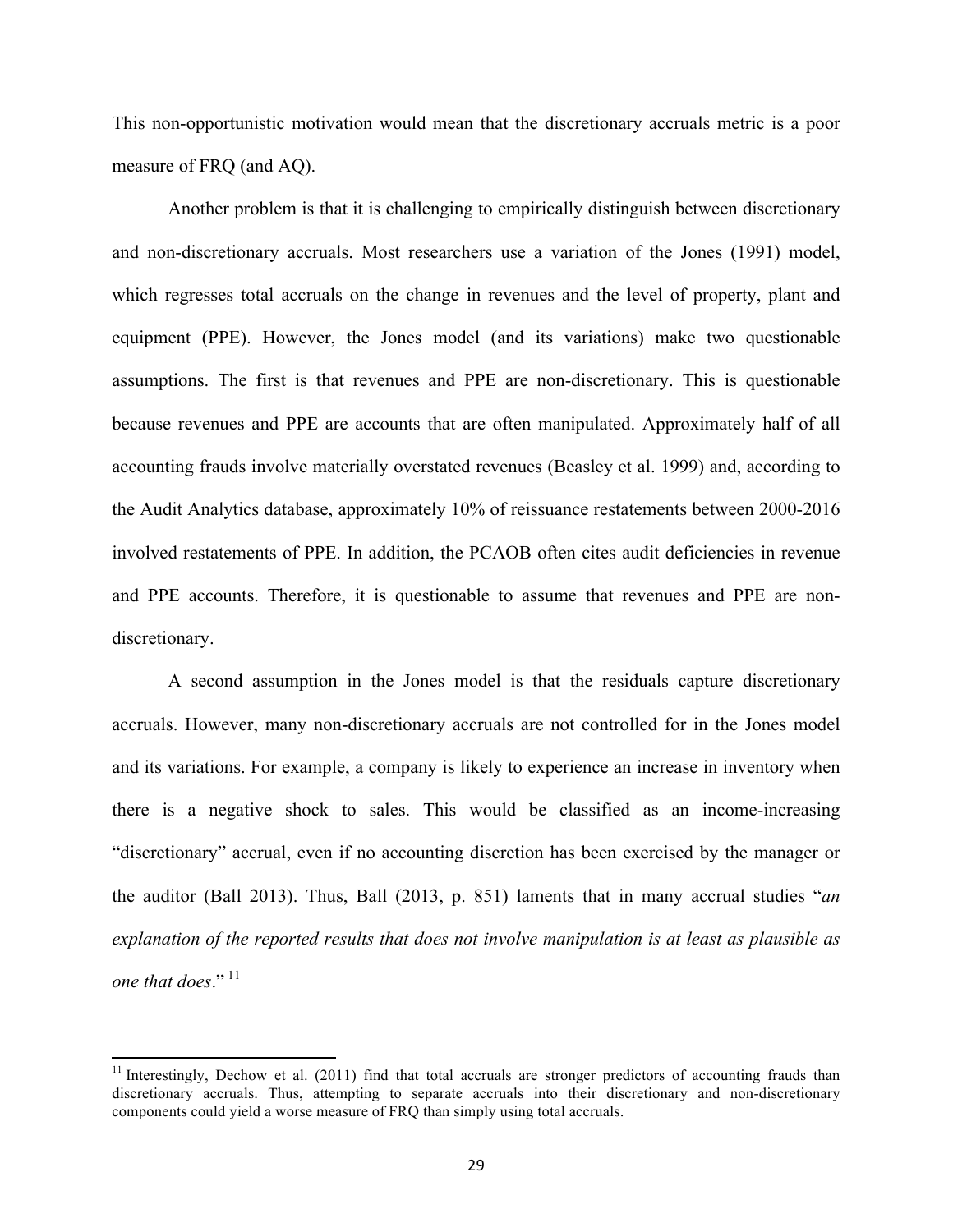## *3.2.2 Discretionary accruals are a noisy measure of AQ*

As with restatements and AAERs, discretionary accruals are designed to measure FRQ. However, FRQ is a joint product of *both* the manager *and* auditor, which means that high FRQ does not necessarily imply high AQ. Thus, the analysis presented in Fig. 1 for restatements is also generalizable to discretionary accruals. That is, discretionary accruals are a noisy measure of AQ. There is recent evidence suggesting that audits have only a small impact on reported accruals. Lennox et al. (2016) find that audit adjustments reduce mean signed accruals (scaled by assets) by only 0.5%. While this is statistically significant, its economic significance is somewhat modest. As audit adjustments have only a small effect on accruals, there are significant concerns about the ability of accruals to empirically capture AQ.<sup>12</sup>

## *3.2.3 Absolute vs. signed discretionary accruals*

<u> 1989 - Johann Stein, markin film yn y breninn y breninn y breninn y breninn y breninn y breninn y breninn y b</u>

Leaving aside the conceptual issues with using discretionary accruals to proxy for AQ, there are also significant empirical challenges. One challenge is whether to use signed or absolute measures. While many studies use both the signed and absolute accruals, some studies use one but not the other (e.g., Ferguson et al. 2004; Johnson et al. 2002). These choices are important because the two measures may yield different results, and thus a study's conclusions depend upon which measure best captures AQ. Recent evidence suggests that signed accruals are a better measure of AQ. For example, Hribar and Nichols (2007) find that absolute accruals are more likely than signed accruals to be contaminated by omitted variables. Lennox et al. (2016)

 $12$  We note, however, that the effect of audit adjustments on accruals is a function of the quality of the pre-audited financial statements, which in turn is a function of the expected level of audit quality. That is, managers may increase FRQ in anticipation of being audited. Thus, 0.5% may underestimate the true effect of audit quality on FRQ.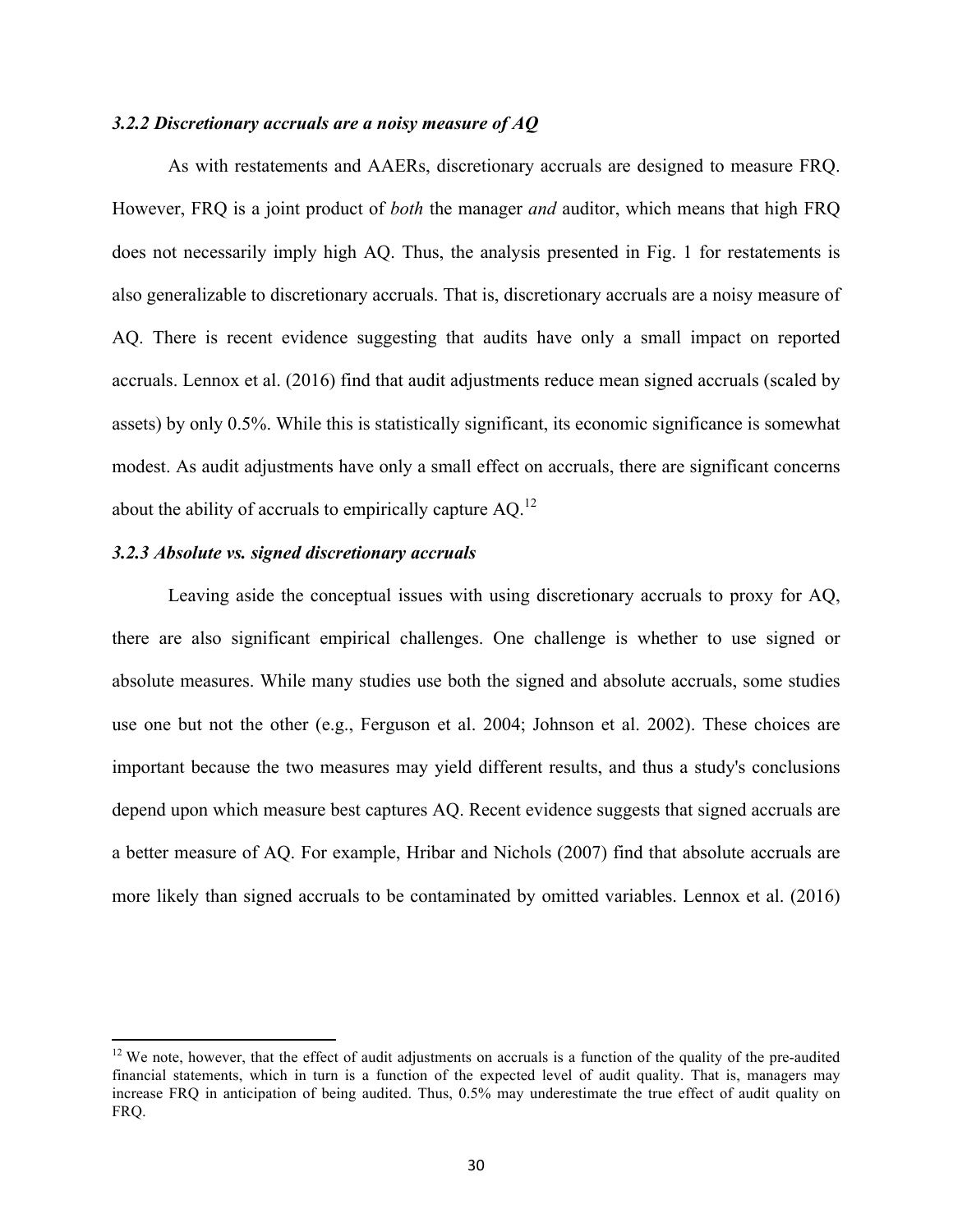find that audit adjustments have a larger negative effect on signed accruals than absolute accruals.13

#### **3.3 Conclusion**

<u> 1989 - Johann Stein, markin film yn y breninn y breninn y breninn y breninn y breninn y breninn y breninn y b</u>

While restatements and AAERS are relatively direct measures of low FRQ, they contain significant measurement errors when used as a proxy for AQ. A fundamental problem is that FRQ is a joint product of *both* the manager *and* the auditor. Fig. 1 suggests that high FRQ may often be incorrectly attributed to high AQ, even when auditors provide low quality audits. In other words, the absence of a restatement/AAER, or low discretionary accruals, do not necessarily mean that the audit was of high quality. Moreover, there are significant empirical challenges in identifying the discretionary portion of accruals. Auditing researchers have long used FRQ measures to capture AQ, and indeed AQ is an important element of FRQ (Ge, Dechow and Schrand 2010). However, we believe it is time to exercise greater caution in using FRQ variables as a proxy for AQ. Researchers need to acknowledge the important limitations of these measures, and carefully design their analysis to mitigate the measurement error problems that result from using FRQ measures to proxy for AQ.

## **4. Controversy #4: Are going-concern opinions valid measures of AQ?**

Many auditing studies use going-concern (GC) audit opinions as a measure of AQ. Unlike the FRQ proxies, the audit opinion is issued directly by the auditor, and is therefore a more direct measure of the outcome of an audit. However, the GC opinion is also a joint product of (1) whether a firm has GC uncertainty, and (2) whether the auditor identifies the GC

<sup>&</sup>lt;sup>13</sup> They find two reasons for this result. First, auditors require downward accrual adjustments more often than upward adjustments. Downward adjustments increase the frequency with which accruals change sign from positive to negative. Second, auditors require downward adjustments to negative accruals more often than they require upward adjustments to negative accruals. These downward adjustments increase the absolute magnitude of negative accruals but reduce the signed magnitude of negative accruals.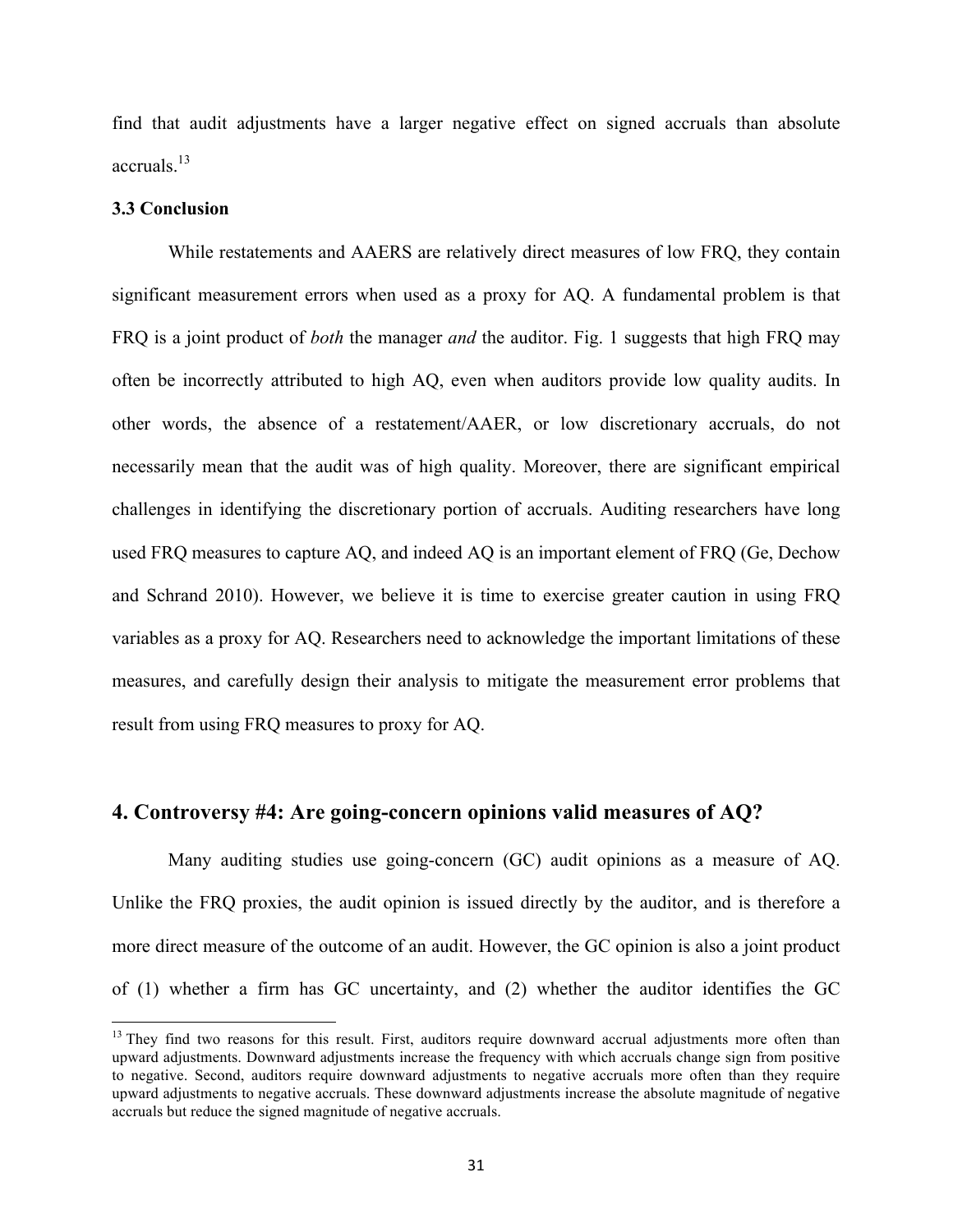uncertainty. GC opinions are used to capture AQ for two reasons. First, high quality auditors are more likely to identify GC problems. Second, high quality auditors are less likely to succumb to client pressures to report a clean opinion when a GC is warranted.<sup>14</sup> Some studies also use Type I and Type II errors as a measure of AQ. A Type I error occurs when the auditor issues a GC opinion and the company does not go bankrupt in the subsequent year. A Type II error occurs when the auditor does not issue a GC opinion and the company goes bankrupt in the subsequent year. 15

Although GC opinions directly capture audit outcomes, they do so with significant measurement error, which has gone unnoticed, or at least unacknowledged, in the literature. To better understand these measurement errors, we provide a conceptual model similar to the decision tree examined in Controversy #3. We first consider the measurement errors that arise when researchers use GC opinions to measure AQ. Next, we consider whether these measurement errors are mitigated when researchers use Type I and Type II error rates to measure AQ.

## **4.1 The use of GC opinions to capture AQ**

<u> 1989 - Johann Stein, markin film yn y breninn y breninn y breninn y breninn y breninn y breninn y breninn y b</u>

The decision tree in Fig. 3 begins with the client either having, or not having, a material GC uncertainty that ought to be disclosed in the audit report. Next, the auditor performs a competent or incompetent audit. To assess the magnitudes of the measurement errors, we assign numerical probabilities to the decision tree. Approximately 25% of SEC registrants receive GC

<sup>&</sup>lt;sup>14</sup> Auditing studies that use GC opinions include: Bartov et al. (2000), Bradshaw et al. (2001), Carcello and Neal (2000), Carcello and Neal (2003), Carcello et al. (2009), Carey and Simnett (2006), Craswell et al. (2002), DeFond et al. (2002), DeFond and Lennox (2011), Feldmann and Read (2010), Firth (2002), Firth et al. (2012), Francis and Krishnan (1999), Francis and Yu (2009), Geiger and Rama (2003), Geiger et al. (2006), Gramling et al. (2011), Hope and Langli (2010), Knechel and Vanstraelen (2007), Lennox (2005), Lennox and Li (2012), Li (2009), Minutti-Meza (2013), Reichelt and Wang (2010), Reynolds and Francis (2000), Ye et al. (2011). 15 Auditing studies that calculate Type I and/or Type II errors include: Bruynseels et al. (2011), Callaghan et al.

<sup>(2009),</sup> Carcello et al. (1995), Geiger and Raghunandan (2001), Geiger and Raghunandan (2002), Geiger et al. (2005), Geiger and Rama (2006), Hopwood et al. (1994), Knechel and Vanstraelen (2007), Lennox (1999a, 1999b), Mutchler and Williams (1990), Raghunandan and Rama (1995), Robinson (2008), Weber and Willenborg (2003).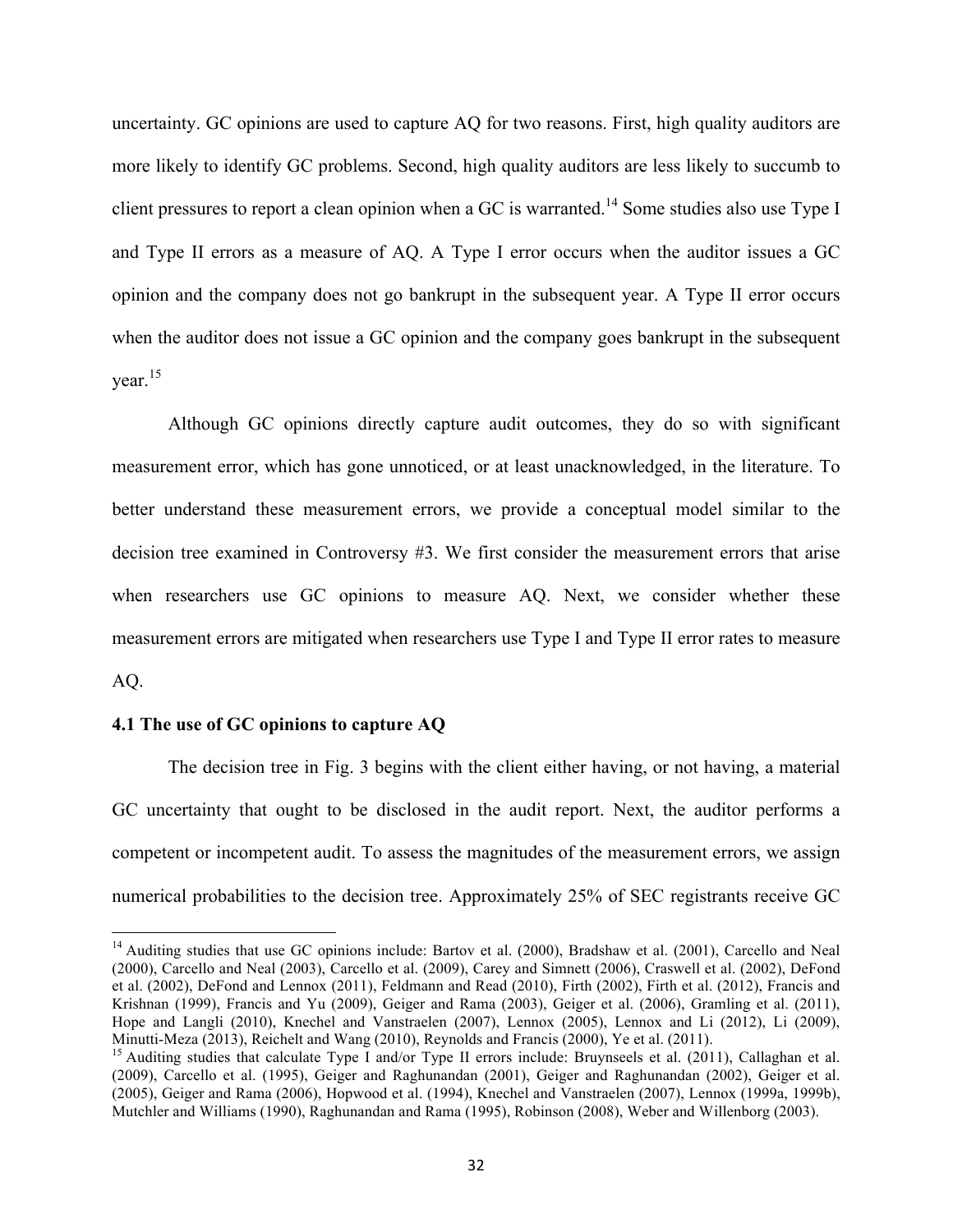audit opinions (Carson et al. 2013), so we assume that 30% of companies have material GC uncertainties. We add 5% to account for possible under-reporting. Consistent with the decision tree in Fig. 2, we assume auditors have stronger incentives to perform competent audits for riskier clients. Specifically, we assume that 80% of audits are competent when clients have material GC uncertainties, while 60% of audits are competent when clients do not have material GC uncertainties. Next, we assume that a competent audit is more likely to result in the auditor detecting and reporting a GC problem. When the company has a material GC uncertainty and the auditor conducts a competent audit, we assume the auditor always issues a GC opinion. When the company has a material GC uncertainty and the auditor does not conduct a competent audit, we assume the auditor issues a GC opinion with probability 50%. The probability is 50% rather than zero because GC problems are sometimes public knowledge (e.g., the company has already disclosed a loan covenant default), in which case an auditor would know that the company ought to receive a GC opinion even if the audit is not competent. When the company does not have a material GC uncertainty, we assume the auditor does not issue a GC opinion.<sup>16</sup>

We use the decision tree in Fig. 3 to investigate the measurement errors that arise when researchers use GC opinions to measure AQ. The GC variable equals one when the auditor issues a GC opinion, and zero otherwise. Following prior research, we assume that a GC opinion denotes high AQ.

Fig. 3 shows there are three situations where the GC opinion correctly captures AQ:

i) The company has a material GC uncertainty, the auditor conducts a competent audit and issues a GC opinion, which occurs with a probability of 24%.

 

<sup>&</sup>lt;sup>16</sup> We assume this to be true regardless of whether the auditor conducts a competent audit. This assumption can easily be relaxed by allowing an incompetent audit to result in a GC opinion with positive probability when a company does not have a material GC uncertainty.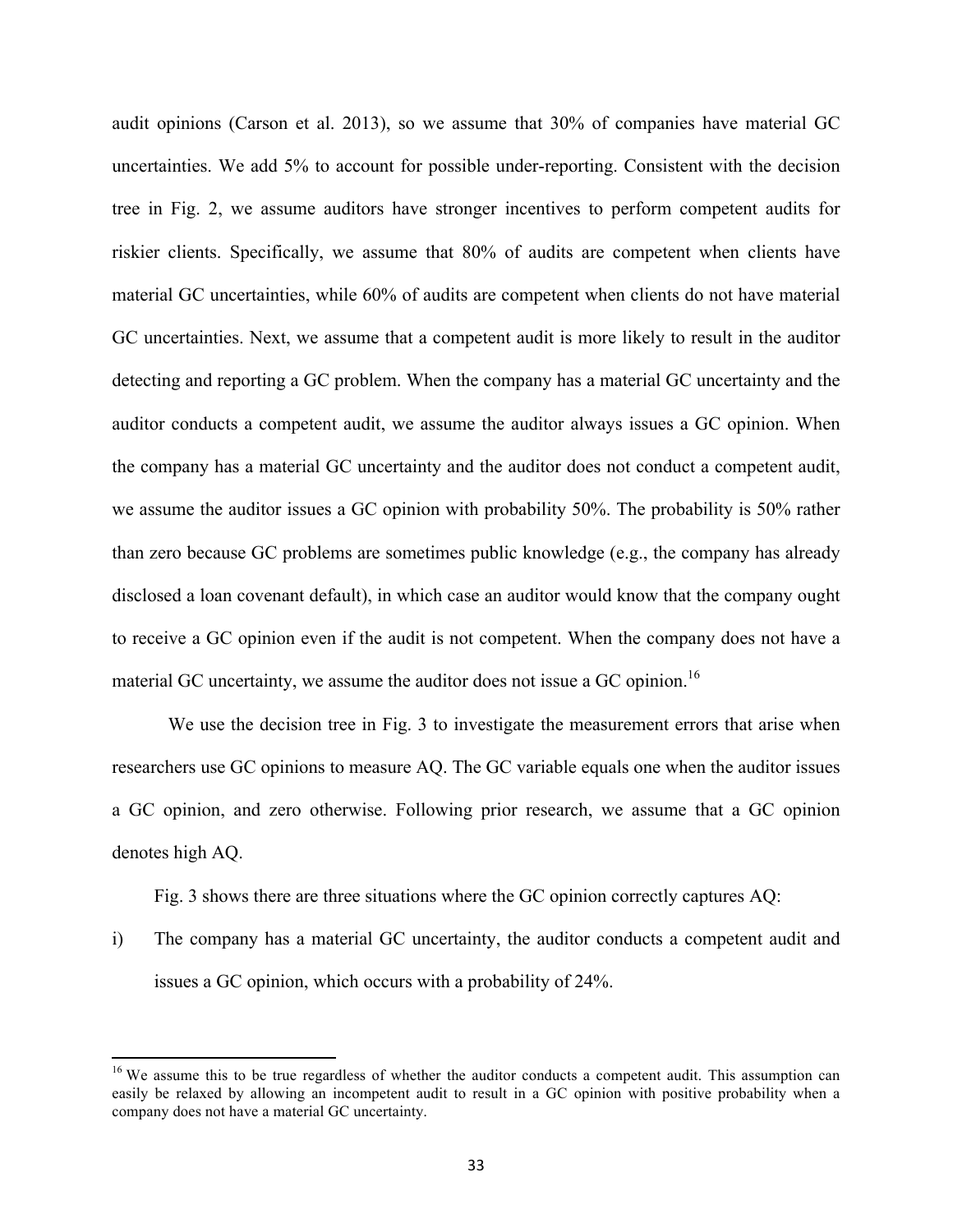- ii) The company has a material GC uncertainty, the auditor conducts an incompetent audit and fails to issue a GC opinion, which occurs with a probability of 3%.
- iii) The company does not have a material GC uncertainty, the auditor conducts an incompetent audit and does not issue a GC opinion, which occurs with a probability of 28%.

Summing across these three situations, we find that the GC opinion correctly identifies AQ 55% of the time  $(55\% = 24\% + 3\% + 28\%)$ .

Fig. 3 shows there are two situations where the GC opinion incorrectly captures AQ:

- i) The company has a material GC uncertainty, and the auditor conducts an incompetent audit but issues a GC opinion, which occurs with a probability of 3%.
- ii) The company does not have a material GC uncertainty, the auditor conducts a competent audit and issues a clean opinion, which occurs with a probability of 42%.

Thus, GC opinions incorrectly capture AQ in two situations. One is where there are public indicators of severe financial distress. In this situation, it is obvious even to an auditor that performs an incompetent audit that the company ought to receive a GC opinion. Therefore, a GC opinion does not necessarily imply a competent audit. The second situation occurs because researchers assume that a clean audit opinion indicates a low quality audit. However, this assumption is false if the company ought to receive a clean opinion because it did not have a material GC uncertainty. In Fig. 3, this second situation explains most of the measurement error in the GC variable (i.e., 42% out of 45%).

Some researchers attempt to reduce this second source of measurement error by restricting their samples to companies where there are clear public signals of financial distress. While this sampling restriction can reduce the second source of measurement error, it can worsen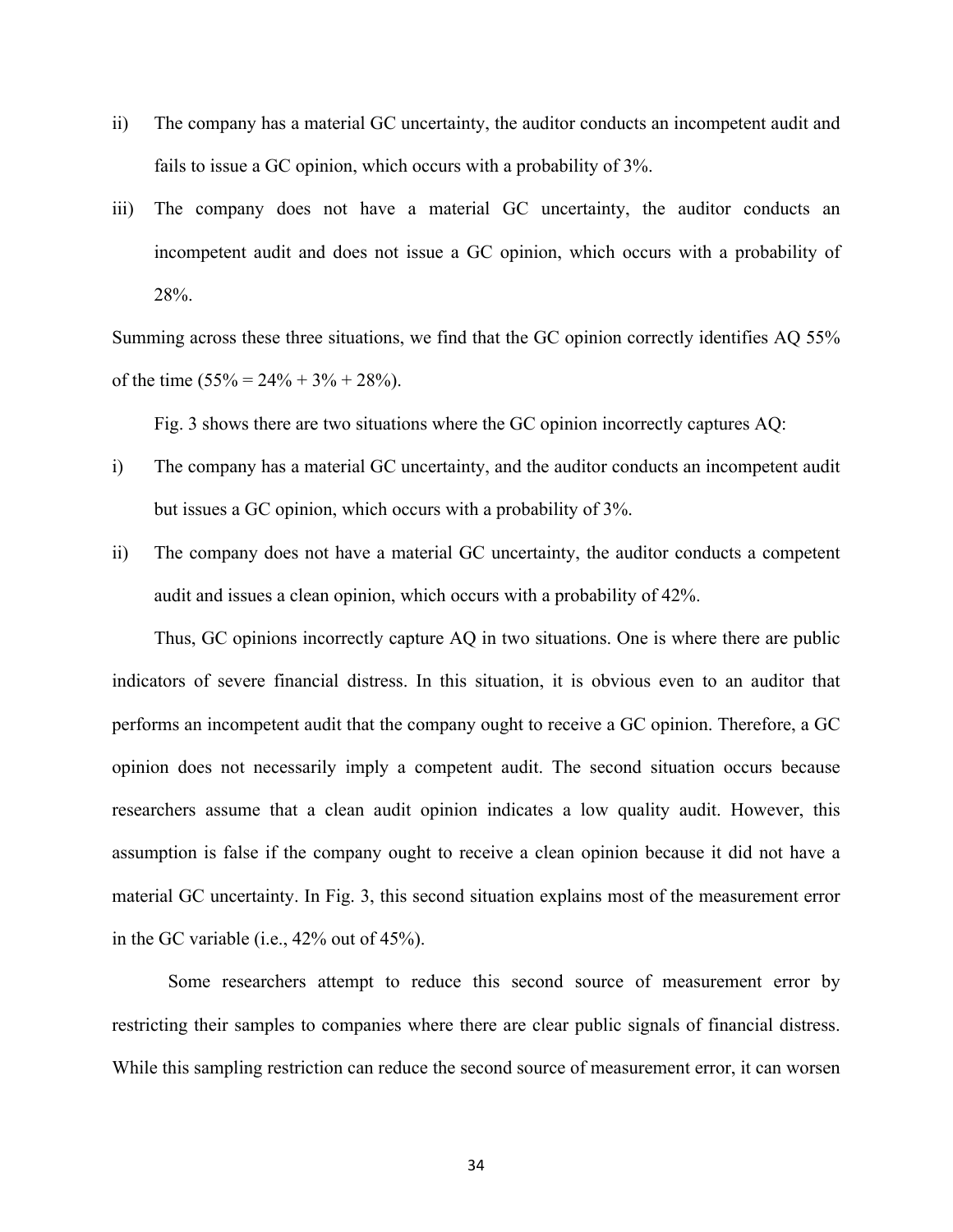other measurement errors in two ways. First, using only distressed companies increases the frequency of clear public signals of financial distress, which increases the likelihood of auditors issuing GC opinions on incompetent audits (the first situation above). Second, excluding companies where there are no publicly observable indicators of financial distress could exclude companies with material GC uncertainties. For example, a company could hide its financial problems by understating its losses, overstating its liquidity, and understating its leverage. In this situation, the researcher would drop the company from the sample because the company does not exhibit clear signs of financial distress. Yet, it is these companies for which a high quality audit is particularly important given that the financial problems are hidden from investors.

## **4.2 Using Type I and Type II errors to capture AQ**

Some studies use the Type I and Type II methodology to measure AQ. An audit opinion is coded as "incorrect" when the auditor issues a GC opinion and the company does not go bankrupt (known as a Type I error), or the auditor does not issue a GC opinion and the company does go bankrupt (known as a Type II error). An opinion is coded as "correct" when the auditor issues a GC opinion and the company subsequently goes bankrupt (*GC* = 1 & *BANK* = 1) or the auditor issues a clean opinion and the company does not subsequently go bankrupt ( $GC = 0$  &  $BANK = 0$ ). The literature generally considers Type II errors (i.e., false negatives) to be costlier to investors and auditors than Type I errors (i.e., false positives).

Do researchers reduce the measurement error problems in GC opinions when they use Type I and Type II error rates? Perhaps surprisingly, the answer is not necessarily. To demonstrate why, we extend Fig. 3 to incorporate the company's bankruptcy status in the year following the issuance of the audit report. In so doing, we make two further assumptions. First, a company is more likely to file for bankruptcy if the company had a material GC uncertainty at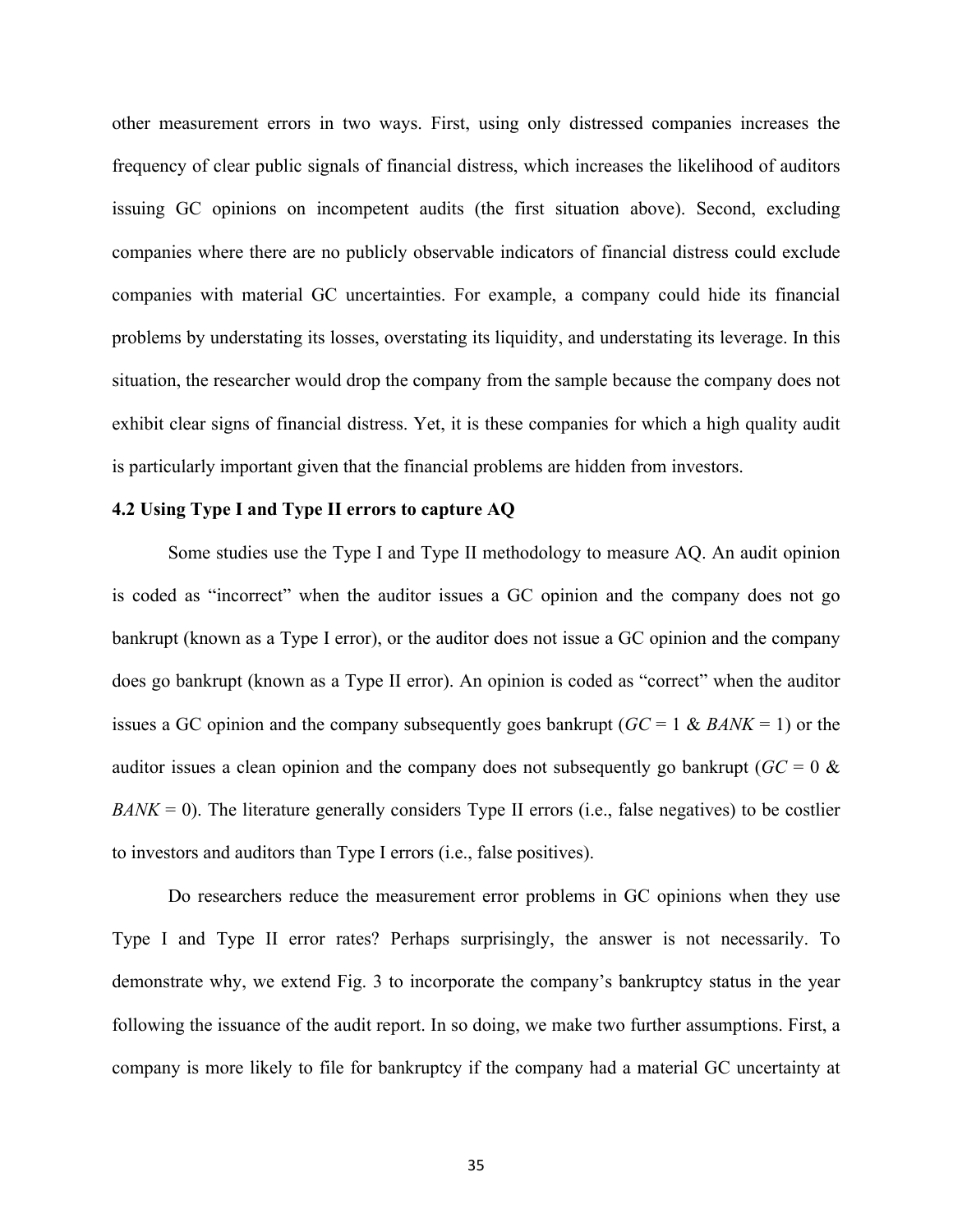the audit report date. Second, the issuance of a GC opinion increases the probability of bankruptcy due to a self-fulfilling prophecy effect (Citron and Taffler 2001; Gaeremynck and Willekens 2003; Louwers et al. 1999; Pryor and Terza 2002; Vanstraelen 2003).

In Fig. 4, the highest bankruptcy probability occurs when a company has a material GC uncertainty and receives a GC opinion from its auditor. We assume this probability is 50%. The second highest bankruptcy probability occurs when a company has a material GC uncertainty but the company does not receive a GC opinion. We assume this probability is 40%. The difference (50% versus 40%) represents the effect of a GC opinion on the likelihood of bankruptcy (i.e., the self-fulfilling prophecy effect). The lowest bankruptcy probability occurs when a company does not have a material GC uncertainty. We assume this probability is  $20\%$ .<sup>17</sup>

As shown in Fig. 4, the Type I and Type II errors in GC opinions incorrectly denote AQ in five situations, which can be grouped as follows:

- i) Situations in which the auditor performed a competent audit, but the audit is incorrectly denoted as low quality, which occurs with a probability of  $20.4\%$  (12% + 8.4%):
	- a. The company has a material GC uncertainty, the auditor correctly issues a GC opinion, but the company does not file for bankruptcy due to an improvement in the company's financial condition subsequent to the audit report date. This occurs with a probability of 12%.
	- b. The company does not have a material GC uncertainty, the auditor correctly issues a clean opinion, and the company subsequently files for bankruptcy due to a deterioration in its financial condition subsequent to the audit report date (Blacconiere and DeFond, 1997). This occurs with probability 8.4%.

 

<sup>&</sup>lt;sup>17</sup> We retain our assumption from Fig. 3 that auditors do not issue GC opinions to companies that do not have a material GC uncertainty. Again, it is straightforward to relax this assumption by modifying the decision tree in Fig. 4.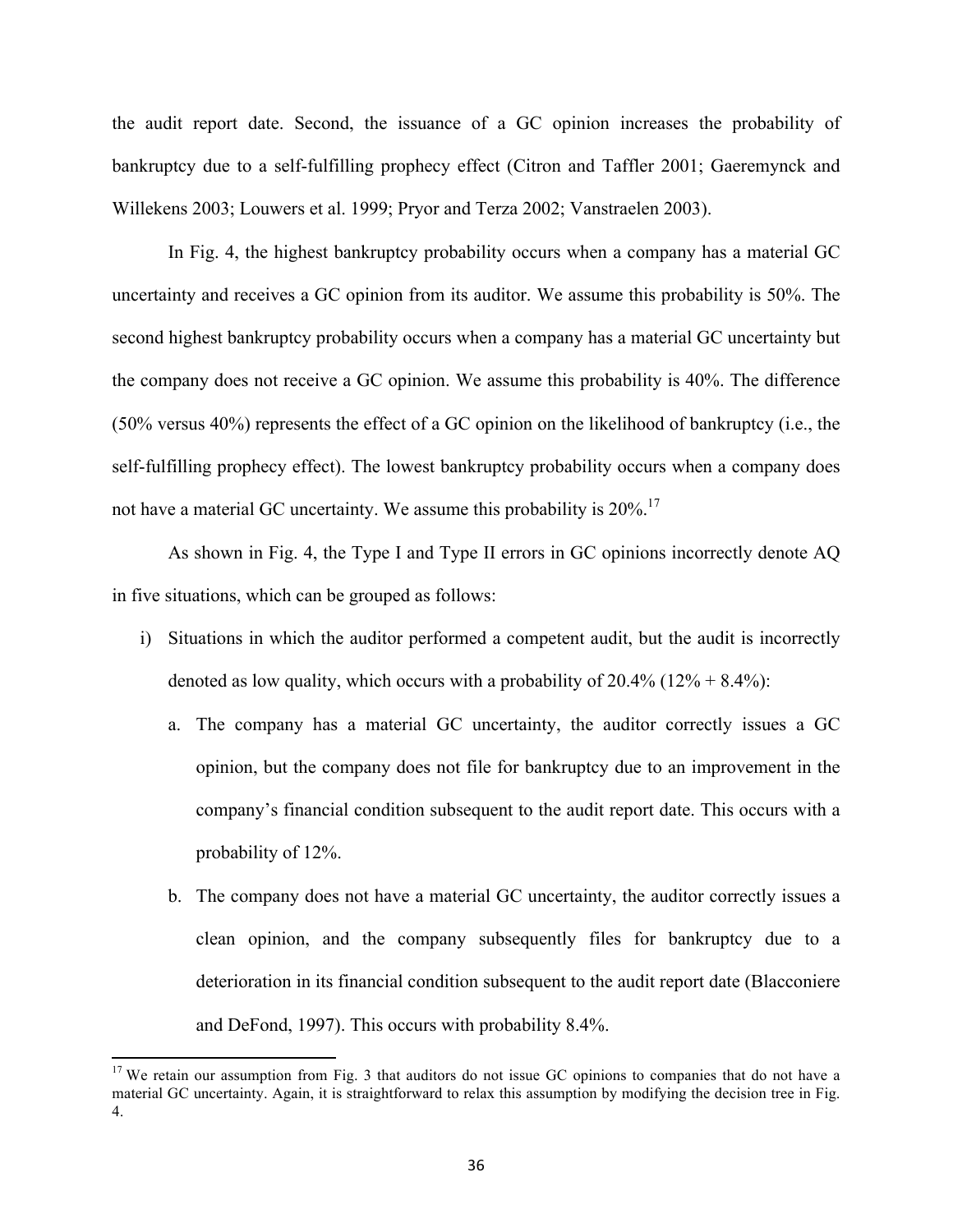- ii) Situations in which the auditor does not perform a competent audit, but the audit is incorrectly denoted as high quality, which occurs with a probability of  $25.7\%$  (1.5% +  $1.8\% + 22.4\%$ :
	- a. The company has a material GC uncertainty, the auditor correctly issues a GC opinion, and the company subsequently files for bankruptcy, which occurs with a probability of 1.5%. This can occur when it is obvious to everyone (including an auditor that performs an incompetent audit) that the company has a material GC uncertainty and therefore ought to receive a GC opinion.
	- b. The company has a material GC uncertainty, the auditor incorrectly issues a clean opinion, and the company does not file for bankruptcy due to a subsequent improvement in its financial condition. This occurs with probability 1.8%.
	- c. The company does not have a material GC uncertainty, the auditor performs an incompetent audit but correctly issues a clean opinion, and the company does not file for bankruptcy, which occurs with probability 22.4%.

Fig. 4 also allows us to determine whether the measurement errors stem more from the Type I or Type II methodology. The Type I methodology applies to companies that do not go bankrupt. There are five situations in Fig. 4 where companies do not go bankrupt (*BANK* = 0), which occurs with a probability of  $71.3\%$ .<sup>18</sup> In three situations, the Type I methodology yields the wrong measure of AQ (i.e., the red boxes in Fig. 4 where  $BANK = 0$ ), which occurs with a probability of  $36.2\%$ .<sup>19</sup> Therefore, the Type I methodology is incorrect for  $50.8\%$  of the nonbankrupt companies  $(50.8\% = 36.2\%/71.3\%)$ . In contrast, the Type II methodology applies to companies that go bankrupt. There are five situations where companies go bankrupt (*BANK* = 1),

<u> 1989 - Johann Stein, markin film yn y breninn y breninn y breninn y breninn y breninn y breninn y breninn y b</u>

<sup>&</sup>lt;sup>18</sup> Prob  $(BANK = 0) = 12\% + 1.5\% + 1.8\% + 33.6\% + 22.4\% = 71.3\%$ .<br><sup>19</sup> 36.2% = 12% + 1.8% + 22.4%.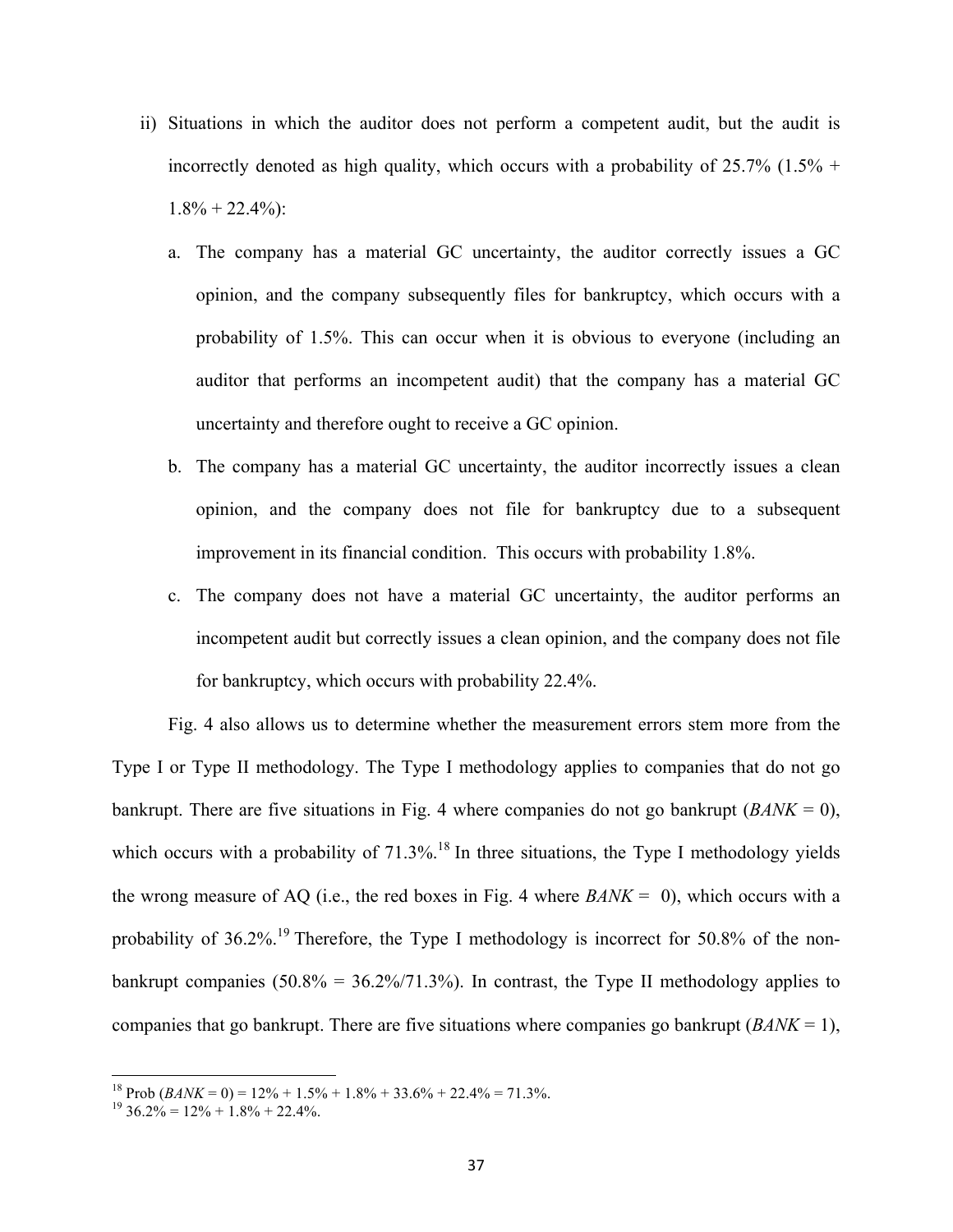which occurs with a probability of 28.7%.<sup>20</sup> In two situations, the Type II methodology yields the wrong measure of AQ (i.e., the red boxes in Fig. 4 where  $BANK = 1$ ), which occurs with a probability of 9.9%.<sup>21</sup> Therefore, the Type II methodology is incorrect for only 34.5% of the bankrupt companies  $(34.5\% = 9.9\%/28.7\%)$ .

A comparison indicates that the Type I methodology results in larger measurement errors than the Type II methodology  $(50.8\% > 34.5\%)$ . The measurement error in the Type I methodology is larger because most non-bankrupt companies do not have material GC uncertainties, and these companies tend to receive clean opinions regardless of AQ. In contrast, the Type II methodology results in smaller measurement errors because most bankrupt companies have material GC uncertainties and competent audits are more likely to result in GC opinions.

Several additional observations can be made from a comparison of Figs. 3 and 4. First, summing across the five situations in Fig. 4 that incorrectly denote AQ, the measurement error that a researcher incurs using the Type I / Type II methodology is  $46.1\%$  ( $12\% + 1.5\% + 1.8\% +$ 8.4% + 22.4%). When compared to the 45% error rate in Fig. 3 (where GC opinions are used to measure AQ), this means that the Type  $I / II$  methodology does not necessarily reduce the measurement error. Second, the measurement errors in Fig. 3 arise from different sources compared with those in Fig. 4. In Fig. 3, the largest measurement error (42%) occurs when a *competent* audit results in correctly issuing a clean opinion to companies without material GC uncertainties. In Fig. 4 the largest measurement error (22.4%) occurs when an *incompetent* audit results in correctly issuing a clean opinion to companies without material GC uncertainties, but *the absence of bankruptcy* incorrectly denotes high AQ. Third, Figs. 3 and 4 do not prove that

<u> 1989 - Johann Stein, markin film yn y breninn y breninn y breninn y breninn y breninn y breninn y breninn y b</u>

<sup>&</sup>lt;sup>20</sup> Prob  $(BANK = 1) = 28.7% = 12.0% + 1.5% + 1.2% + 8.4% + 5.6%$ .<br><sup>21</sup> 9.9% = 1.5% + 8.4%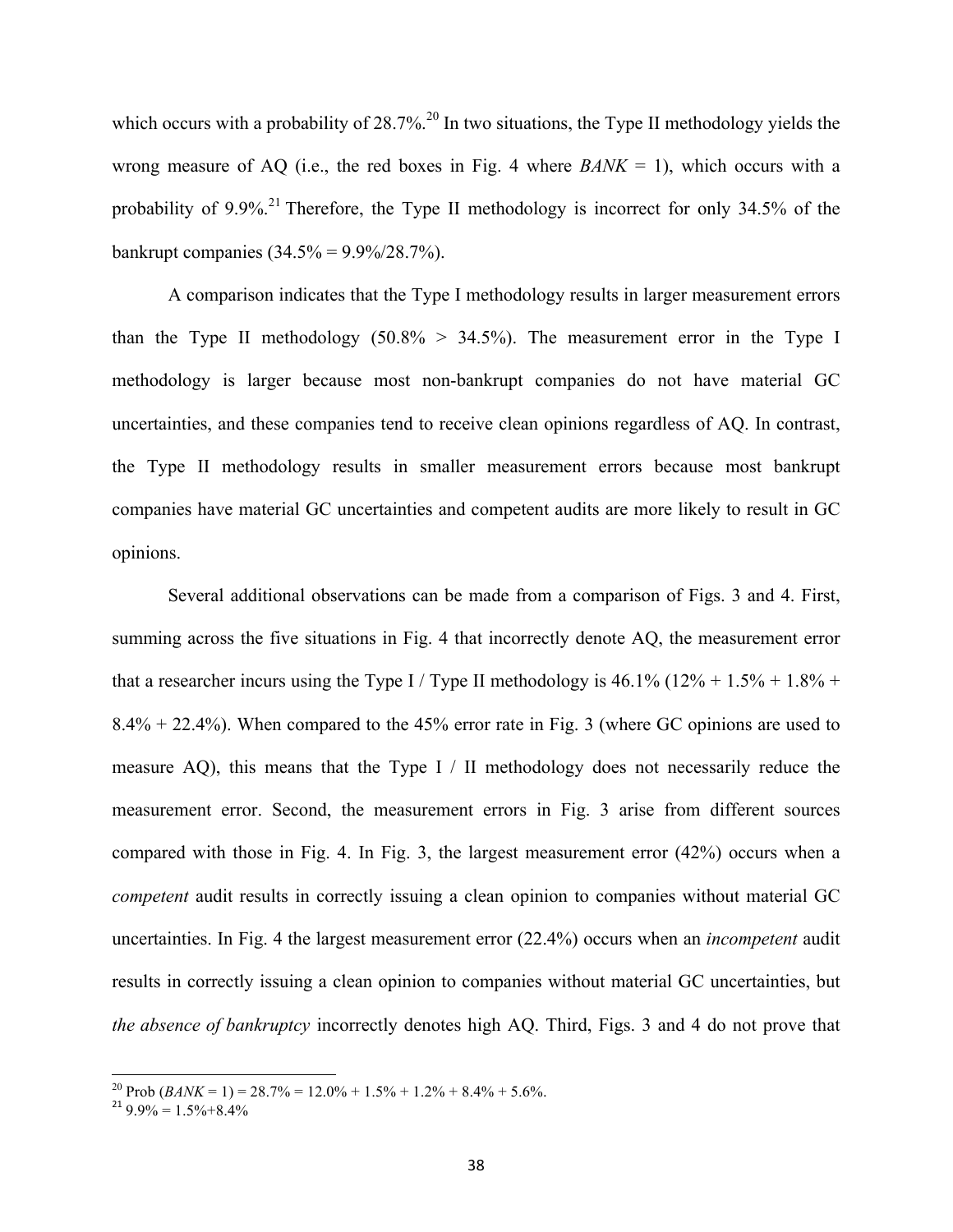Type I and Type II errors *inevitably* result in a worse measure of AQ than GC opinions. The analysis simply shows that the Type I / II methodology does not necessarily result in a better measure of AQ, and could prove worse than using the GC variable on its own. It is possible to plug different probabilities into Figs. 3 and 4 and obtain different measurement error rates. However, based on prior research, the probabilities we use seem to be realistic. The Type I and Type II error rates in Fig. 4 are  $18.9\%$  and  $52.9\%$ , respectively.<sup>22</sup> These numbers compare relatively well with the 10-13% and 46-57% reported in Fargher and Jiang (2008), and the 8.9% and 55.0% reported in Francis (2011).

## **4.3 Conclusion**

<u> 1989 - Johann Stein, markin film yn y breninn y breninn y breninn y breninn y breninn y breninn y breninn y b</u>

We show that auditors' GC opinions provide a noisy measure of AQ for two key reasons. First, a GC opinion can be a weak indicator of high AQ because GC problems can be obvious even to low quality auditors when there are public signals of financial distress. This problem is exacerbated when researchers restrict their analysis to distressed companies. Second, the absence of a GC opinion can be a weak indicator of low AQ because most companies do not have material GC uncertainties and thus receive clean opinions even when AQ is high.

Some studies use the Type I/II methodology. However, our analysis suggests that this could provide a worse measure of AQ than GC opinions alone. The Type I methodology is a weak indicator of AQ because non-bankrupt companies typically receive clean opinions from both high and low quality auditors. The Type II methodology is a better indicator of AQ, but it can only be applied to companies that file for bankruptcy, which reduces generalizability.

We are not suggesting that audit researchers should stop using GC opinions or Type I/II error rates to proxy for AQ. Rather our objective is to highlight the sources of the measurement

<sup>&</sup>lt;sup>22</sup> The type I error rate = Prob  $(GC = 1 | BANK = 0) = (12\% + 1.5\%) / (12\% + 1.5\% + 1.8\% + 33.6\% + 22.4\%)$ . The type II error rate = Prob  $(GC = 0 | BANK = 1) = (1.2\% + 8.4\% + 5.6\%) / (1.2\% + 8.4\% + 5.6\% + 12\% + 1.5\%)$ .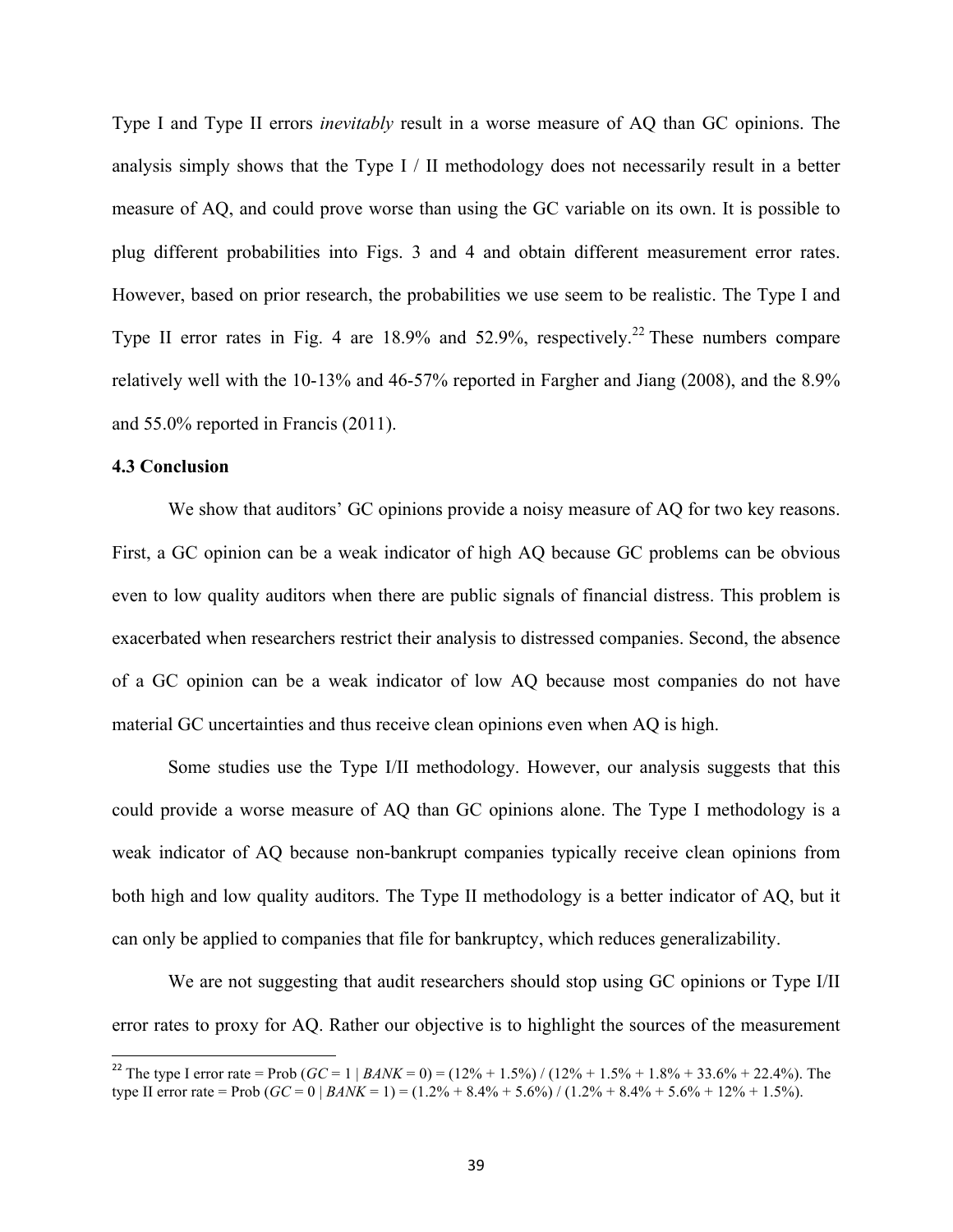errors and to quantify their likely magnitudes. Audit researchers need to consider whether these measurement errors could generate misleading inferences in their research settings. For example, our analysis indicates that the Type I/II methodology is less reliable in settings where companies suffer financial shocks that could not have been anticipated by auditors at the time of the audit report. Thus, researchers need to carefully weigh the pros and cons of alternative AQ proxies for their particular research setting.

# **5. Controversy #5: Is the PCAOB audit inspection program successful at improving AQ?**

The Public Company Accounting Oversight Board (PCAOB) was established by the Sarbanes-Oxley Act of 2002 to oversee the audits of public companies. The inspection program is the primary tool provided by Congress to help assure high quality audits. Recently, the auditing profession and some researchers have publicly criticized PCAOB inspections as largely ineffective. The basis for this criticism is largely derived from surveys and interviews with auditing professionals, which reflects their opinions of the inspectors and the inspection process.

## **5.1 Summary of the findings from the survey/interview research**

Interview and survey studies have raised several criticisms of PCAOB inspections (Glover, Prawitt and Taylor (2009); Glover, Taylor and Wu (2015); Dowling, Knechel and Moroney (2015); Johnson et al. (2015)). One common criticism is that most audit deficiencies identified by the PCAOB inspectors reflect differences in professional judgment between the inspectors and auditors, rather than "true" deficiencies. Another common criticism is that the inspectors engage in "second guessing" the well-reasoned judgments of auditing professionals.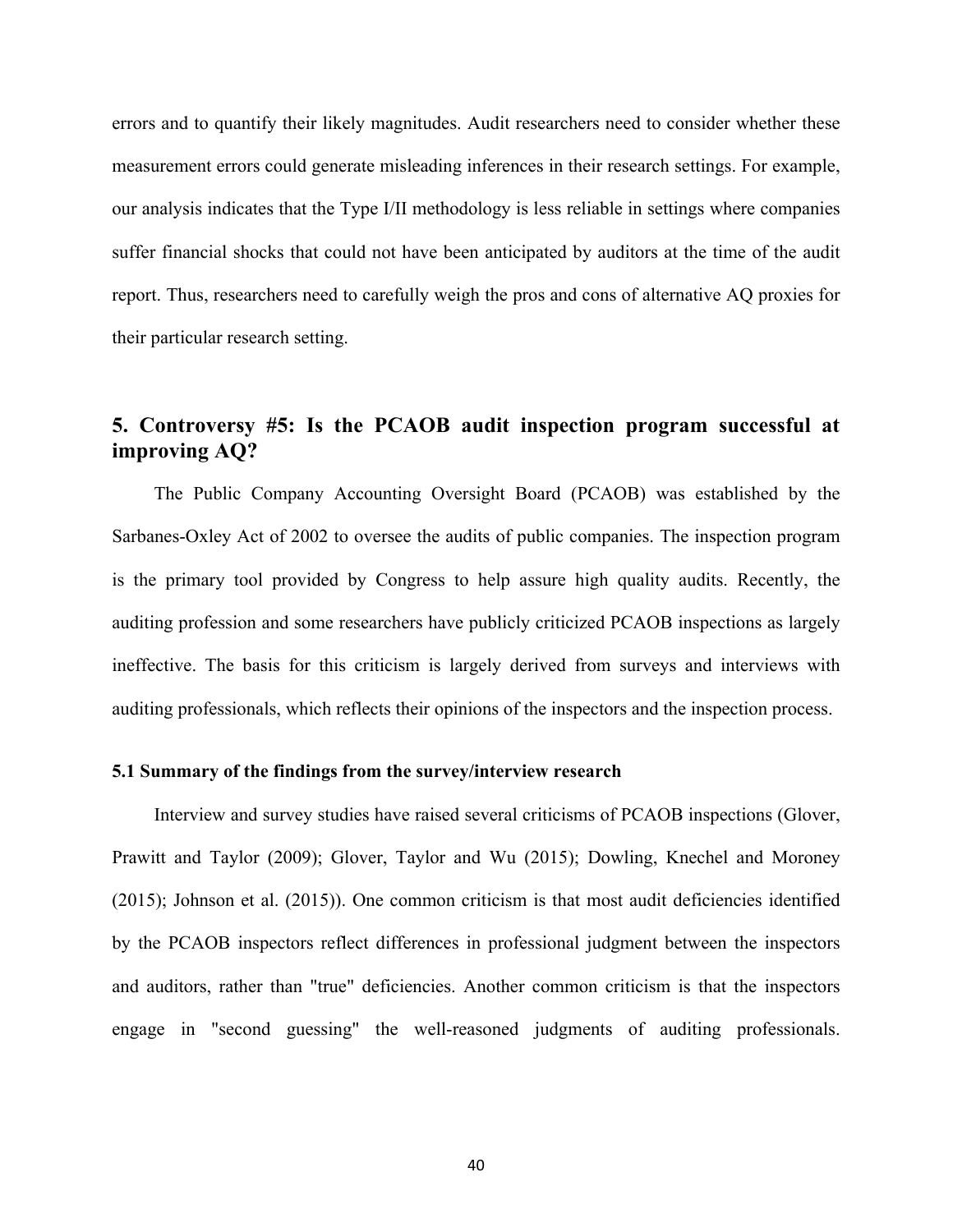Exacerbating this concern are allegations that the inspectors lack the technical competence or current expertise to evaluate the decisions made by professional working auditors.

The PCAOB inspectors are also criticized for identifying deficiencies that simply reflect a lack of audit documentation, rather than the absence of a critical auditing procedure. In other words, auditors often assert that the appropriate auditing procedure was performed but not properly documented. Some studies further allege that the PCAOB's rigid focus on documentation provides auditors with incentives to focus on trivial minutiae, rather than more substantive issues. Another concern is that the PCAOB selects engagements to be inspected based on risk factors, and typically only examines the higher risk portions of an audit. This nonrandom selection means that the inspected engagements may not be representative of the audit firm's procedures, and thus may not be reflective of firm-wide AQ.

These criticisms are important because they suggest that PCAOB inspections are unlikely to improve AQ. Specifically, audit "deficiencies" that arise from judgmental differences, inspector incompetence, lack of auditor documentation, and unrepresentative engagements, should have no effect on AQ. Moreover, it is alleged that the inspections incentivize auditors to divert limited resources towards managing "inspection risk" and away from areas that present greater audit risk. Thus, the PCAOB inspection program may actually reduce AQ, as speculated in Dowling et al. (2015).

There are, however, obvious disadvantages in drawing inferences about the effectiveness of the regulator, by asking those who are being regulated. The inspection reports often criticize auditors. This suggests that evidence from interviews with auditing professionals may be biased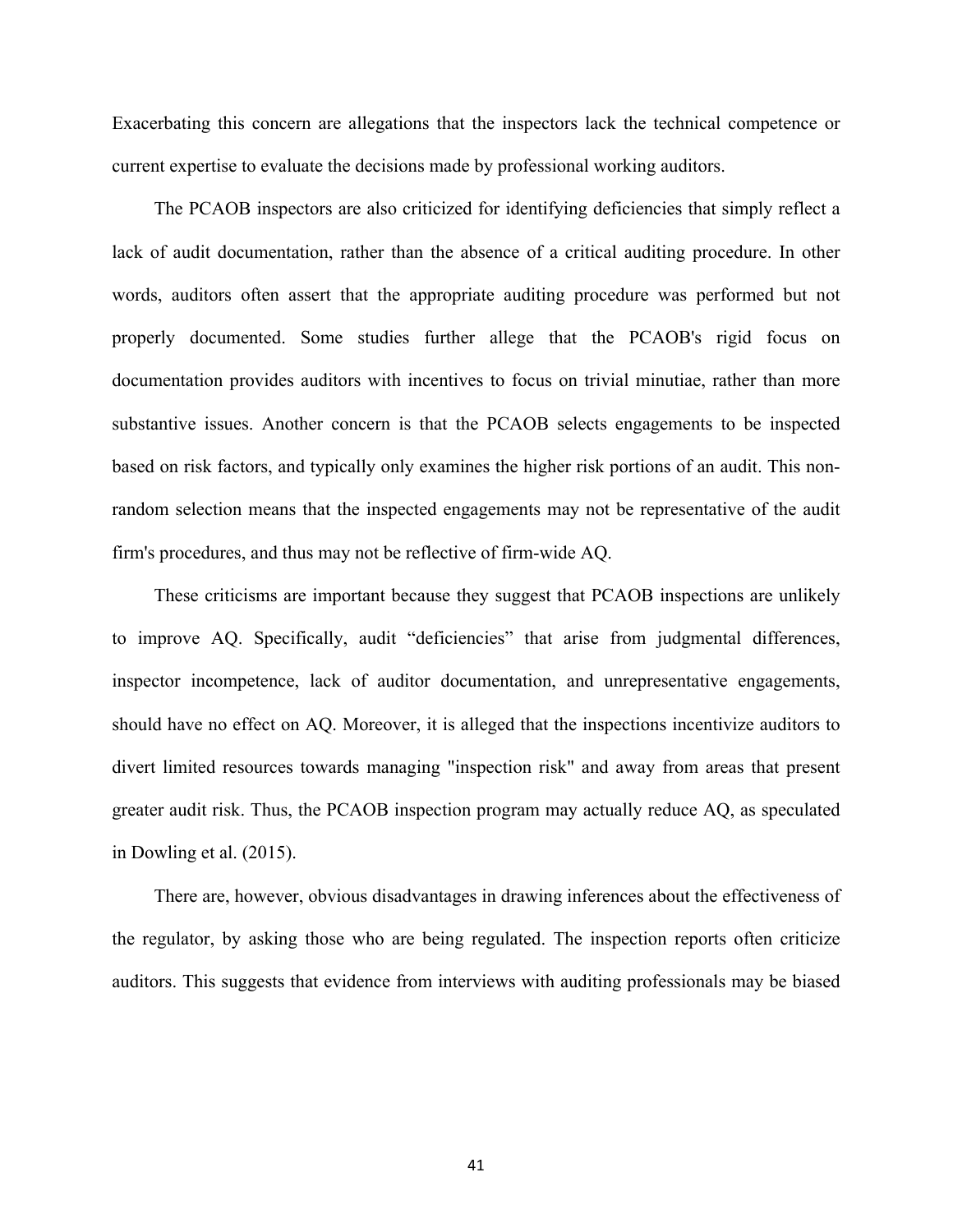against the inspection program.<sup>23</sup> To gain a more objective and independent view on this controversy, we examine evidence from the archival empirical research.

## **5.2 Summary of the findings from the empirical archival research**

We identify seven published and working papers that test whether PCAOB inspections improve AQ. Three studies examine the effects of the PCAOB inspections of non-US auditors and four examine PCAOB inspections of US auditors. We summarize each study below.

Lamoreaux (2016) compares the quality of non-US audit firms that are inspected by the PCAOB with the quality of non-US audit firms in countries that prohibit PCAOB inspections of domestic auditors. Using a difference-in-differences design, the study finds that US-listed foreign companies with PCAOB-inspected auditors have a higher likelihood of receiving GC opinions, a lower likelihood of receiving adverse internal control opinions, and lower discretionary accruals (DAC), relative to US-listed foreign companies in countries that prohibit PCAOB inspections. Krishnan, Krishnan, and Song (2016) compare the quality of US-listed foreign companies that have PCAOB-inspected auditors with the quality of two control groups: non-US-listed foreign companies that have PCAOB-inspected auditors but whose own engagements are not subject to inspection, and foreign companies with auditors not inspected by the PCAOB. Using a difference-in-differences design, they find that US-listed companies with PCAOB-inspected auditors have lower DAC and higher value relevance of earnings after the

<u> 1989 - Johann Stein, markin film yn y breninn y breninn y breninn y breninn y breninn y breninn y breninn y b</u>

<sup>&</sup>lt;sup>23</sup> We have heard numerous unsupported assertions about PCAOB inspections during research workshops and conferences. One common assertion from some academic researchers is that the deficiencies disclosed in inspection reports are simply documentation issues. We find this puzzling, however, because our review of the inspection reports does not find a single deficiency that mentions a lack of audit documentation. Another common assertion is that the reported deficiencies are not serious, and simply reflect differences in professional judgment. This too appears contrary to the content of actual inspection reports, which, in our judgment, contain serious deficiencies. Unfortunately, it appears that researchers have failed to verify whether their assertions are consistent with the details contained in the inspection reports. Overall, we believe that researchers have an obligation to show more skepticism with regards to what auditors are telling them. Academic studies need to be objective and independent because otherwise they might be used as a political lobbying tool on behalf of the auditing profession (or indeed regulatory agencies).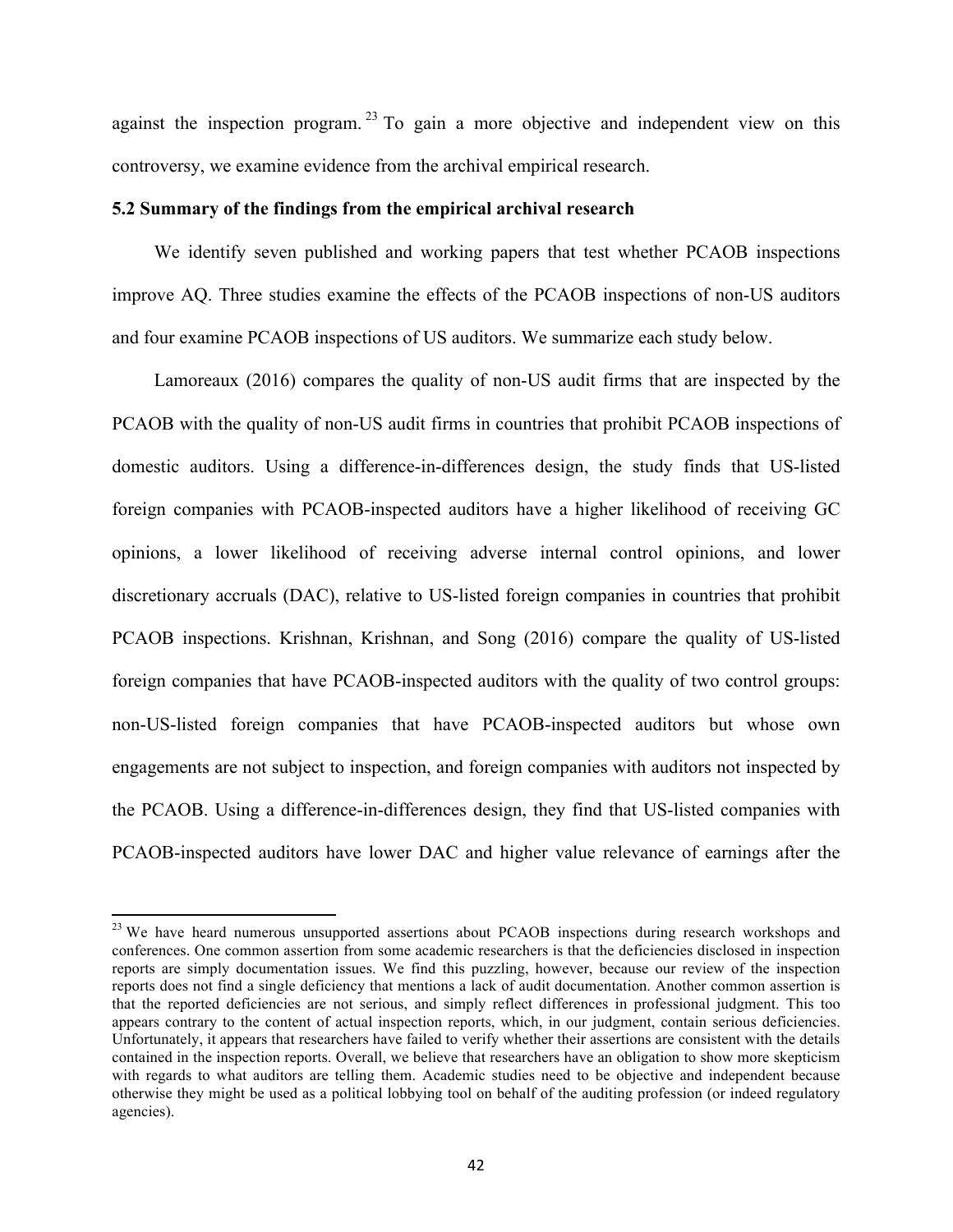PCAOB inspections, relative to the control groups. Fung, Ramen and Zhu (2014) examine the effect of PCAOB inspections on the non-US-listed clients of foreign audit firms. They find that AQ (as captured by several proxies) is higher after audit firms are inspected by the PCAOB, as compared to non-US-listed clients that have uninspected auditors. Thus, the findings in these studies suggest that PCAOB inspections of non-US auditors improve AQ.

In a US setting, Drake, Goldman, and Lusch (2016) examine the remediation effects of publicly disclosing Deloitte's 2007 Part II inspection findings, which indicated deficiencies in auditing income tax accounts. They find that the public disclosure is followed by Deloitte's clients increasing their deferred tax asset valuation allowances and reserves for uncertain tax benefits. This suggests that PCAOB inspections improve auditors' scrutiny over the accounts that were found to be deficient. DeFond and Lennox (2016) examine whether PCAOB inspections affect the quality of internal control audits. They find that internal control audit deficiencies identified in PCAOB inspections lead to an increase in the issuance of adverse internal control opinions by auditors. Their findings suggest that PCAOB inspections prompt auditors to remediate deficiencies in their audits of internal controls.

In a recent working paper, Gipper, Luez, and Maffet (2015) examine the change in the market's response to earnings news following the staggered introduction of PCAOB inspections at the Big 4 firms. Using a difference-in-differences design, they find that the earnings response coefficients are larger following PCAOB inspections, which suggests that inspections increase the credibility of financial reporting. Aobdia (2016) uses proprietary PCAOB inspection data to examine whether inspections increase audit effort. He finds that, after the inspections, auditors increase audit hours on both the inspected and non-inspected engagements. Moreover, inspected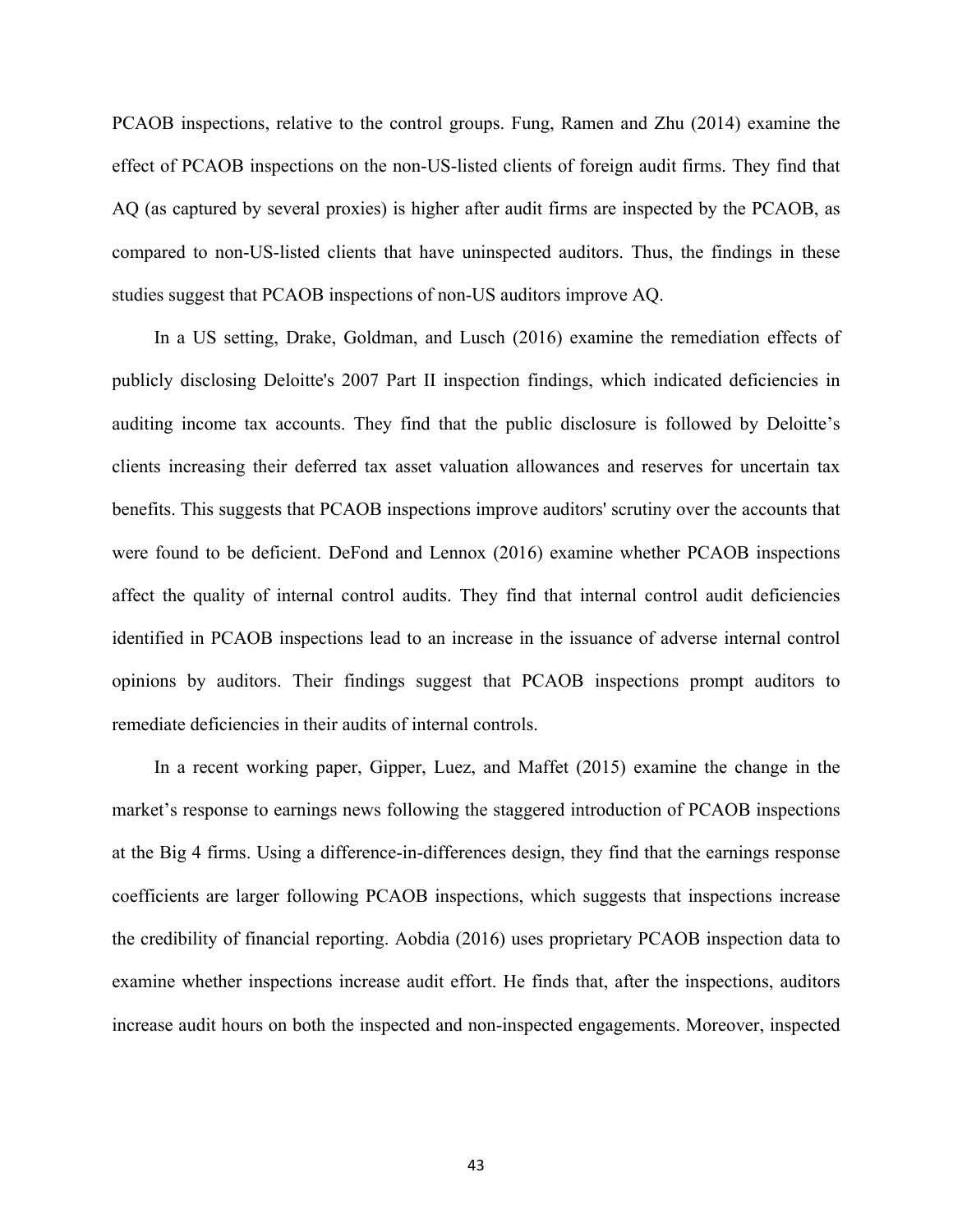clients with reported deficiencies are more likely to switch to a high quality auditor. His findings suggest that PCAOB inspections improve audit effort and are valued by clients.

## **5.3 Conclusion**

Taken together, the conclusions found in the archival literature are in sharp contrast to those found in the survey and interview literature. Archival studies find that PCAOB inspections improve AQ, as evidenced by both the audit output and input measures, and both actual and perceived AQ proxies. We caution, however, that there are several caveats that should be considered in interpreting these findings. First, there may be a publication bias against "no result" studies that find insignificant effects on AQ. Second, empirical AQ proxies such as DAC and GC opinions have important limitations (see Controversies #3  $\&$  #4). Finally, even if researchers conclude that PCAOB inspections increase AQ, the net benefits or costs of the inspections are difficult to quantify. Overall, while it is still premature to draw definitive conclusions, the bulk of the empirical archival evidence finds that PCAOB inspections do improve AQ. However, this evidence cannot be interpreted as a recommendation for more regulatory intervention or a justification for existing regulation (see Controversy #1).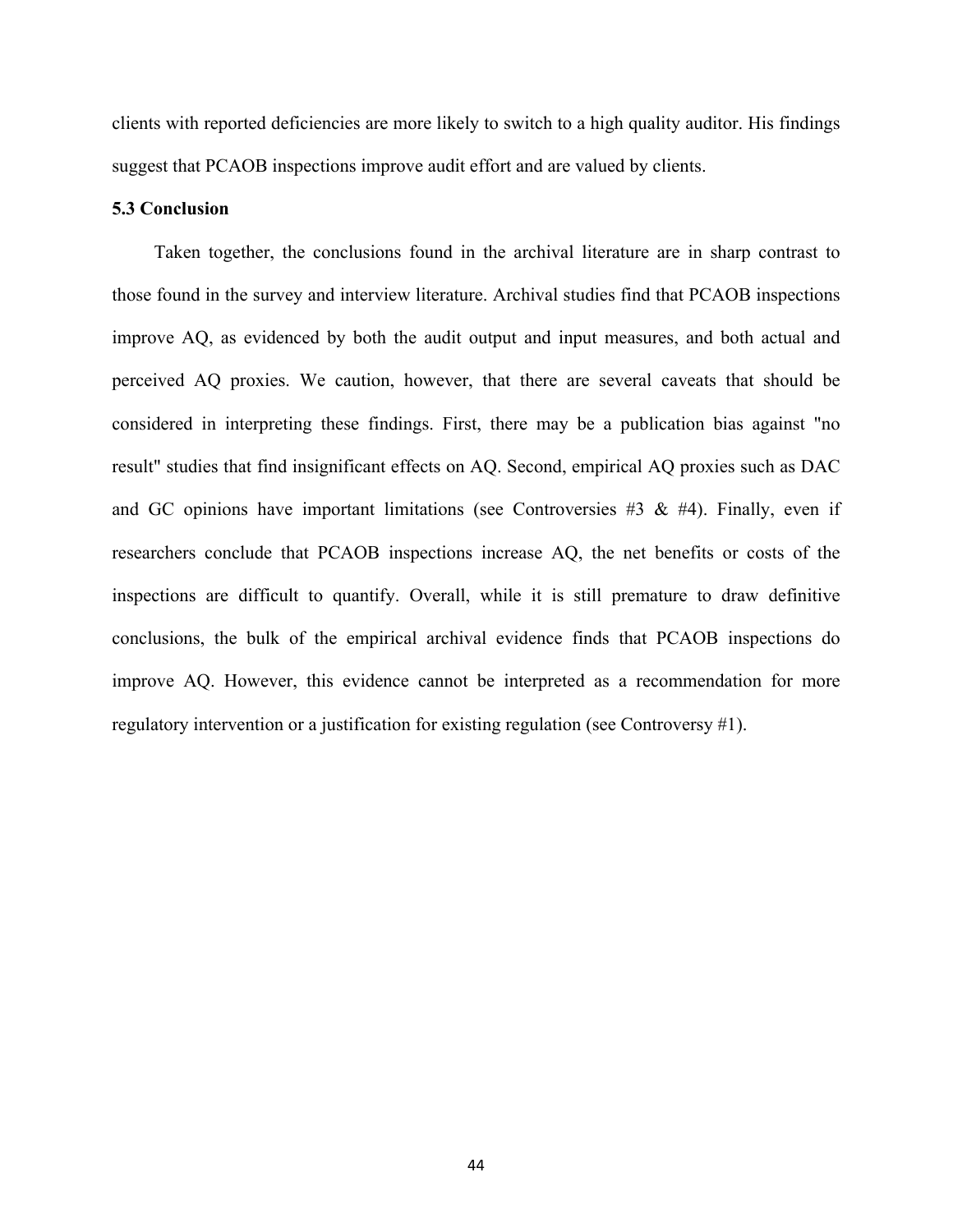

**Fig. 1 Using accounting restatements as a measure of audit quality**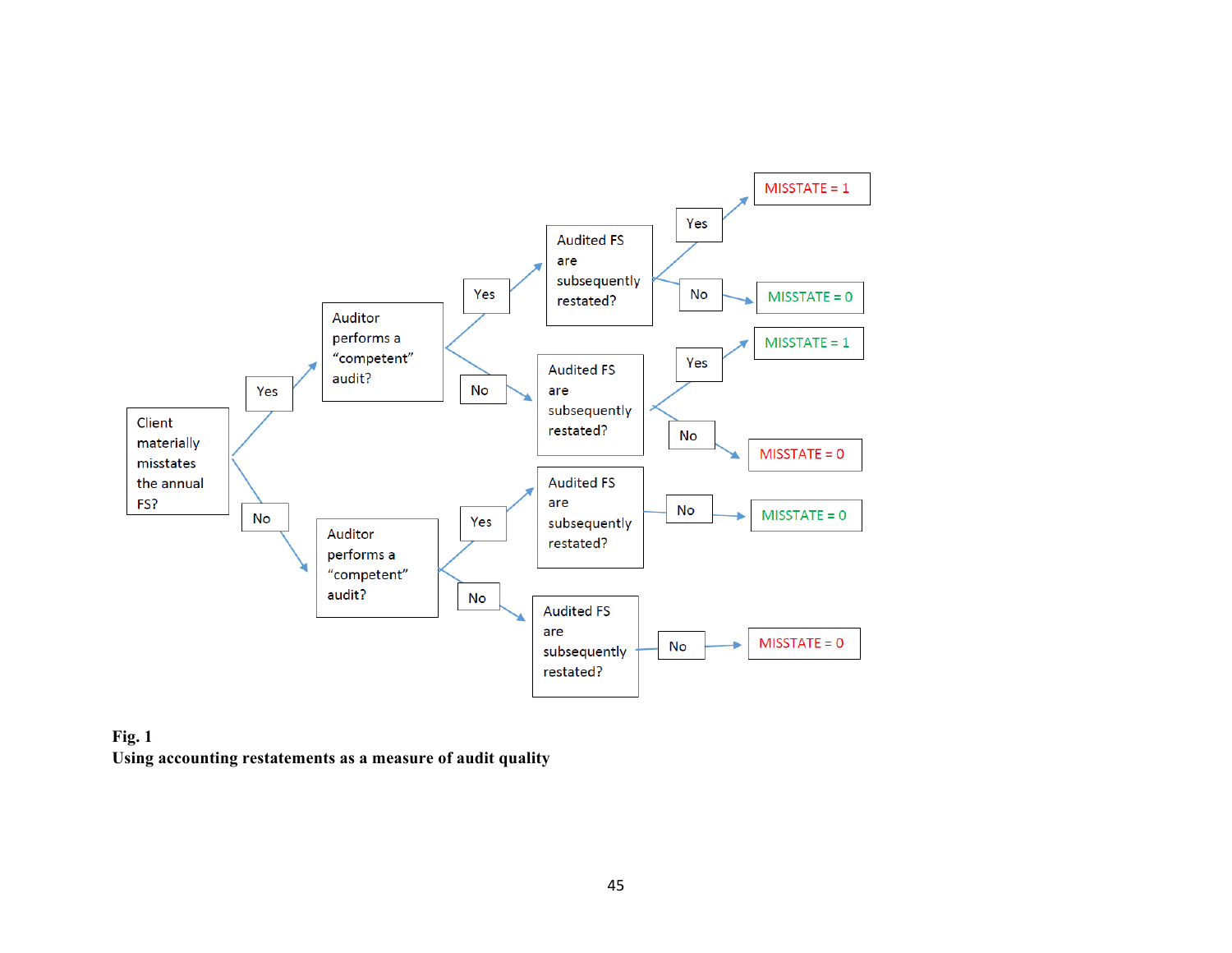

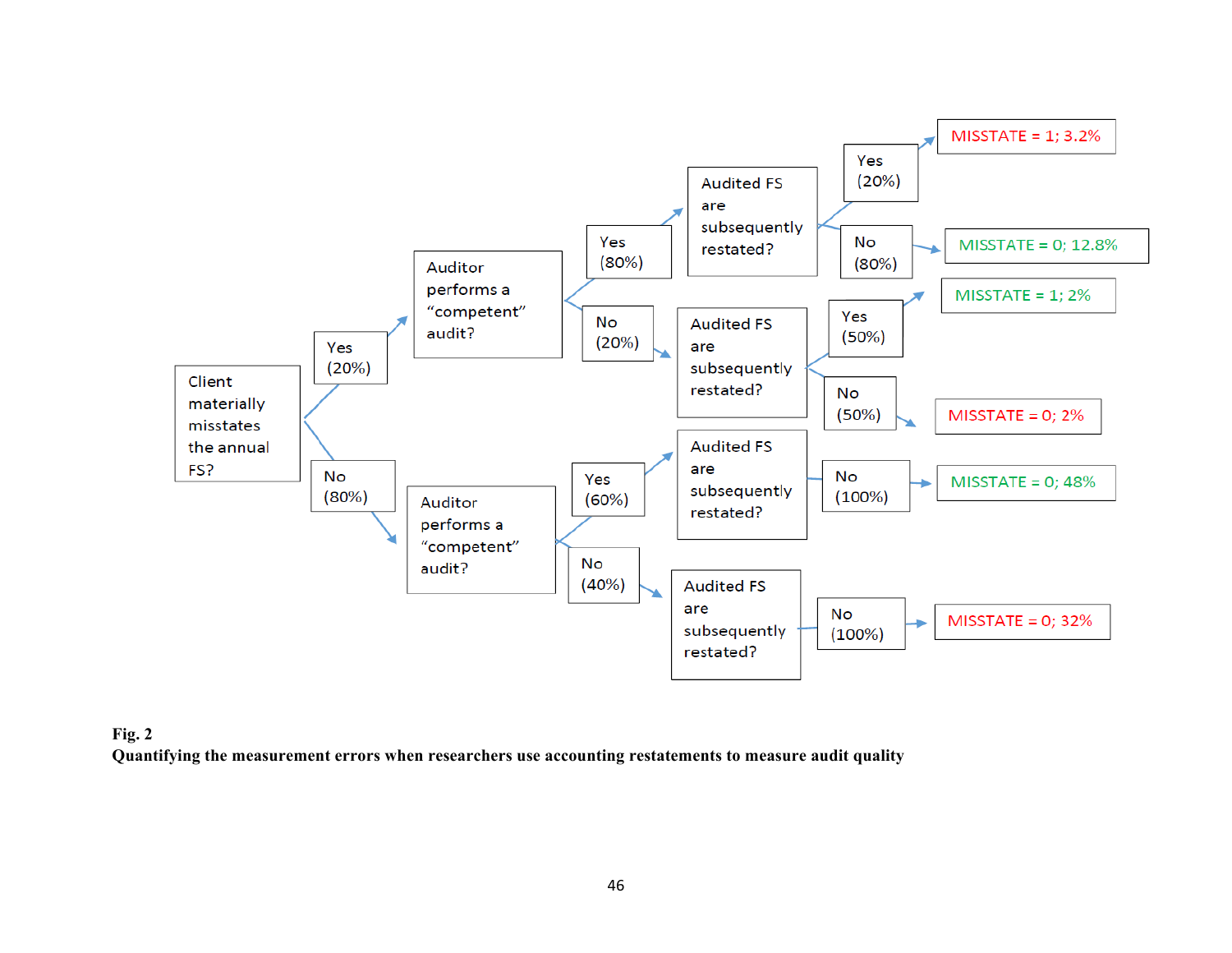

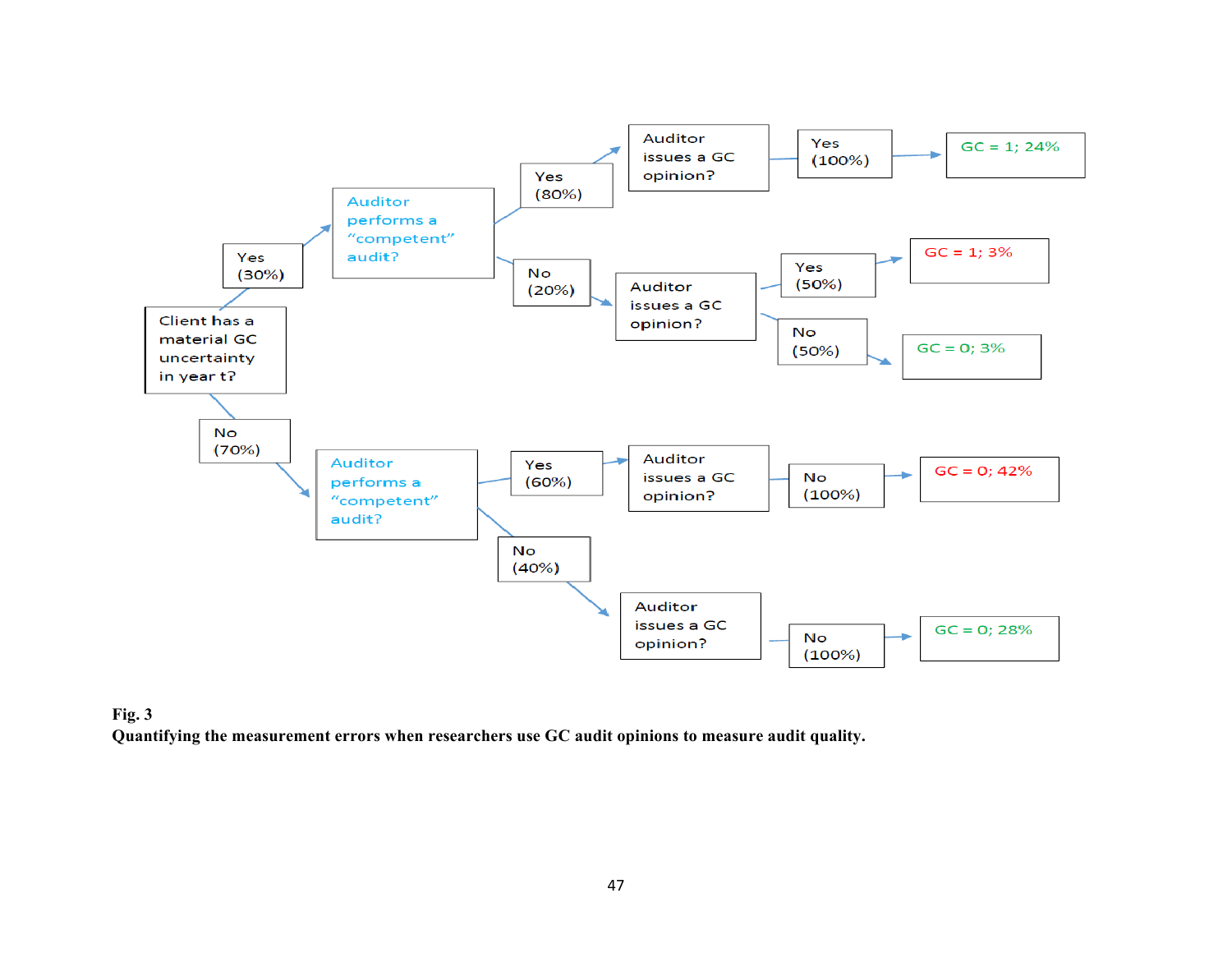

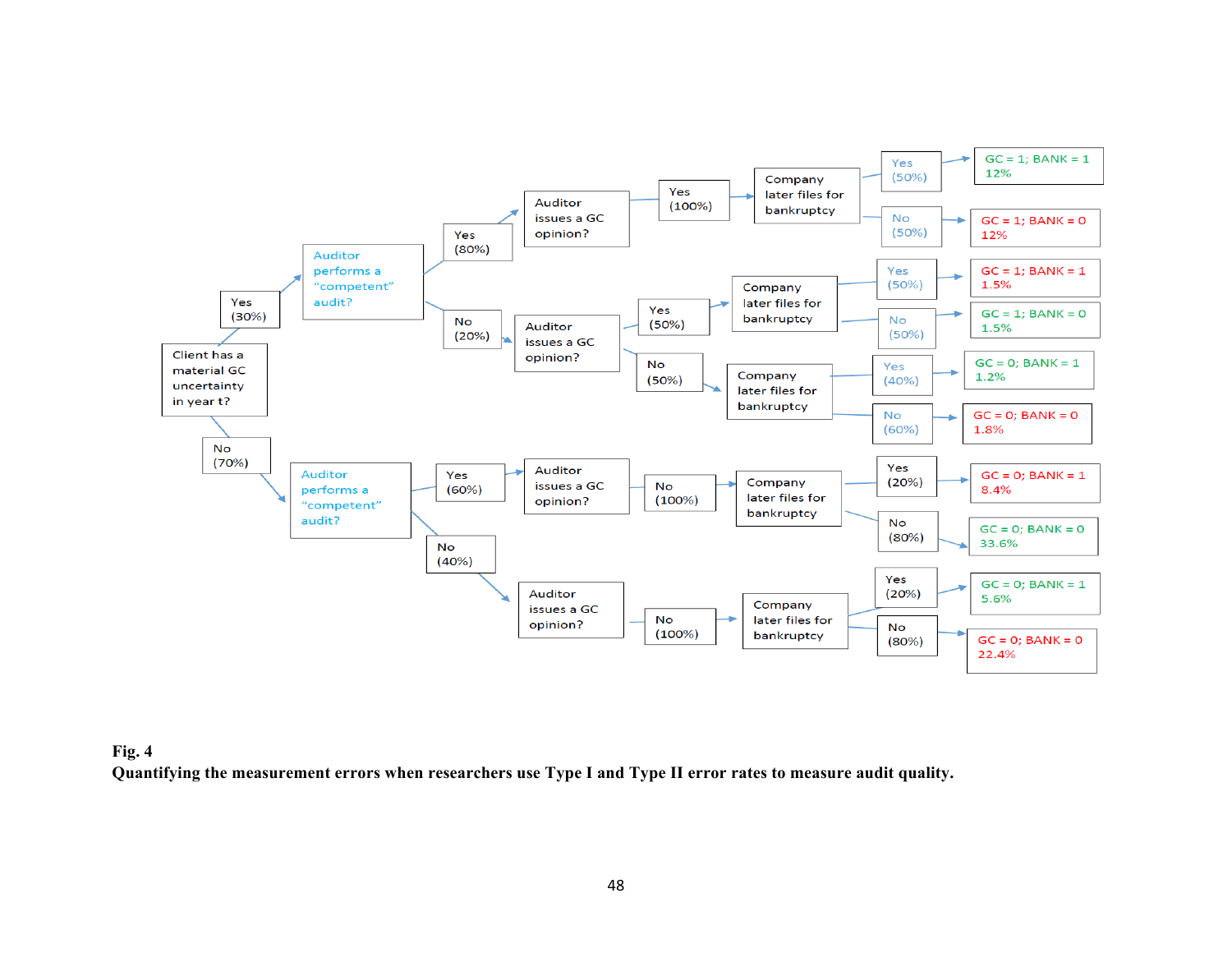#### **References**

- Aobdia, D. 2016. The Impact of the PCAOB Individual Engagement Inspection Process Preliminary Evidence. Working paper, Northwestern University.
- AICPA ethical standards. Code of Professional Conduct and Bylaws. AICPA, 2013.
- Antle, R., and B. Nalebuff. 1991. Conservatism and auditor-client negotiations. Journal of Accounting Research 29: 31-54.
- AS 16. Auditing Standard No. 16. Communications with Audit Committees. PCAOB, 2012.
- Ashbaugh, H., R. LaFond, and B. Mayhew. 2003. Do non-audit services compromise auditor independence? Further Evidence. The Accounting Review 78: 611–639.
- AU 411. The Meaning of Present Fairly in Conformity with Generally Accepted Accounting Principles. PCAOB, 2008.
- AU 508. Reports on Audited Financial Statements. PCAOB, 2007.
- Ball, R., 2009. Market and Political/Regulatory Perspectives on the Recent Accounting Scandals. Journal of Accounting Research 47 (2), 277-323.
- Ball, R., 2013. Accounting informs investors and earnings management is rife: Two questionable beliefs. Accounting Horizons 27(4): 847-853.
- Bartov, E., F. Gul, and J. Tsui. 2000. Discretionary-accruals models and audit qualifications. Journal of Accounting and Economics 30: 421–452.
- Becker, C., M. DeFond, J. Jiambalvo, and K.R. Subramanyam. 1998. The effect of audit quality on earnings management. Contemporary Accounting Research 15: 1–24.
- Bentley, K. A., T. C. Omer and N. Y. Sharp. 2013. Business strategy, financial reporting irregularities, and audit effort. Contemporary Accounting Research 30: 780-817.
- Beasley, M. S., J. V. Carcello, and D. R. Hermanson. 1999. Fraudulent financial reporting: 1987-1997, An Analysis of US Public Companies, Research commissioned by the Committee of Sponsoring Organizations of the Treadway Commission.
- Blackwell, D. W., T. R. Noland, and D. B. Winters. 1998. The value of auditor assurance: Evidence from loan pricing. Journal of Accounting Research 36: 57-70.
- Blankley, A. I., D. N. Hurtt, and J. E. MacGregor. 2012. Abnormal Audit Fees and Restatements. Auditing: A Journal of Practice & Theory 31 (1): 79-96.
- Blacconiere, W., and M. DeFond. 1997. An investigation of audit opinions and subsequent auditor litigation of publicly-traded failed savings and loans. Journal of Accounting and Public Policy 16: 415–454.
- Bradshaw, M., S. Richardson, and R. Sloan. 2001. Do analysts and auditors use information in accruals? Journal of Accounting Research 39: 45–74.
- Bronson, S.N., C.E. Hogan, M.F. Johnson, and K. Ramesh. 2011. The unintended consequences of PCAOB auditing standard Nos.2 and 3 on the reliability of preliminary earnings releases. Journal of Accounting and Economics 51: 95-114.
- Bruynseels, L., W. R. Knechel, and M. Willekens. 2011. Auditor differentiation, mitigating management actions, and audit-reporting accuracy for distressed firms. Auditing: A Journal of Practice & Theory 30 (1): 1–20.
- Callaghan, J., M. Parkash, and R. Singhal. 2009. Going-concern audit opinions and the provision of nonaudit services: Implications for auditor independence of bankrupt firms. Auditing: A Journal of Practice & Theory 28 (1): 153–169.
- Carcello, J. V., D. R. Hermanson, and H. F. Huss. 1995. Temporal changes in bankruptcy-related reporting. Auditing: A Journal of Practice & Theory 14 (2): 133–143.
- Carcello, J. V., and T. L. Neal. 2000. Audit committee composition and auditor reporting. The Accounting Review 75 (4): 453–467.
- Carcello, J. V., and T. L. Neal. 2003. Audit committee characteristics and auditor dismissals following ''new'' going-concern reports. The Accounting Review 78 (1): 95–117.
- Carcello, J. V., A. Vanstraelen, and M. Willenborg. 2009. Rules rather than discretion in audit standards: Going-concern opinions in Belgium. The Accounting Review 84: 1395–1428.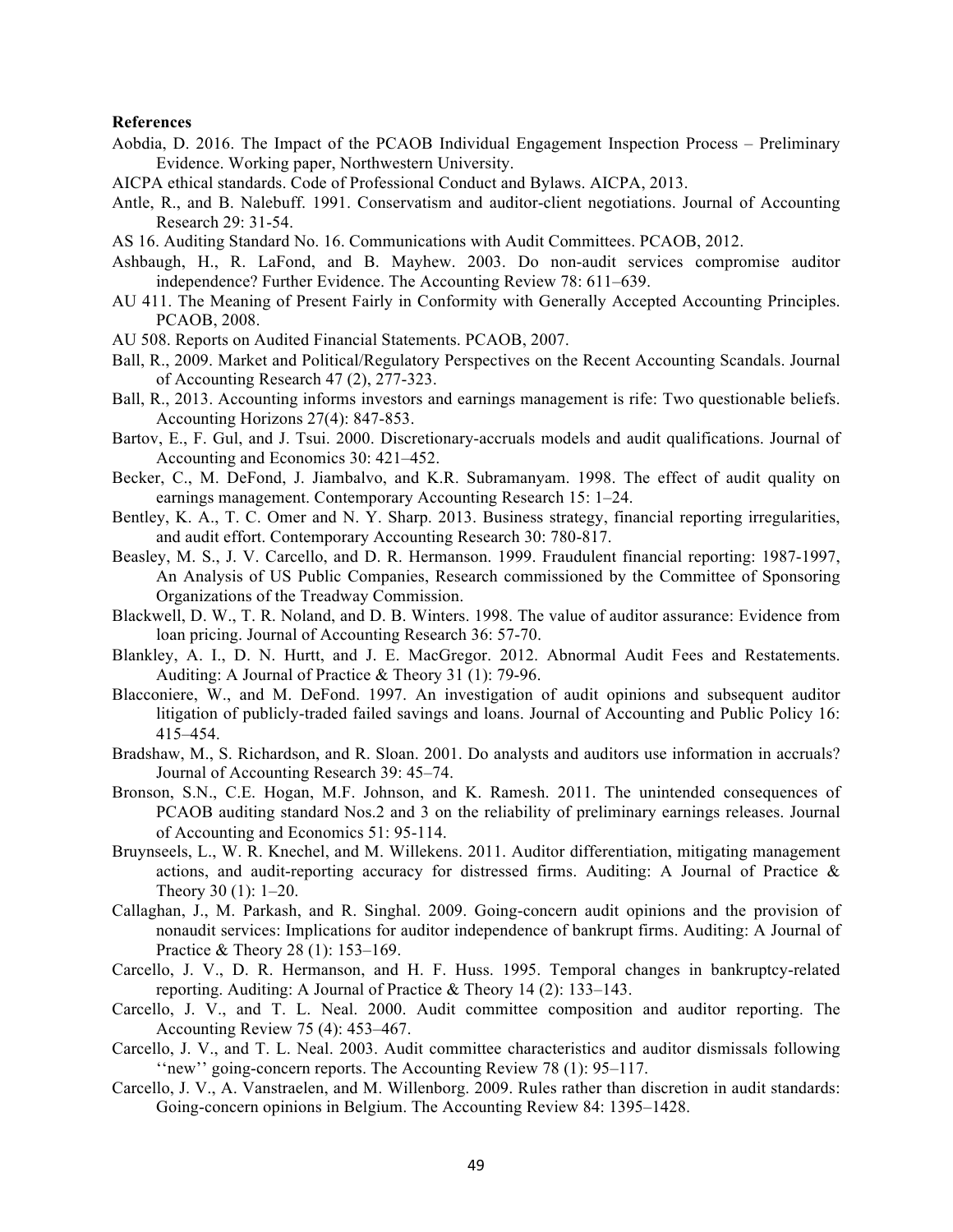- Caramanis, C., and C. Lennox. 2008. Audit effort and earnings management. Journal of Accounting and Economics 45: 116-138.
- Carey, P., and R. Simnett. 2006. Audit partner tenure and audit quality. The Accounting Review 81 (3): 653-676.
- Carson, E., Fargher, N., Geiger, M., Lennox, C., Raghunandan, K., Willekens, M., 2013. Audit reporting for going-concern uncertainty: A research synthesis. Auditing: A Journal of Practice and Theory, Vol. 32: 353-384.
- Chen, C.Y., C.J. Lin, and Y.C. Lin. 2008. Audit partner tenure, audit firm tenure, and discretionary accruals: Does long auditor tenure impair earnings quality? Contemporary Accounting Research 25: 415-445.
- Chen, H., J. Z. Chen, G. J. Lobo, and Y. Wang. 2011. Effects of audit quality on earnings management and cost of equity capital: Evidence from China. Contemporary Accounting Research 28: 892-925.
- Chi, W., H. Huang, Y. Liao, and H. Xie. 2009. Mandatory audit partner rotation, audit quality, and market perception: Evidence from Taiwan. Contemporary Accounting Research 26: 359-391.
- Chung, H., and S. Kallapur. 2003. Client importance, nonaudit services, and abnormal accruals. The Accounting Review 78: 931–955.
- Citron, D., and R. Taffler. 2001. Ethical behavior in the U.K. audit profession: The case of the selffulfilling prophecy under going-concern uncertainties. Journal of Business Ethics 29 (4): 353–363.
- Concept Statement No. 8. Chapter 1, The Objective of General Purpose Financial Reporting, and Chapter 3, Qualitative Characteristics of Useful Financial Information. FASB, 2010.
- Craswell, A., J. R. Francis, and S. L. Taylor. 1995. Auditor brand name reputations and industry specializations. Journal of Accounting and Economics 20: 297-322.
- Craswell, A., D. J. Stokes, and J. Laughton. 2002. Auditor independence and fee dependence. Journal of Accounting and Economics 33: 253–275.
- Czerney, K., J. Schmidt, and A. M. Thompson. 2014. Does Auditor Explanatory Language in Unqualified Audit Reports Indicate Increased Financial Misstatement Risk? The Accounting Review 89 (6): 2115-2149.
- Dechow, P., W. Ge, and C. Shrand. 2010. Understanding earnings quality: a review of the proxies, their determinants and their consequences. Journal of Accounting and Economics 50: 344-401.
- Dechow, P. M., W. Ge, C. R. Larson, and R. G. Sloan. 2011. Predicting material accounting misstatements. Contemporary Accounting Research 28: 17-82.
- DeFond, M.L., 1992. The association between changes in client firm agency costs and auditor switching. Auditing: A Journal of Practice and Theory 11: 16–31.
- DeFond, M.L., and C. S. Lennox. 2011. The effect of SOX on small auditor exits and audit quality. Journal of Accounting and Economics 52: 21–40.
- DeFond, M., and C. Lennox. 2016. Do PCAOB Inspections Improve the Quality of Internal Control Audits? Journal of Accounting Research, forthcoming.
- DeFond, M.L., K. Raghunandan, and K.R. Subramanyam. 2002. Do non-audit service fees impair auditor independence? Evidence from going concern audit opinions. Journal of Accounting Research 40 (4): 1247–1274.
- DeFond, M., and J. Zhang. 2014. A review of archival auditing research. Journal of Accounting and Economics 58(2-3): 275-326.
- Delmore, E. 2014. The politics of flight 370. MSNBC http://www.msnbc.com/all/political-cause-flight-370
- Donovan, J., R. Frankel, J. Lee, X. Martin, and H. Seo. 2014. Issues raised by studying DeFond and Zhang: What should audit researchers do? Journal of Accounting and Economics 58: 327-338.
- Dowling C., W. R. Knechel and R. Moroney. 2015. Public Oversight of Audit Firms: The Slippery-Slope of Enforcing Regulation. Working paper, University of Melbourne and University of Florida.
- Drake, K. D., N. C. Goldman, and S. J. Lusch. 2016. Do Income Tax Related Deficiencies in Publicly Disclosed PCAOB Part II Reports Influence Audit Client Financial Reporting of Income Tax Accounts? The Accounting Review: forthcoming.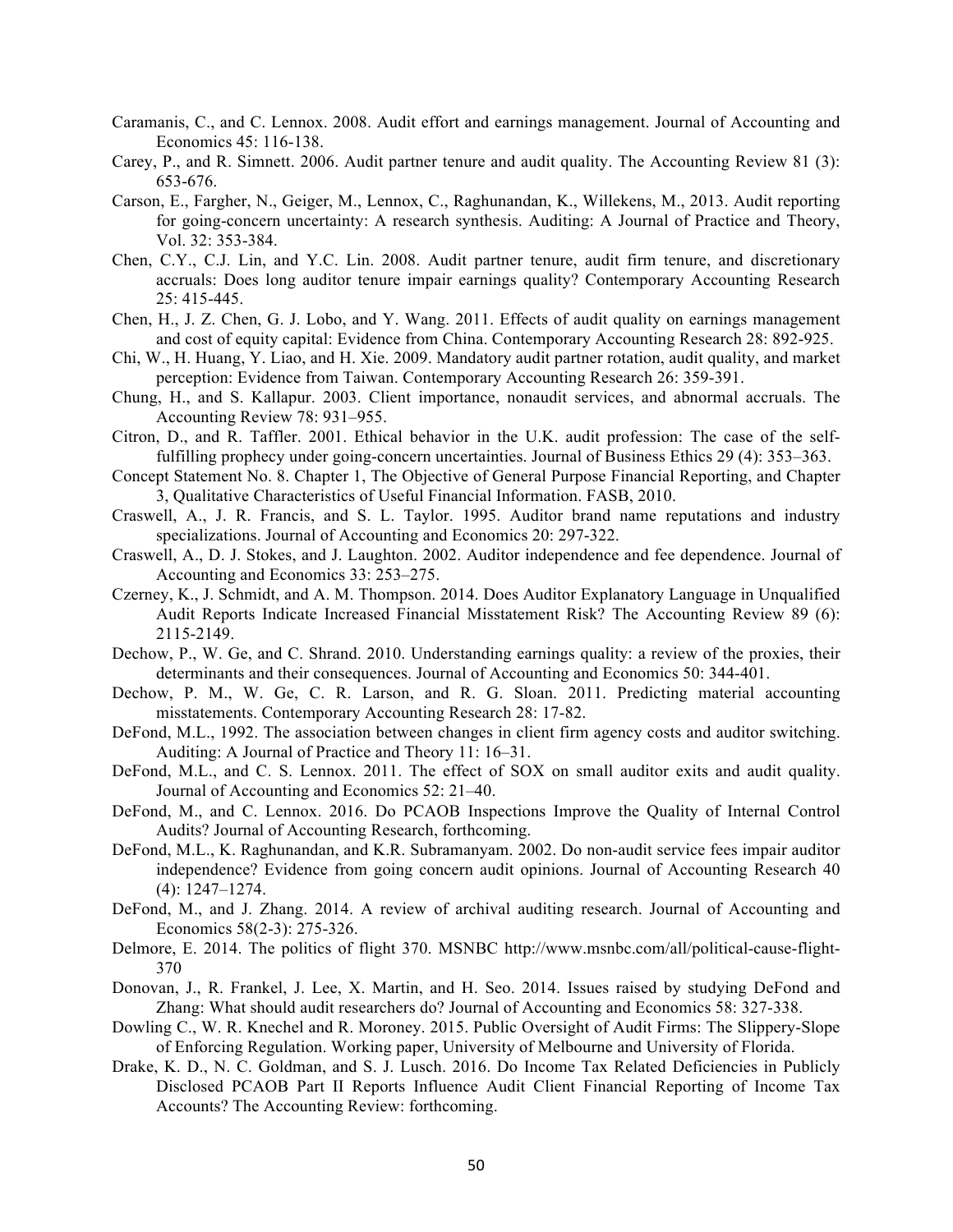Dyck, A., A. Morse, and L. Zingales L. 2015. How pervasive is corporate fraud? Working paper.

- Eshleman, J. D., and P. Guo. 2014. Do Big 4 auditors provide higher audit quality after controlling for the endogenous Choice of Auditor? Auditing: A Journal of Practice & Theory 33 (4): 197-219.
- FASB, 2006. Preliminary view. Conceptual Framework for Financial Reporting: Objective of Financial Reporting and Qualitative Characteristics of Decision-Useful Financial Reporting Information.
- Fargher, N.L., and L. Zhang. 2008. Changes in the audit environment and auditors' propensity to issue going-concern opinions. Auditing: A Journal of Practice and Theory 27: 55–77.
- Feldmann, D., and W. Read. 2010. Auditor conservatism after Enron. Auditing: A Journal of Practice  $\&$ Theory 29 (1): 267–278.
- Ferguson, M., G. Seow, and D. Young. 2004. Nonaudit services and earnings management: UK evidence. Contemporary Accounting Research 21: 813-841.
- Files, R., E. P. Swanson, and S. Tse. 2009. Stealth disclosure of accounting restatements. The Accounting Review 84: 1495-1520.
- Firth, M. 2002. Auditor-provided consultancy services and their associations with audit fees and audit opinions. Journal of Business Finance and Accounting 29 (5–6): 661–693.
- Firth, M., P. Mo, and R. Wong. 2012. Auditors' organizational form, legal liability and reporting conservatism: Evidence from China. Contemporary Accounting Research 29 (1): 57–93.
- Frankel, R., M. Johnson, and K. Nelson. 2002. The relation between auditors' fees for nonaudit services and earnings management. The Accounting Review 77 (Supplement): 71–105.
- Francis, J.R. 1984. The effect of audit firm size on audit prices. Journal of Accounting and Economics 6: 133-151.
- Francis, J.R. 2004. What do we know about audit quality? British Accounting Review 36: 345–368
- Francis, J.R., 2011. A framework for understanding and researching audit quality. Auditing: A Journal of Practice & Theory 30 (2): 125–152.
- Francis, J.R., and B. Ke. 2006. Disclosure of fees paid to auditors and the market valuation of earnings surprises. *Review of Accounting Studies* 11: 495-523.
- Francis, J. R., and J. Krishnan. 1999. Accounting accruals and auditor reporting conservatism. Contemporary Accounting Research 16: 135–165.
- Francis, J.R., E.L. Maydew, and H.C. Sparks. 1999. The role of Big6 auditors in the credible reporting of accruals. *Auditing: A Journal of Practice & Theory* 18(2): 17–34.
- Francis, J.R., P. N. Michas, and S. Seavey. 2013. Does audit market concentration harm the quality of audited earnings? Evidence from audit markets in 42 countries. Contemporary Accounting Research 30: 325-355.
- Francis, J.R., D., Wang, and B.W. Mayhew. 2005. Impact of the SEC's public fee disclosure requirement on subsequent period fees and implications for market efficiency. Auditing: A Journal of Practice and Theory 24: 145–169.
- Francis, J.R., and D. Wang. 2008. The joint effect of investor protection and big 4 audits on earnings quality around the world. Contemporary Accounting Research 25: 157–191.
- Francis, J.R., and E.R. Wilson. 1988. Auditor changes: a joint test of theories relating to agency costs and auditor differentiation. The Accounting Review 63 (4): 663–682.
- Francis, J.R., and M. D. Yu. 2009. Big 4 office size and audit quality. The Accounting Review 84: 1521- 1552.
- Frankel, R.M., M.F. Johnson, and K.K. Nelson 2002. The relation between auditors' fees for nonaudit services and earnings management. The Accounting Review 77: 71–105.
- Fung, S., K. Raman, and X. Zhu. 2014. Does the PCAOB's International Inspection Program Provide Spillover Audit Quality Benefits for Investors Abroad? Working paper, The Hong Kong Polytechnic University, University of Texas at San Antonio, and City University of Hong Kong.
- Gaeremynck, A., and M. Willekens. 2003. The endogenous relationship between audit-report type and business termination: Evidence on private firms in a non-litigious environment. Accounting and Business Research 33 (1): 65–79.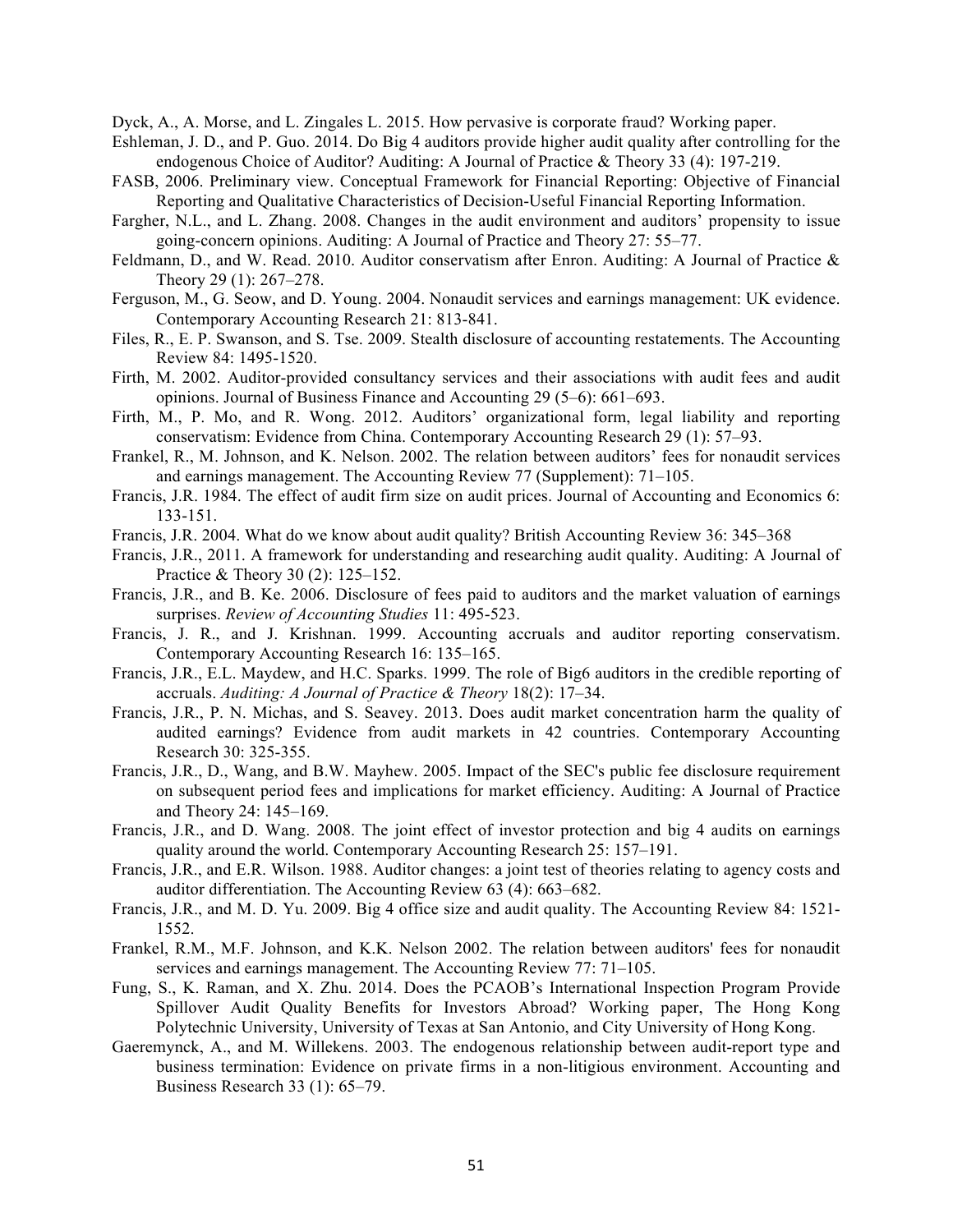- GAO, 2015. Letter of Comment No. 27. Subject: Exposure Draft The Hierarchy of Generally Accepted Accounting Principles. United States Government Accountability Office.
- Geiger, M. A., and K. Raghunandan. 2001. Bankruptcies, audit reports and the reform act. Auditing: A Journal of Practice & Theory 20 (1): 187–196.
- Geiger, M. A., and K. Raghunandan. 2002. Auditor tenure and audit reporting failures. Auditing: A Journal of Practice & Theory 21 (1): 67–78.
- Geiger, M. A., K. Raghunandan, and D. V. Rama. 2005. Recent changes in the association between bankruptcies and prior audit opinion. Auditing: A Journal of Practice & Theory 24 (1): 21–35.
- Geiger, M. A., K. Raghunandan, and D. V. Rama. 2006. Auditor decision-making in different litigation environments: The Private Securities Litigation Reform Act, audit reports and audit firm size. Journal of Accounting and Public Policy 25 (3): 332–353.
- Geiger, M. A., and D. V. Rama. 2003. Audit fees, nonaudit fees and auditor reporting on stressed companies. Auditing: A Journal of Practice & Theory 22 (2): 53–69.
- Geiger, M. A., and D. V. Rama. 2006. Audit firm size and going-concern reporting accuracy. Accounting Horizons 20 (1): 1–17.
- Gipper, B., C. Leuz, and M. Maffett. 2015. Public Audit Oversight and Reporting Credibility: Evidence from the PCAOB Inspection Regime. Working paper, University of Chicago.
- Gleason, C.A., and L. F. Mills. 2011. Do auditor-provided tax services improve the estimate of tax reserves? Contemporary Accounting Research 28 (5): 1484–1509.
- Glover, J., D. Prawitt, and M. Taylor. 2009. Audit Standard Setting and Inspection for US Public Companies: A Critical Assessment and Recommendations for Fundamental Change. Accounting Horizons 23: 221-237.
- Glover, J., M. Taylor, and Y. Wu. 2015. Mind the Gap: Factors Contributing to Reported Deficiencies in Auditing Complex Estimates Beyond Auditor Performance. Working paper, Byrigham Young University, Case Western Reserve University, and Texas Tech University.
- Gramling, A. A., J. Krishnan, and Y. Zhang. 2011. Are PCAOB identified audit deficiencies associated with a change in reporting decisions of triennially inspected audit firms? Auditing: A Journal of Practice & Theory 30 (3): 59–79.
- Gul, F., S. Fung, and B. Jaggi. 2009. Earnings quality: Some evidence on the role of auditor tenure and auditors' industry expertise. Journal of Accounting and Economics 47: 265-287.
- Gul, F., D. Wu, and Z. Yang. 2013. Do individual auditors affect audit quality? Evidence from archival data. The Accounting Review 88: 1993-2023.
- Heninger, W. G., 2001. The association between auditor litigation and abnormal accruals. The Accounting Review 76: 111–126.
- Higgs, J. L., and T. R. Skantz. 2006. Audit and nonaudit fees and the market's reaction to earnings announcements. *Auditing: A Journal of Practice and Theory* 25(1): 1-26.
- Hope, O.-K., and J. C. Langli. 2010. Auditor independence in a private firm and low litigation risk setting. The Accounting Review 85 (2): 573–605.
- Hopwood, W., J. C. McKeown, and J. F. Mutchler. 1994. A reexamination of auditors versus model accuracy within the context of the going-concern opinion decision. Contemporary Accounting Research 10 (2): 409–431.
- Hribar, P., and D. C. Nichols. 2007. The use of unsigned earnings quality measures in tests of earnings management. Journal of Accounting Research 45: 1017-1053.
- IN RE ENRON CORP. SECURITIES, DERIVATIVE & ERISA LIT., No. MDL-1446. Civil Action Nos. H-01-3624, H-03-1276. 761 F.Supp.2d 504 (2011).
- IN RE MERCURY COMPANIES, INC. Case No. 08-23125 MER, Adversary No. 10- 01133 MER. (2015).
- Ireland, C. J., and C. S. Lennox. 2002. The large audit firm fee premium: A case of selectivity bias? *Journal of Accounting, Auditing and Finance* 17(1): 73-91.
- Johnson, L., M. B. Keune, and J. Winchel. 2015. Auditors' Perceptions of the PCAOB Process. Working paper, University of Tennessee, University of Dayton, and University of Virginia.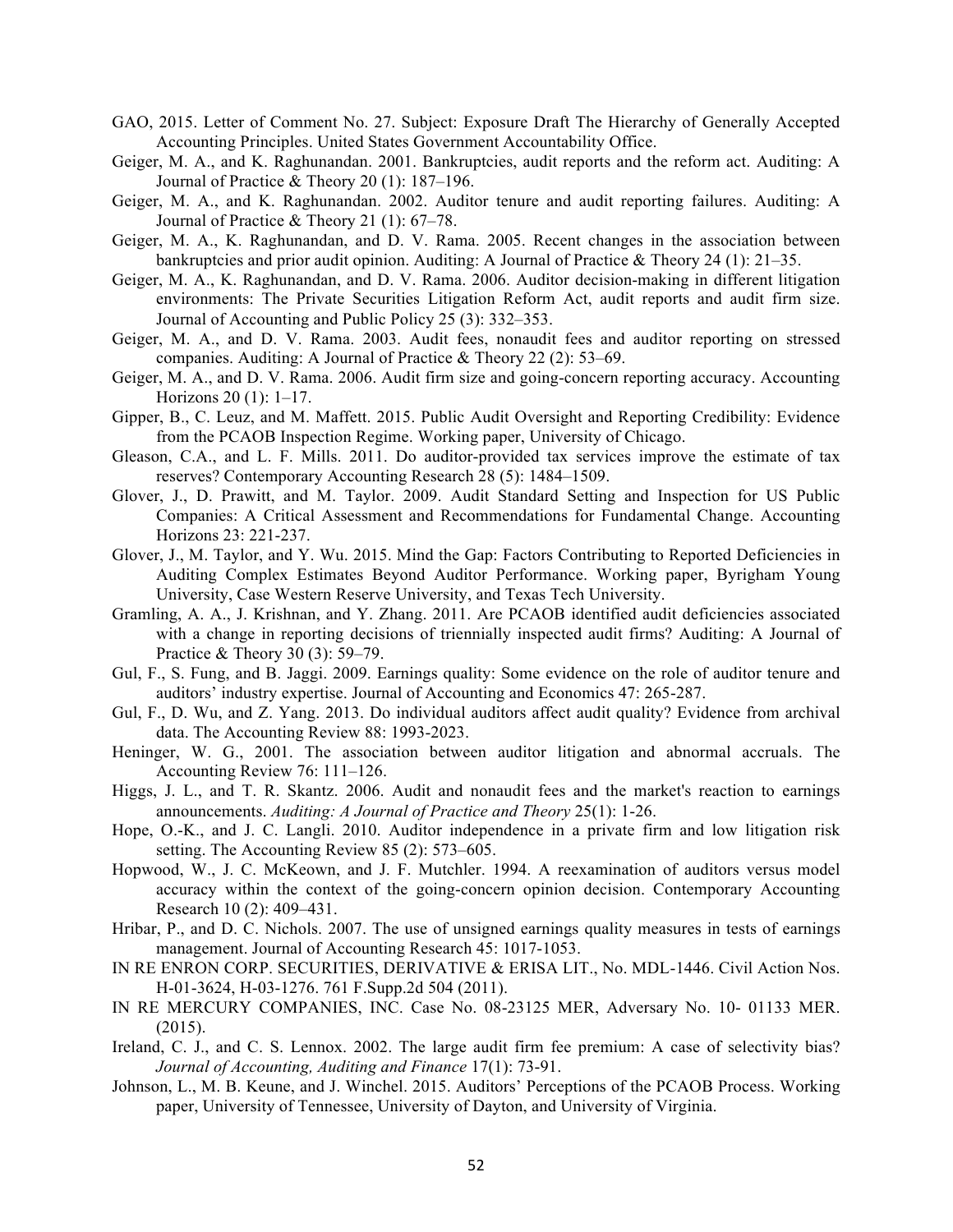- Johnson, V., I. Khurana, and J. K. Reynolds. 2002. Audit-firm tenure and the quality of financial reports. Contemporary Accounting Research 19: 637–660.
- Ke, B., C. Lennox, and Q. Xin. 2015. The effect of China's weak institutional environment on the quality of Big Four audits. The Accounting Review 90: 1591-1619.
- Ketz, J.Z., 2006. Accounting Ethics: Crisis in accounting ethics, Volume 4.
- Khurana, I.K., and K.K. Raman. 2004. Litigation risk and the financial reporting credibility of Big 4 versus non-Big 4 audits: Evidence from Anglo-American countries. *The Accounting Review* 79(2): 473-495.
- Khurana, I.K., and K. K. Raman. 2006. Do investors care about the auditor's economic dependence on the client? *Contemporary Accounting Research* 23(4): 977-1016.
- Knechel, W. R., and A. Vanstraelen. 2007. The relationship between auditor tenure and audit quality implied by going concern opinions. Auditing: A Journal of Practice & Theory 26 (1):  $113-131$ .
- Kinney, W. R. Jr., Z.-V. Palmrose, and S. Scholz. 2004. Auditor Independence, Non-Audit Services, and Restatements: Was the U.S. Government Right? Journal of Accounting Research 42 (3): 561–588.
- Krishnan, J., J. Krishnan, and H. Song. 2014. PCAOB International Inspections and Audit Quality. Working paper, Temple University and the University of Akron.
- Krishnan, J., H. Sami, and Y. Zhang. 2005. Does the provision of nonaudit services affect investor perceptions of auditor independence? Auditing: A Journal of Practice and Theory 24(2): 111-135.
- Lamoreaux, P. 2016. Does PCAOB inspection access improve audit quality? An examination of foreign firms listed in the United States? Journal of Accounting and Economics: forthcoming.
- Larcker, D., and S. Richardson. 2004. Fees paid to audit firms, accrual choices, and corporate governance. Journal of Accounting Research 42: 625-658.
- Lennox, C. 1999a. The accuracy and incremental information content of audit reports in predicting bankruptcy. Journal of Business, Finance and Accounting 26 (5–6): 757–778.
- Lennox, C. 1999b. Are large auditors more accurate than small auditors? Accounting and Business Research 29 (3): 217–227.
- Lennox, C. 2005. Audit quality and executive officers' affiliations with CPA firms. Journal of Accounting and Economics 37 (2): 201–231.
- Lennox, C., 2016. Did the PCAOB's restrictions on auditors' tax services improve audit quality? The Accounting Review, forthcoming.
- Lennox, C., B. Li. 2014. Accounting misstatements following lawsuits against auditors. Journal of Accounting and Economics 57: 58-75.
- Lennox, C., and B. Li. 2012. The consequences of protecting audit partners' personal assets from the threat of liability. Journal of Accounting and Economics 54 (2–3): 174–179.
- Lennox, C., and J. Pittman. 2010. Big Five audits and accounting fraud. Contemporary Accounting Research 27: 209-247.
- Lennox, C., and J. Pittman. 2011. Voluntary audits versus mandatory audits. The Accounting Review 86 (5): 1655–1678.
- Lennox, C., X. Wu, and T. Zhang. 2016. How do audit adjustments affect earnings quality? Evidence from China. Journal of Accounting and Economics 61 (2-3): 545-562.
- Li, C. 2009. Does client importance affect auditor independence at the office level? Empirical evidence from going-concern opinions. Contemporary Accounting Research 26 (1): 201–230.
- Lobo, G. J., and Y. Zhao. 2013. Relation between Audit Effort and Financial Report Misstatements: Evidence from Quarterly and Annual Restatements. The Accounting Review 88 (4): 1385-1412.
- Louwers, T. J., F. M. Messina, and M. D. Richard. 1999. The auditor's going-concern disclosure as a selffulfilling prophecy: A discrete-time survival analysis. Decision Sciences 30 (3): 805–824.
- Magee, R.P., and M.C. Tseng. 1990. Audit pricing and independence. The Accounting Review 65(2): 315–336.
- Menon, K., and D. Williams. 2004. Former audit partners and abnormal accruals. The Accounting Review 79: 1095-1118.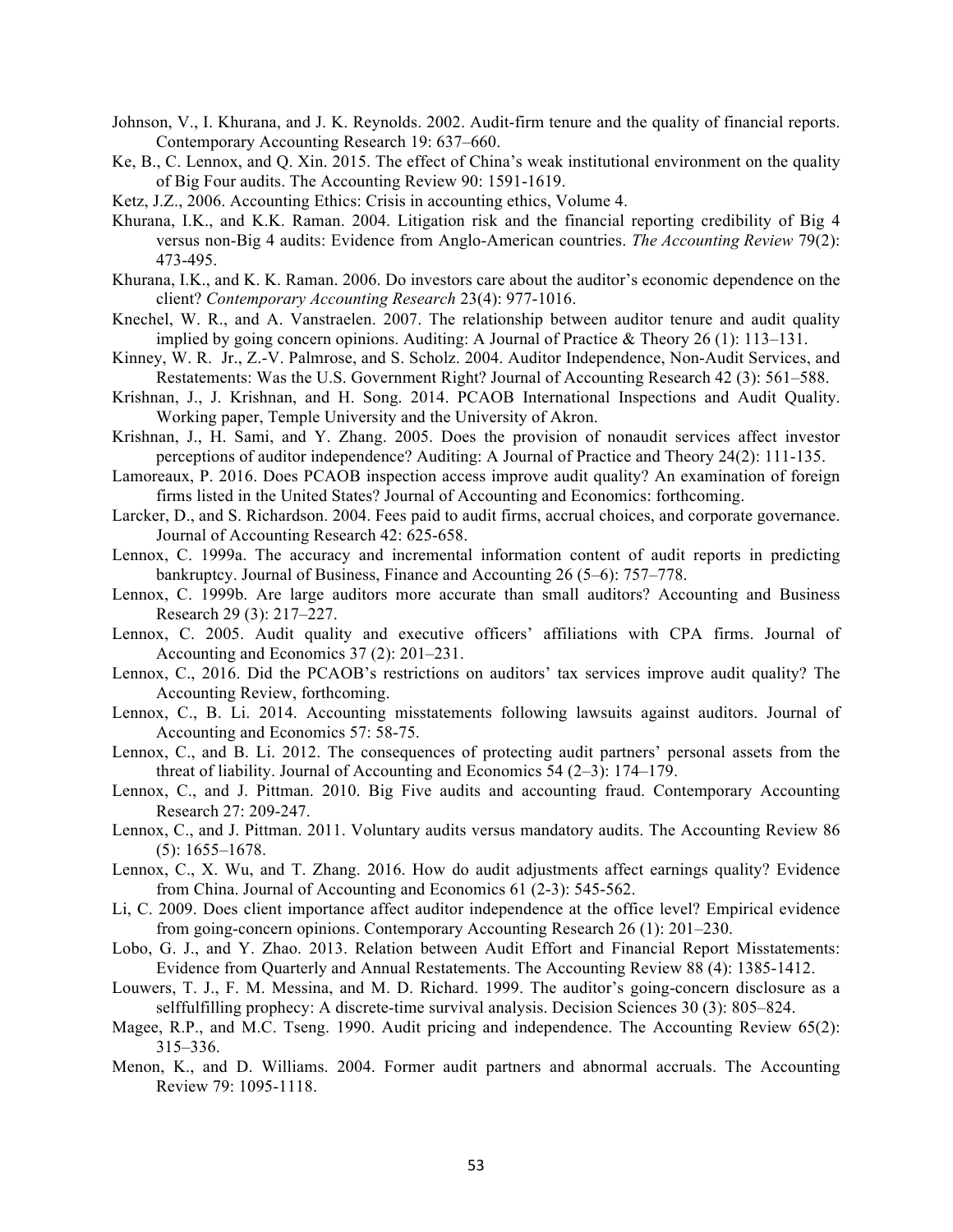- Menon, K., and D.D. Williams. 2010. Investor reaction to going concern audit reports. *The Accounting Review 85*(6): 2075-2105.
- Minutti-Meza, M. 2013. Does Auditor Industry Specialization Improve Audit Quality? Journal of Accounting Research 51 (4): 779-817.
- Mitchell, M. L., Maloney, M. T., 1989. Crisis in the cockpit? The role of market forces in promoting air travel safety. The Journal of Law and Economics 32: 329-355.
- Mutchler, J. F., and D. D. Williams. 1990. The relationship between audit technology, client risk profiles and the going-concern opinion decision. Auditing: A Journal of Practice & Theory 9 (Fall): 39–54.
- Myers, J., L. Myers, and T. Omer. 2003. Exploring the term of the auditor-client relationship and the quality of earnings: a case for mandatory auditor rotation? The Accounting Review 78: 779–799.
- Palmrose, Z., Kinney, W., 2016. Economic Substance and U.S. Auditor Responsibilities: An Alternative Perspective to DeFond and Zhang (2014). Working paper.
- Paterson, J.S., and A. Valencia. 2011. The effects of recurring and nonrecurring tax, audit-related, and other nonaudit services on auditor independence. Contemporary Accounting Research 28(5): 1510– 1536.
- PCAOB Advisory Group 2005. Review of Existing Standards Principles of Reporting. Evaluating and Reporting on Fair Presentation in Conformity with GAAP and Consistency of the Application of Accounting Principles. PCAOB Standing Advisory Group Meeting.
- PCAOB, 2007. Independent oversight of the auditing profession: lessons from U.S. history German Public Auditors Congress 2007 Berlin, Germany. Speech by PCAOB Board Member Charles Niemeier, November 8, 2007.
- Peecher, M., and I. Solomon. 2014. PCAOB's 'audit failure' rate is highly suspect. Available at: http://ww2.cfo.com/auditing/2014/02/pcaobs-audit-quality-highly-suspect/.
- Pittman, J., and S. Fortin. 2004. Auditor choice and the cost of debt capital for newly public firms. Journal of Accounting and Economics 37(1): 113-136.
- Pryor, C., and J. Terza. 2002. Are going concern audit opinions a self-fulfilling prophecy? Advances in Quantitative Analysis of Finance and Accounting 10: 89–116.
- Raghunandan, K., and D. V. Rama. 1995. Audit reports for companies in financial distress: Before and after SAS No. 59. Auditing: A Journal of Practice & Theory 14 (1): 50–63.
- Reichelt, K., and D. Wang. 2010. National and office-specific measures of auditor industry expertise and effects on audit quality. Journal of Accounting Research 48 (3): 647–686.
- Reynolds, J. K., and J. R. Francis. 2000. Does size matter? The influence of clients on office-level auditor reporting decisions. Journal of Accounting and Economics 30 (3): 375–400.
- Robinson, D. 2008. Auditor independence and auditor-provided tax service: Evidence from goingconcern audit opinions prior to bankruptcy filings. Auditing: A Journal of Practice & Theory 27 (2): 31–54.
- SEC, 2010. Speech by SEC Staff: Remarks before the 2010 AICPA National Conference on Current SEC and PCAOB Developments, by Howard Scheck, Chief Accountant, Division of Enforcement U.S. Securities and Exchange Commission.
- SFAS 168. Statement of Financial Accounting Standards No. 168 The FASB Accounting Standards Codification and the Hierarchy of Generally Accepted Accounting Principles. FASB, 2009.
- Sankar, M.R., and K. R. Subramanyam. 2001. Reporting discretion and private information communication through earnings. Journal of Accounting Research 39: 365-386.
- Subramanyam, K. R., 1996. The pricing of discretionary accruals. Journal of Accounting and Economics 22: 249-281.
- Teoh, S., and T. J. Wong. 1993. Perceived auditor quality and the earnings response coefficient. *The Accounting Review 68*(2): 346–66.
- Tucker, J., and P. Zarowin. 2006. Does income smoothing improve earnings informativeness? The Accounting Review 81: 251–270.
- U.S. vs. Ebbers, Docket No. 05-4059-CR. 458 F.3d 110 (2006)
- U.S. vs. Rigas, Docket Nos. 05-3577-cr(L), 05-3589-cr(CON). 490 F.3d 208 (2007).